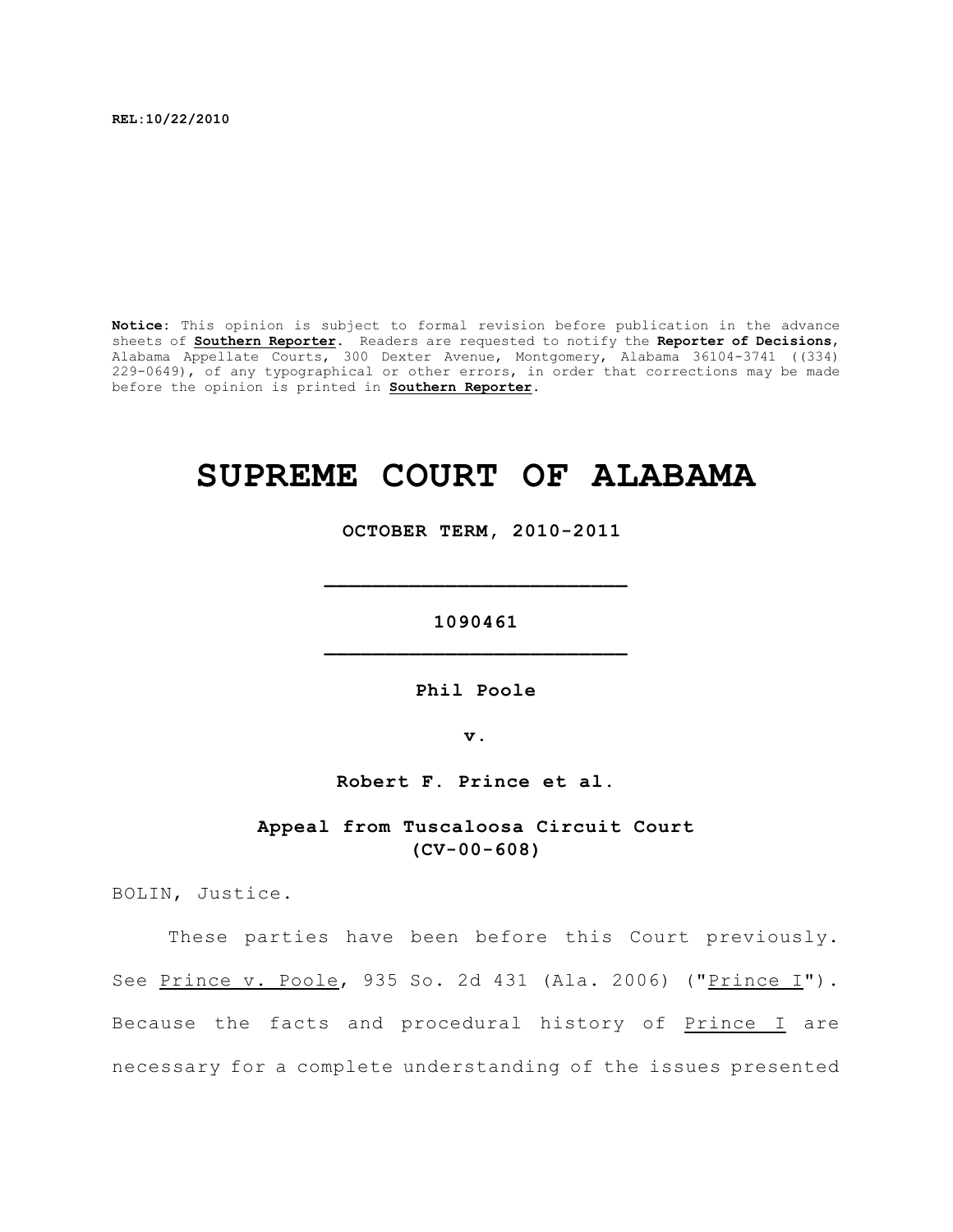by this appeal, we quote extensively from the detailed statement of the facts and procedural history in Prince I, and we use the terms defined therein as defined terms in this opinion:

"Beginning in 1999, 38 individual plaintiffs filed 22 separate lawsuits involving claims for damage allegedly caused by an underground gasoline spill in or near Moundville ('the Moundville gasoline litigation'). A settlement of those claims was reached in January 2003. This appeal involves a dispute over an alleged fee-sharing or feesplitting agreement among the attorneys in the Moundville gasoline litigation.

"It is undisputed that Charles E. Pearson of Charles E. Pearson, P.C. (Charles E. Pearson and Charles E. Pearson, P.C., are hereinafter referred to jointly as 'the Pearson appellants'), and Robert F. Prince of Prince, Poole & Cross, P.C. (Robert F. Prince and Prince, Poole & Cross, P.C., and the successor law firms are hereinafter referred to jointly as 'the Prince appellants'), were the principal attorneys who prosecuted the Moundville gasoline litigation.

"Poole, a 'name' partner in Prince, Poole & Cross, P.C., had an unwritten arrangement with Prince, Poole & Cross, P.C., under which he received 50% of the attorney fees earned from cases that he secured for or referred to the firm. Poole apparently was able to work out this arrangement with Prince, Poole & Cross, P.C., because of what his brief describes as 'Poole's unmatched connections, relationships and influence in the Town of Moundville.'

"Poole contends he first became aware of the claims underlying the Moundville gasoline litigation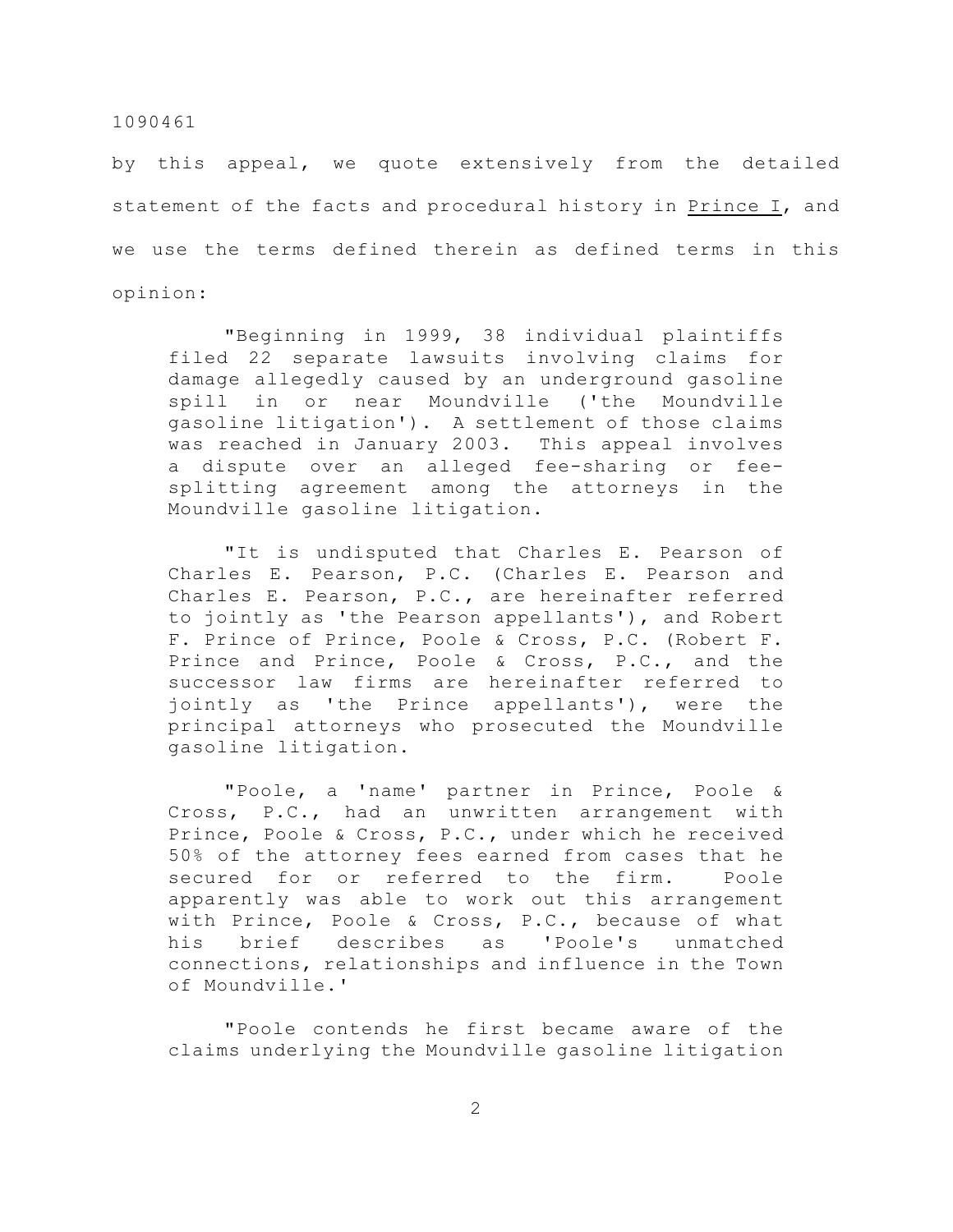in early 1996 when, he says, several landowners affected by the gasoline spill contacted him. Poole learned from those landowners that a town meeting concerning those claims would be taking place in February 1996, and he contends that, because he could not attend the meeting, he contacted Prince, Poole & Cross, P.C., to inform the firm of the meeting. Poole argues that by contacting the firm regarding the meeting, he 'presented' the Moundville gasoline litigation to the Prince appellants.

"Silas G. 'Dell' Cross, Jr., a principal in Prince, Poole & Cross, P.C., attended the February 1996 town meeting, Poole contends, at his request. At that meeting, Cross saw Pearson's brother, Greg Pearson, who is also an attorney. Cross talked to Greg Pearson and informed him, Poole contends, that Poole had been contacted by several landowners about the gasoline spill, including William B. 'Buster' Chandler, whose case eventually became the only Moundville gasoline litigation to go to trial. Thus, Poole argues that he, in effect, also presented the Moundville gasoline litigation to the Pearson appellants.

"Pearson and Prince dispute Poole's contentions that he presented the Moundville gasoline litigation to them. Prince asserts he first became aware of the claims underlying the Moundville gasoline litigation in February 1996, and Pearson contends he learned of the claims from his brother, Greg. Pearson contends that by the time of the February 1996 meeting, Greg already had been contacted by several landowners, including Buster Chandler, regarding the claims. Pearson testified that after the February 1996 town meeting, Greg told Pearson that he had seen Cross there. Pearson stated that Cross's presence at the town meeting caused him to assume that Prince, Poole & Cross, P.C., was involved in representing the landowners in the Moundville gasoline litigation.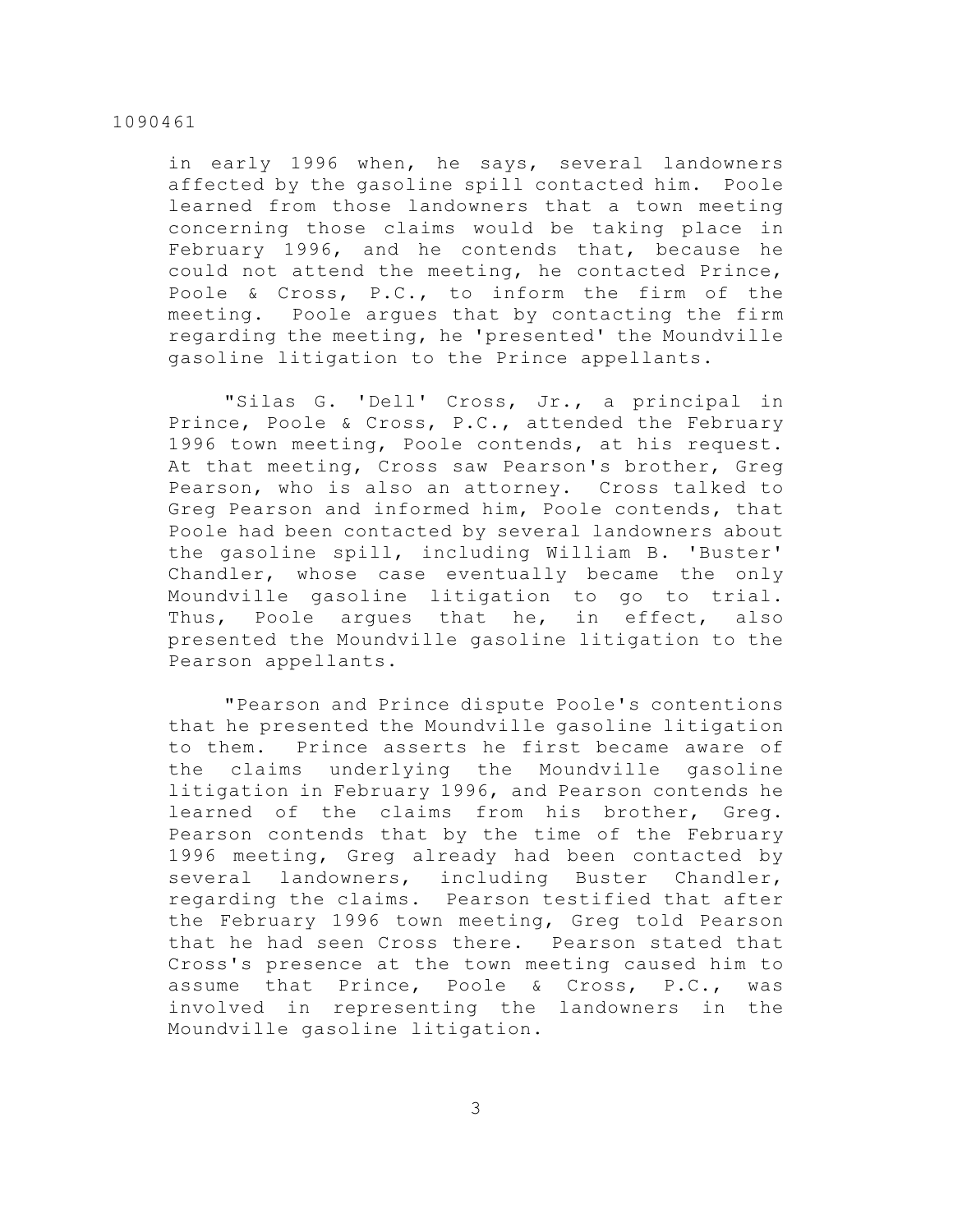"Pearson asserts that he contacted Prince to see if Prince would be interested in 'associating' to jointly prosecute the Moundville gasoline litigation. Pearson and Prince claim that at some point before July 1996, they orally agreed to associate and to prosecute the Moundville gasoline litigation together, splitting expenses and fees equally. Prince claims that after his initial agreement with Pearson, he talked with Poole about lowering Poole's fee percentage from 50% to 33 1/3% for Moundville gasoline litigation cases that Poole had contributed or had referred to the firm. In July 1996, Pearson, Prince, and Poole reached an oral agreement ('the July 1996 agreement') regarding the Moundville gasoline litigation. The terms of the July 1996 agreement, however, are disputed.

"Regarding the splitting of fees under the July 1996 agreement, Poole claims that he, Prince, and Pearson agreed to 'pool' all the Moundville gasoline litigation cases and split the fees equally, regardless of which attorney had contributed or had referred the case. Prince's deposition testimony on this point is somewhat conflicting. He first testified that the initial agreement was that Poole would receive an equal share of the fees from all of the cases. Prince later explained in his deposition, however, that the parties agreed to that arrangement only because it was understood that Poole would be contributing virtually all of the cases. But, Prince contends, '[w]hen Poole failed to carry through with that promise, and other lawyers began bringing cases, the original understanding lost all applicability.' (Prince's reply brief, p. 22 n.16.)

"Pearson's testimony regarding the July 1996 agreement directly conflicts with Poole's understanding of that agreement. According to Pearson, he agreed to split fees equally with Prince and Poole only on those cases Poole secured or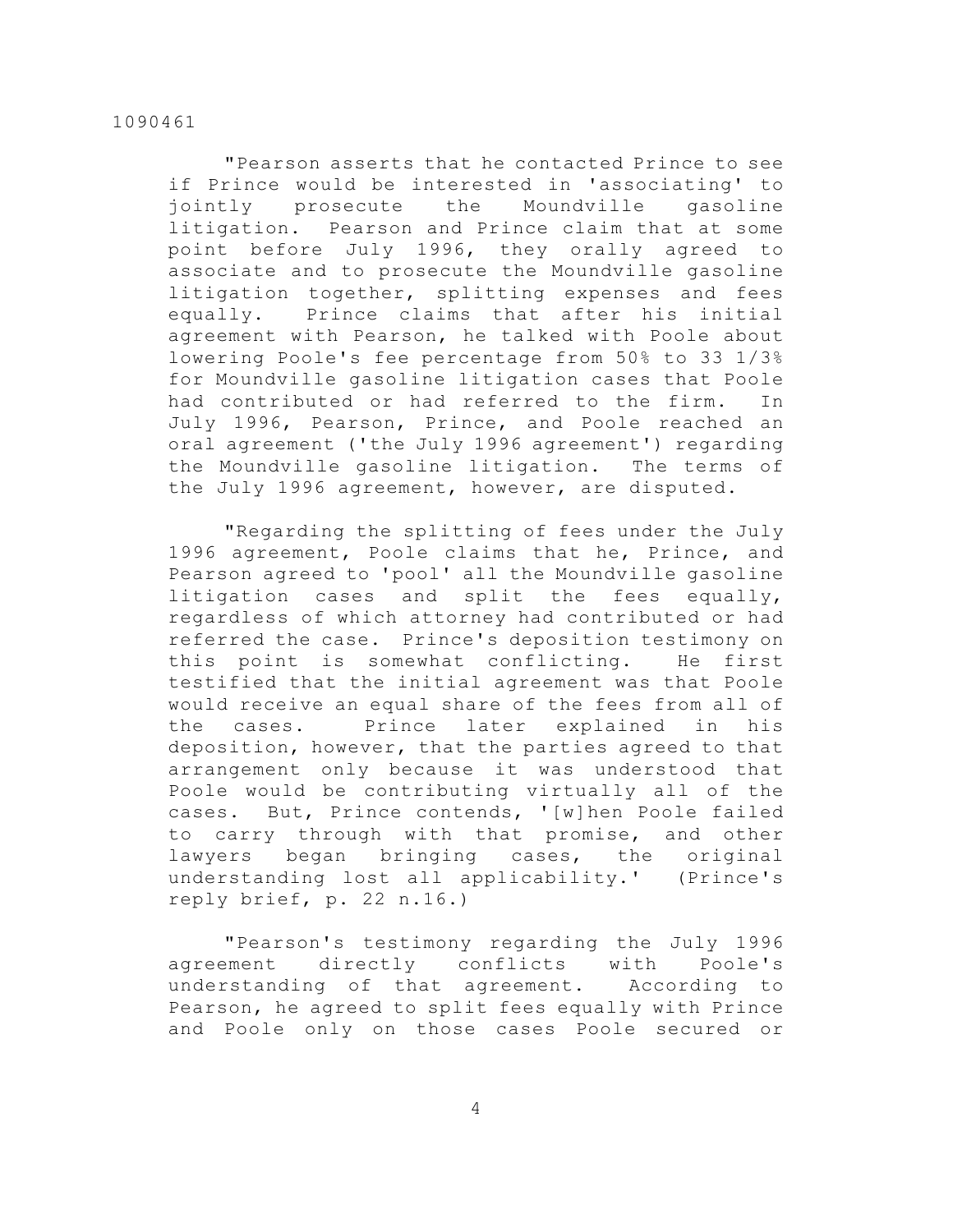referred; on cases not secured or referred by Poole, Pearson and Prince were to split the fees 50/50.

"The parties agree that under the July 1996 agreement Poole was not responsible for any of the litigation expenses because Prince and Pearson had agreed to split the costs of the litigation equally. The parties, however, dispute Poole's obligations under the July 1996 agreement. Poole contends that he had a duty only to 'refer' any Moundville gasoline litigation case that came to him, but he claims he had no other obligations under that agreement.

"Prince's understanding of the July 1996 agreement, however, was that Poole would be contributing virtually all of the Moundville gasoline litigation cases. Similarly, Pearson believed that Poole agreed to contribute Moundville gasoline litigation cases. Pearson also claims that Poole agreed to 'work' on the Moundville gasoline litigation. Pearson's testimony on that point, however, is not very specific; he testified that Poole agreed to 'handle' necessary work with the Alabama Department of Environmental Management arising out the Moundville gasoline litigation and that Poole generally agreed to 'work' on the Moundville gasoline litigation.

"Eventually, 38 individual plaintiffs signed contingency-fee contracts with either Charles E. Pearson, P.C., or Prince, Poole & Cross, P.C. As mentioned, those 38 plaintiffs filed 22 separate lawsuits. On January 17, 2000, before any of the Moundville gasoline litigation cases had been resolved by trial or otherwise, Poole, Cross, and Fischer left the law firm of Prince, Poole, Cross & Fischer, P.C., and formed a new firm--Cross, Poole & Fischer, L.L.C.

"In an effort to wrap up the dissolution of Prince, Poole, Cross & Fischer, P.C., Prince, Cross,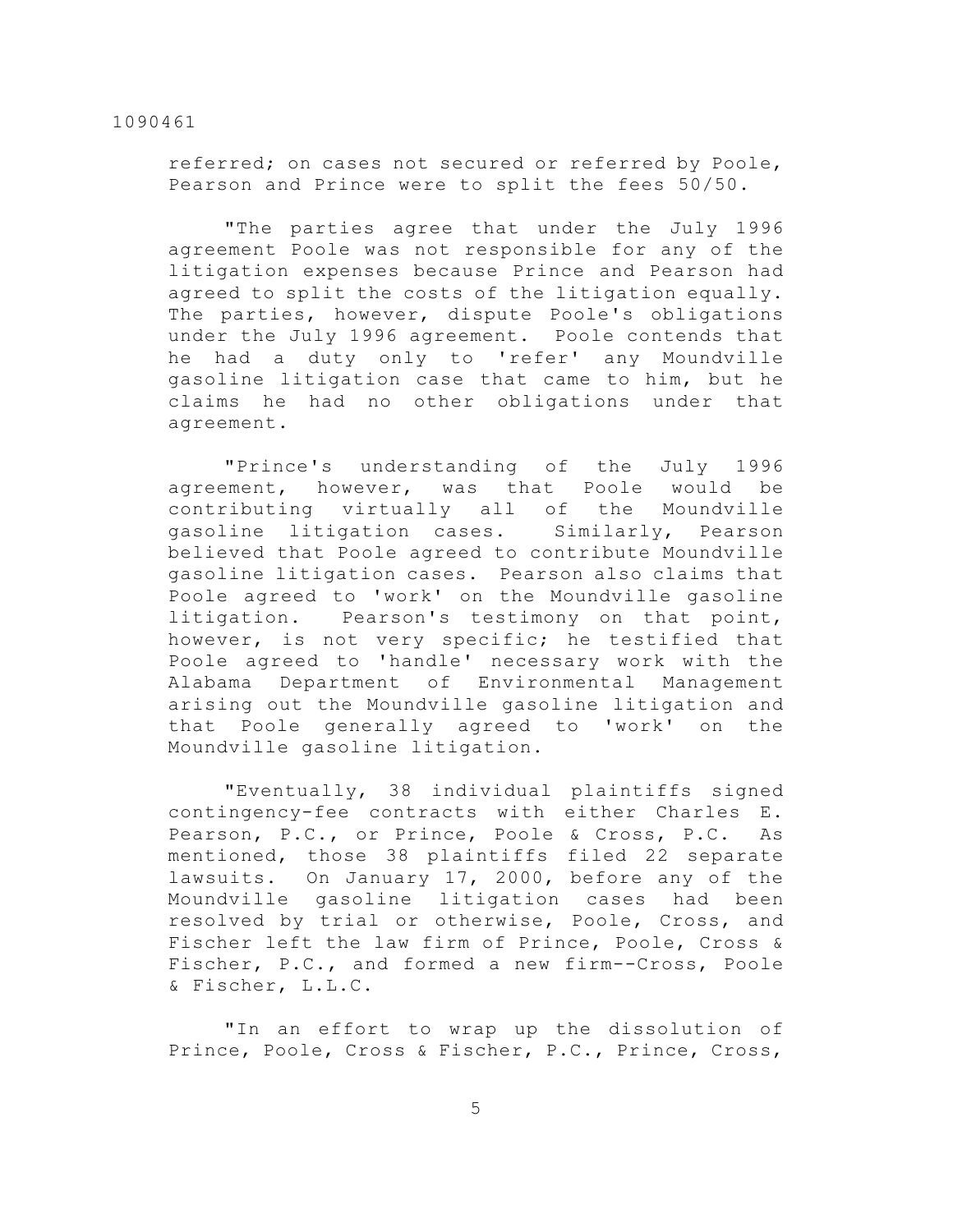and Fischer executed a written 'exit agreement' on January 27, 2000. Among other things, the exit agreement exempted from its coverage the Moundville gasoline litigation. Paragraph 2 of the exit agreement stated that '[t]he allocation of revenues, attorney fees and reasonable and necessary case expenses arising out of the [Moundville gasoline litigation would] be addressed by a separate agreement between [Prince, Cross, and Fischer].

"The exit agreement did not, however, end the dissolution dispute. In particular, the continuing dispute focused on the division of fees from the Moundville gasoline litigation. In a series of letters between Cross, Fischer, and Prince in early February 2000, the conflict escalated to the point that Cross and Fischer accused Prince of breaching the exit agreement because, they alleged, Prince refused to execute a separate agreement pertaining to the Moundville gasoline litigation.

"Prince claims that in an effort to resolve the dissolution dispute, he asked Pearson to make a concession on the fees to which he was entitled from the Moundville gasoline litigation. Pearson agreed to Prince's request because, Pearson says, the dissolution dispute was interfering with the prosecution of the Moundville gasoline litigation. Through a series of telephone calls and a meeting on February 6, 2000, an oral agreement was reached regarding the division of fees from the Moundville gasoline litigation.

"On February 15, 2000, Pearson sent a letter to Cross, Poole, Fischer, and Prince; each attorney signed it ('the February 15 letter'). The February 15 letter states:

"'RE: Fee Splits for Moundville Gasoline Cases vs. Chevron & Plantation Pipe Line

"'Dear Gentlemen: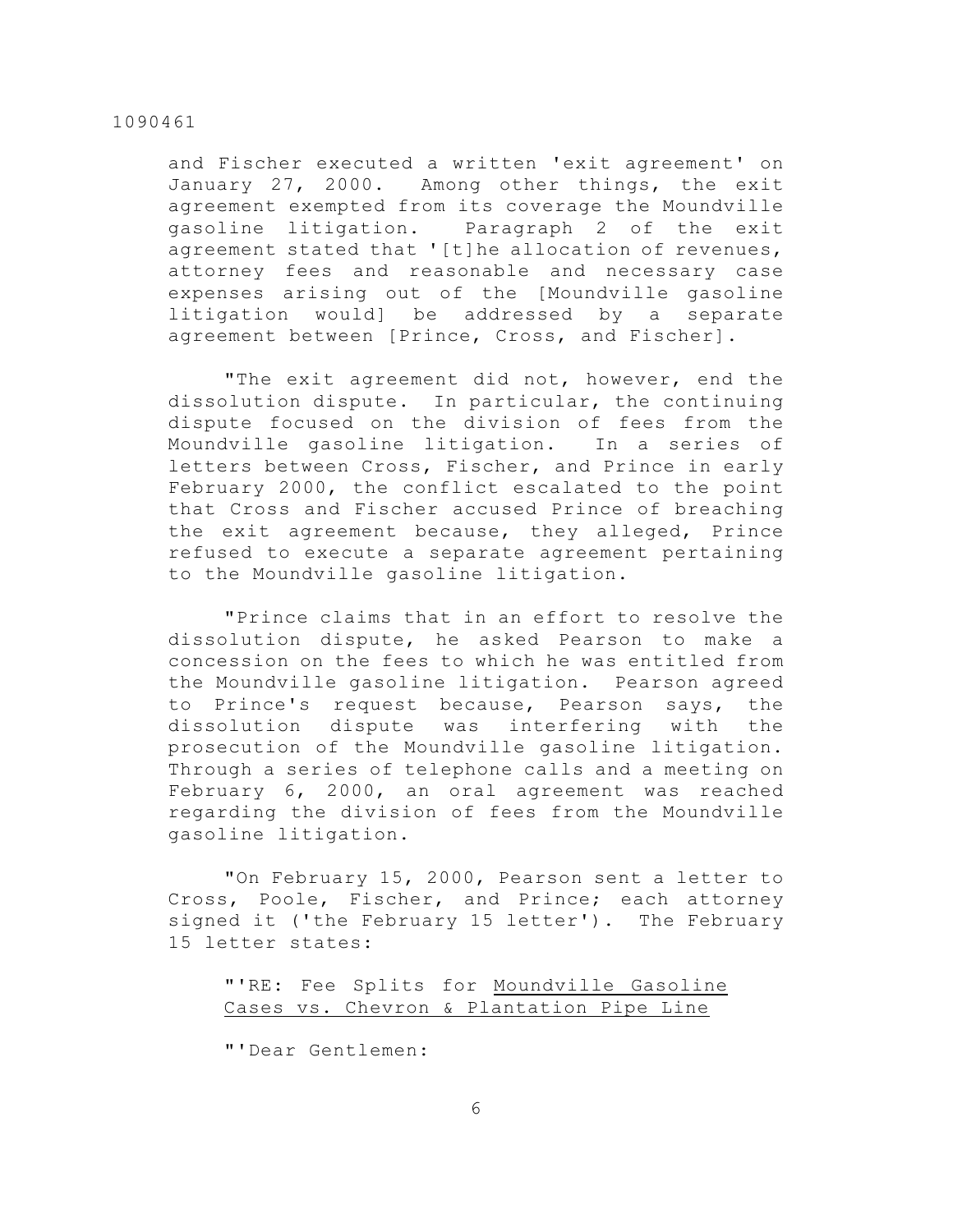"'This will confirm the fee splits and other issues that were discussed and generally endorsed by everyone at the end of the day on Sunday, February 6th. The Fee Splits and understanding expressed by this letter agreement are applicable only to the following lawsuits and/or cases: (1) the Chandler et al lawsuits currently filed against Chevron, Plantation Pipe Line, CH2MHill and Ron Clary (or some combination of said defendants) specifically in regard to the gasoline spill/contamination that originated at the terminal facilities of Chevron and Plantation Pipe Line located on and adjacent to 2nd Avenue in Moundville, Alabama (the "Chevron/PPL 2nd Avenue contamination spill"); (2) such additional lawsuits and/or cases as may be obtained or filed hereafter by any of the undersigned parties for any new or existing clients specifically and only in regard to the said Chevron/PPL 2nd Avenue contamination spill; and (3) any class action filed for protection of the Gordo Aquifer from the gasoline spills that have occurred in the area of the Chevron/PPL 2nd Avenue contamination spill (the "Gordo Aquifer Class Action"). Cases and/or lawsuits as described in part IV below are expressly excluded from operation of the fee splits set forth below.

# "'I. Fee Splits

| "'James H. Seale    |  |                 | 10%.100 |
|---------------------|--|-----------------|---------|
| Silas G. Cross, Jr. |  | 8% of 90% .072  |         |
| & Erby J. Fischer   |  |                 |         |
| Phil Poole          |  | 30% of 90% .270 |         |
| Robert F. Prince    |  | 26% of 90%. 234 |         |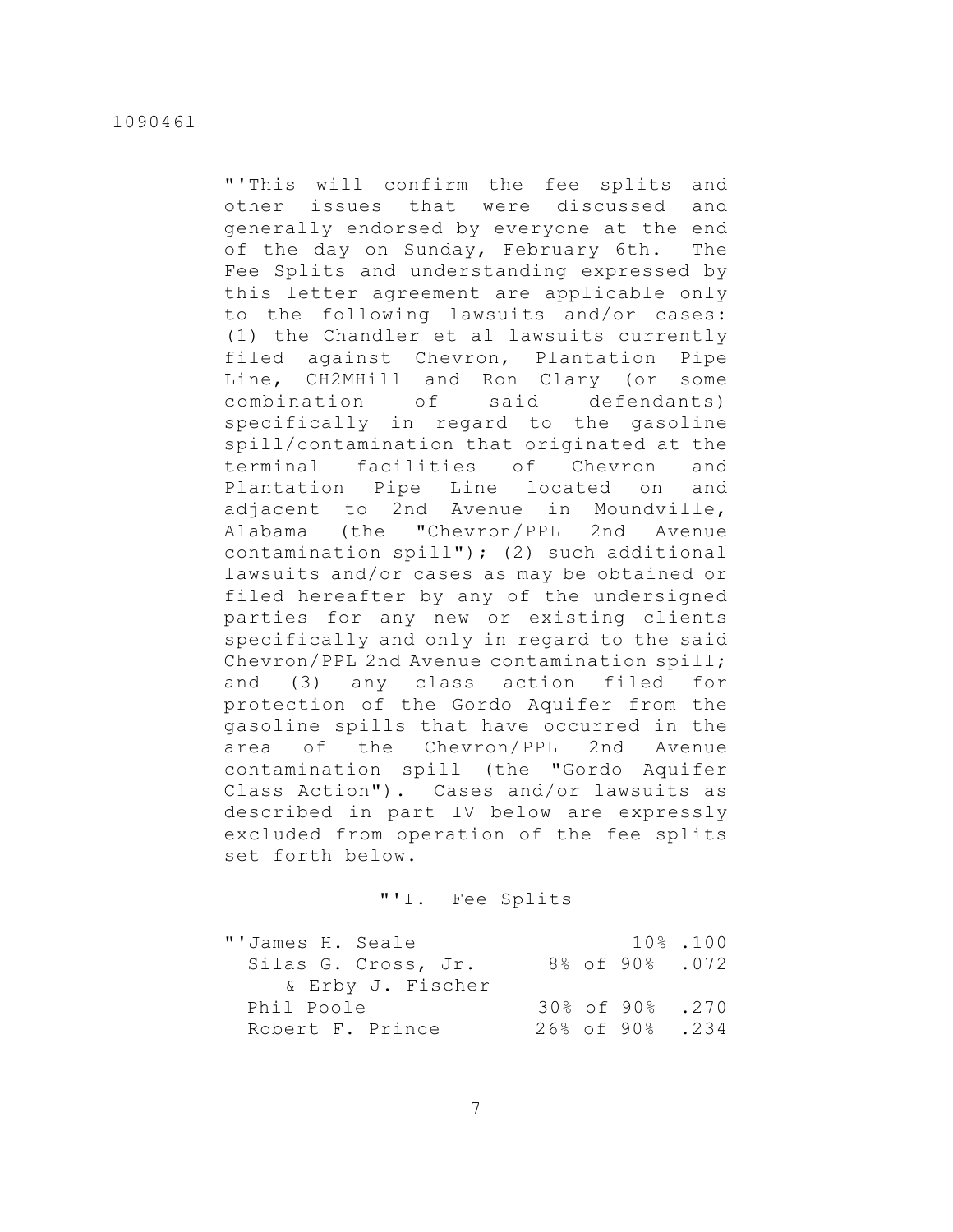|                          |  | [Pearson appellants] and 36%of90% .324 |  |
|--------------------------|--|----------------------------------------|--|
| H. Gregory Pearson, P.C. |  |                                        |  |

Total 1.000

# "'II. Funding for Costs

"'Charles E. Pearson and Robert F. Prince will continue to advance all (100%) of the funding for costs of litigation for the Chevron/PPL 2nd Avenue contamination spill, as to which costs all of the Fee Splits indicated above will be subject. Everyone acknowledges and understands that loans and loan costs (including interests and loan fees relating thereto) have been and will continue to be secured and incurred by Charles E. Pearson and Robert F. Prince from a third party bank in their sole discretion for the funding contemplated to cover the costs of the subject litigation. Such loans, interest and loan fees are mutually agreed to be a legitimate cost of the litigation to which all Fee Splits are subject and subordinate. Regardless of allocations (for client purposes) of the foregoing costs of litigation to any particular case, all incurred costs will be repaid and/or reimbursed first (out of first available proceeds of any recovery) before distribution of fees according to the Fee Splits indicated above. Regardless of the outcome of the litigation made the basis of this agreement, it is understood and agreed that there shall be no recourse against Silas G. Cross, Jr., Phil Poole, Erby J. Fischer or Cross, Poole & Fischer, L.L.C. for the recovery of expenses or cost incurred in the prosecution of the litigation. The obligation for cost and expenses in the funding of this litigation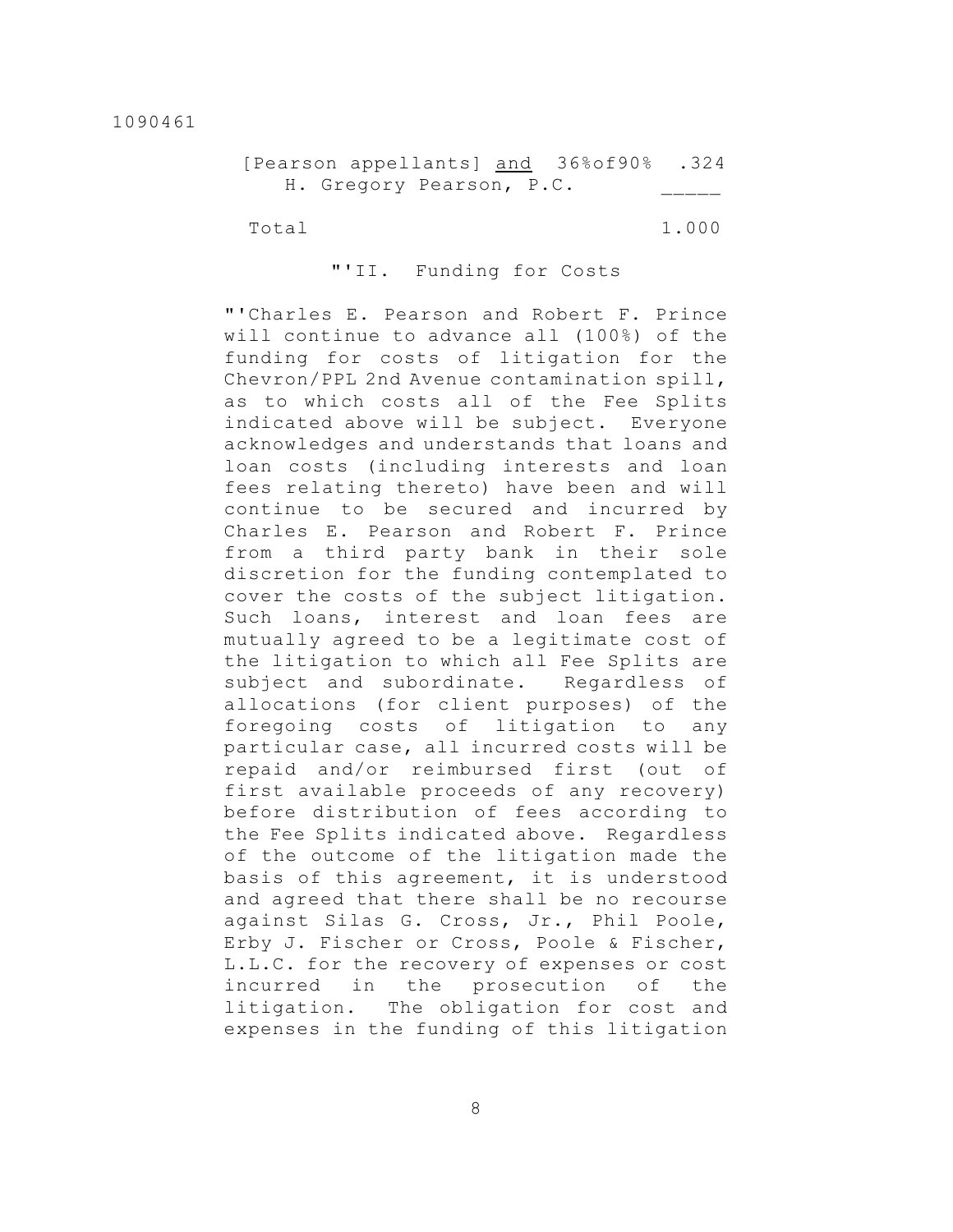shall be borne solely by Charles E. Pearson and Robert F. Prince.

"'III. Gordo Aquifer Class Action

"'The Gordo Aquifer Class Action may be filed by any of the undersigned parties. As among the undersigned parties there shall be two groups. Group "A" shall be composed of Silas G. Cross, Jr., Phil Poole and Erby J. Fischer. Group "B" shall be composed of Charles E. Pearson and Robert F. Prince. Each group shall have the option to participate in any Gordo Aquifer Class Action for up to fifty percent (50%) of the attorney fees generated. A group which chooses to participate shall also be obligated for a proportionate share of the costs and expenses of said litigation. The proportionate share of costs and expenses shall be equal to the fee percentage received by the group. Additionally, any group so participating shall be obligated for their proportionate share of the workload associated with the prosecution of the litigation. A group may elect not to participate, in which event such non participating group's percentage will then be transferred to the participating group. In the event the Gordo Aquifer Class Action is referred to other attorneys and a noncost bearing, non-workload bearing referral fee is retained, all of the undersigned parties will have their respective fee split percentages in such referral fee. The provisions of this part III are only applicable to a Gordo Aquifer Class Action and are not applicable to individual cases that seek injunctive relief and/or damages. The provisions of part II above as to Funding for Cost are not applicable to the Gordo Aquifer Class Action.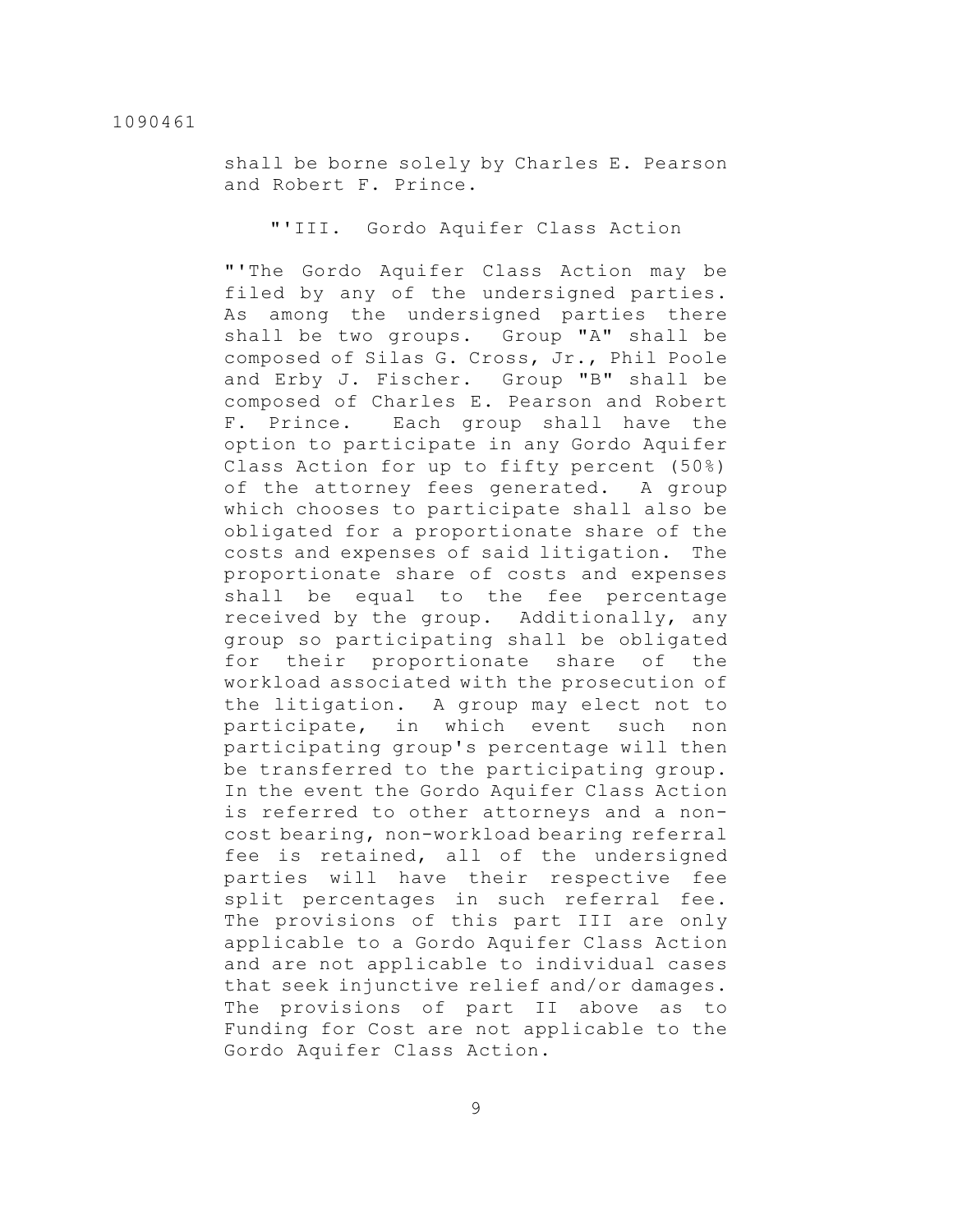"'IV. Excluded Cases and Litigation

"'All of the parties to this letter agreement are practicing attorneys. Each party to this letter agreement acknowledges and recognizes the respective rights of the others without obligation hereunder to continue to represent clients, enter into client contracts, and handle client cases and litigation that do not specifically include claims occasioned by the Chevron/PPL 2nd Avenue contamination spill. Any and all client contracts, cases and litigation that do not specifically include claims occasioned by the Chevron/PPL 2nd Avenue contamination spill are not subject to the Fee Splits and Funding for Costs provisions of this letter agreement, regardless of whether such claims, contracts, cases and/or litigation involve the same or similar plaintiffs and/or the same or similar defendants. It is acknowledged that there are other possible or existing contamination spills and/or leaks in or near the Moundville area by Colonial Pipeline, Hunt Oil, and Plantation Pipe Line Company that may give rise to claims by some of the same plaintiff landowners that are involved in the Chevron/PPL 2nd Avenue contamination spill. Such other possible or exi[s]ting contamination spills and/or leaks are not subject to the Fee Splits and Funding for Costs provisions set forth above.'

"'....'

"Despite the February 15 letter, however, disagreement regarding the dissolution of Prince, Poole, Cross & Fischer, P.C., continued. In April 2000, Prince exchanged letters with Cross and Fischer regarding an alleged oral agreement by Cross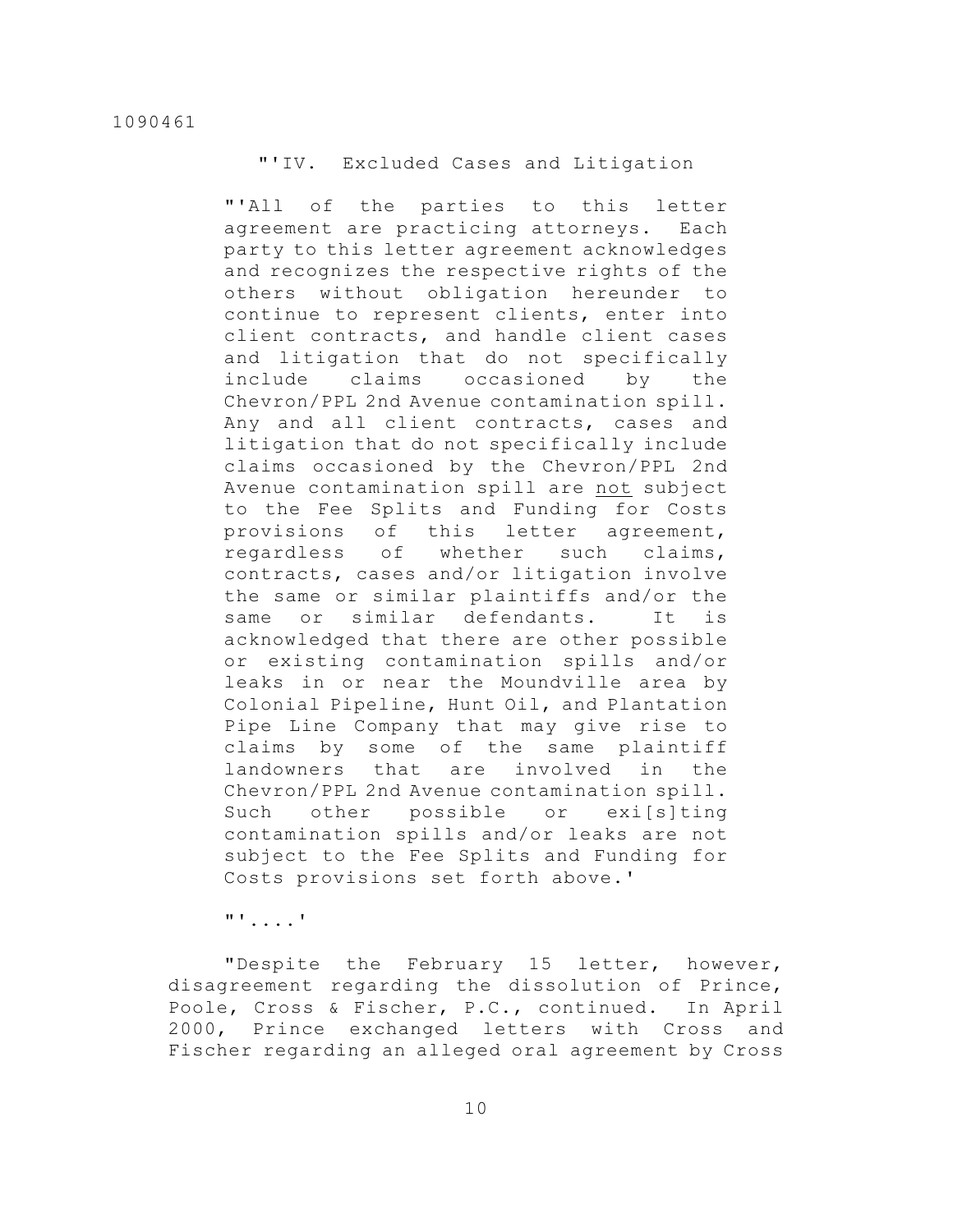and Fischer to pay Prince for firm-related expenses. The dispute escalated, and in May 2000 Prince filed an action in the Tuscaloosa Circuit Court for a declaratory judgment against defendants Cross, Fischer, Poole, and the law firm of Cross, Poole & Fischer, L.L.C. Among other things, Prince's complaint sought a judgment declaring that the defendants were in material breach of the exit agreement, the February 15 letter, and any other written and oral agreements between the parties.<sup>[1]</sup>

"On May 31, 2000, Cross, Fischer, and Poole filed an answer and a counterclaim. They asserted a claim of breach of contract and sought an accounting and a declaration that the exit agreement and the February 15 letter were valid and enforceable agreements that they had not materially breached. The counterclaim also asked the court to determine whether Pearson and Charles E. Pearson, P.C., were necessary and indispensable parties to the declaratory-judgment action.

"On July 5, 2000, Pearson sent a letter to Cross, Poole, Fischer, and Prince ('the July 5 letter'). In the July 5 letter, Pearson attempted to terminate what he described as the 'association' of each of the attorneys by the February 15 letter. The July 5 letter states:

"'It has come to my attention that a contention has been alleged that I should be made a party in your current lawsuit regarding the split-up of Prince, Poole and Cross. I do not understand or appreciate any necessity for me to be involved in your internal affairs, and particularly do not see it as appropriate action for you to involve me, an associating attorney, in

 $1$ Prince amended his complaint on February 13, 2001, to assert claims of suppression, promissory fraud, fraud, deceit, and conspiracy.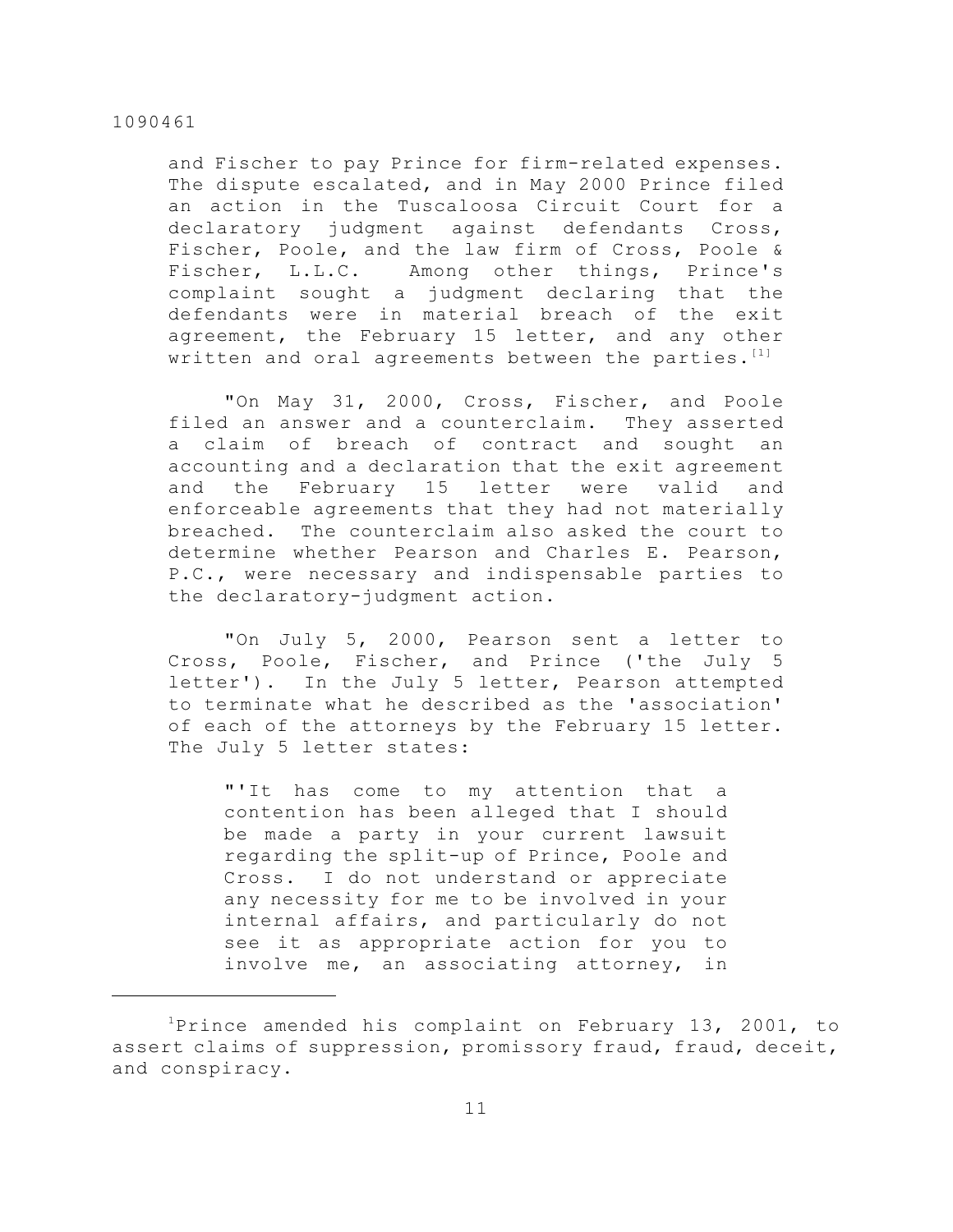your dispute. The Moundville gasoline contamination cases have reached an important point in my effort to get one or more up for trial. The casework on the Moundville cases is time consuming and difficult enough as it is without having to address the contention that has been raised to involve me in your lawsuit. I do not understand why I have been singled out among what must be a number of attorneys who associated either Bob [Prince] or your former P.C. to assist the pursuit of legal claims on behalf of clients.

"'I am therefore terminating my earlier association of each of you in regard to my client cases and contracts that are involved in the Moundville gasoline contamination litigation. In particular, I want to make it clear that the association of each of you as may be reflected by my letter of February 15, 2000, in regard to my specific Moundville clients/contracts is hereby withdrawn. As each of you are well aware, my concession of fee percentage reflected in such letter of February 15th was purely a unilateral decision by me to reduce my fee percentage merely in an effort to accommodate Bob, and was not the result of any consideration whatsoever being granted to me by any of you. Other than Bob, no work has been done nor any financial investment made by the rest of you in regard to my Moundville clients/contracts since my February 15th letter.

"'My termination of your association pursuant to this letter results in a reversion to the original understanding that I had reached with Phil Poole and Bob (at the outset of the Moundville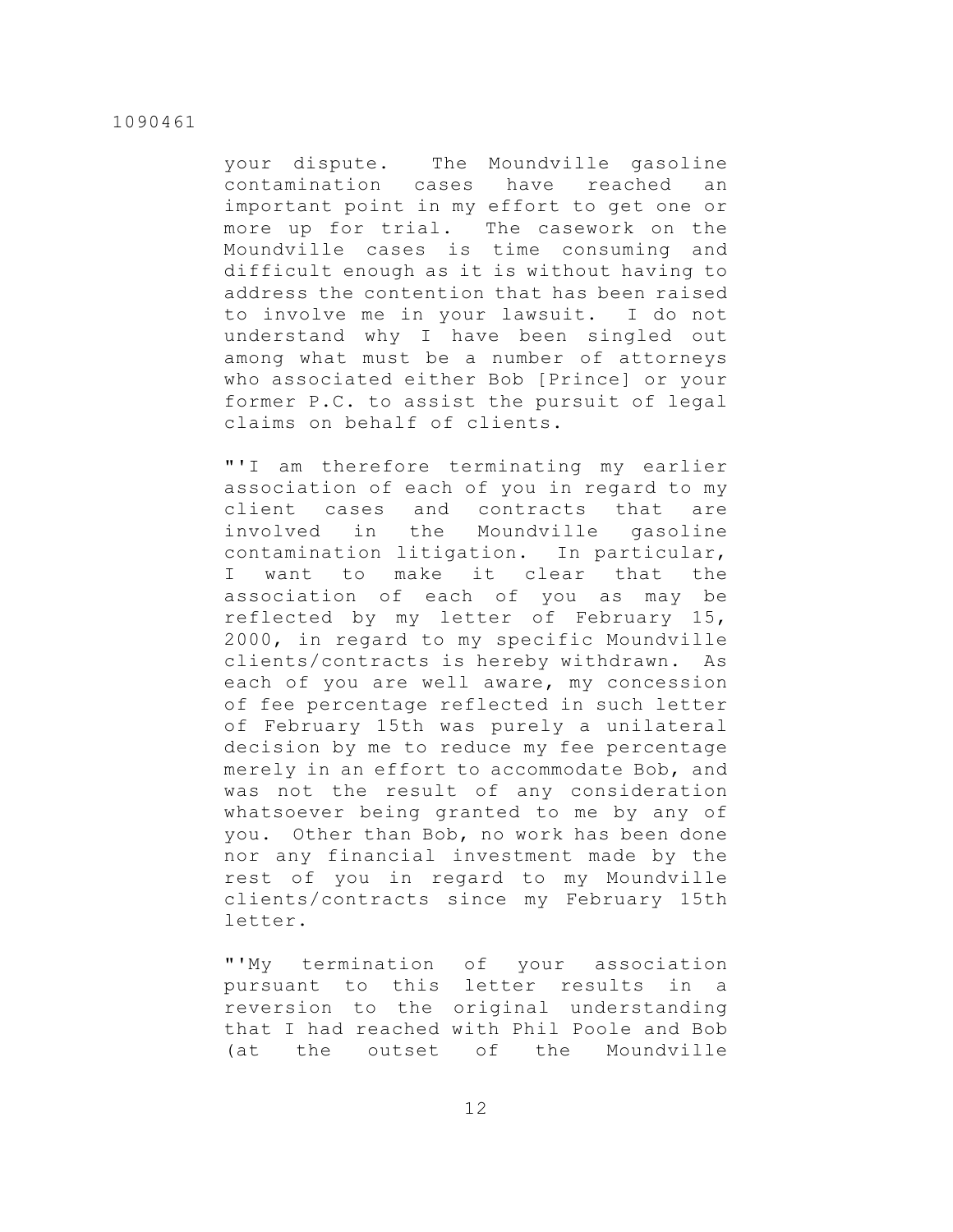contamination litigation) as to Phil having a referral fee as to certain Moundville cases. Phil and I need to discuss the specifics of the original understanding, but I am proceeding on the basis that the original understanding as to Phil is back in place and I will honor such understanding as to Phil.'

"On August 4, 2000, attorney James Jenkins responded by letter ('the August 4 letter') to the July 5 letter. Jenkins wrote the August 4 letter on behalf of Fischer, Cross, and, Poole contends, Poole. The August 4 letter protested Pearson's interpretation and attempted revocation of the February 15 letter in the July 5 letter. The August 4 letter maintains that '[t]he 15 February 2000 letter is an enforceable contract between the parties who signed. The agreement supplants and replaces any previous agreements between my clients' former firm, Phil Poole individually and [Pearson's] law firm (and/or [Pearson] individually).'

"On April 11, 2001, Prince, Cross, and Fischer settled their disputes regarding the dissolution of Prince, Poole, Cross & Fischer, P.C. As part of the settlement, Cross and Fischer surrendered any claim to fees from the Moundville gasoline litigation. The settlement resulted in the dismissal of Cross, Fischer, and the law firm Cross, Poole & Fischer, L.L.C., from Prince's declaratory-judgment action, leaving Poole as the only remaining defendant.

"In October 2001, Prince and Pearson obtained a jury verdict of \$43.8 million on behalf of Buster Chandler against Plantation Pipeline Company in the first of the Moundville gasoline litigation cases to go to trial. In a letter to Pearson dated February 15, 2002, counsel for Poole asked whether Pearson would be distributing, in accordance with the February 15 letter, a share of the fee earned on Chandler's case. Pearson contends this was the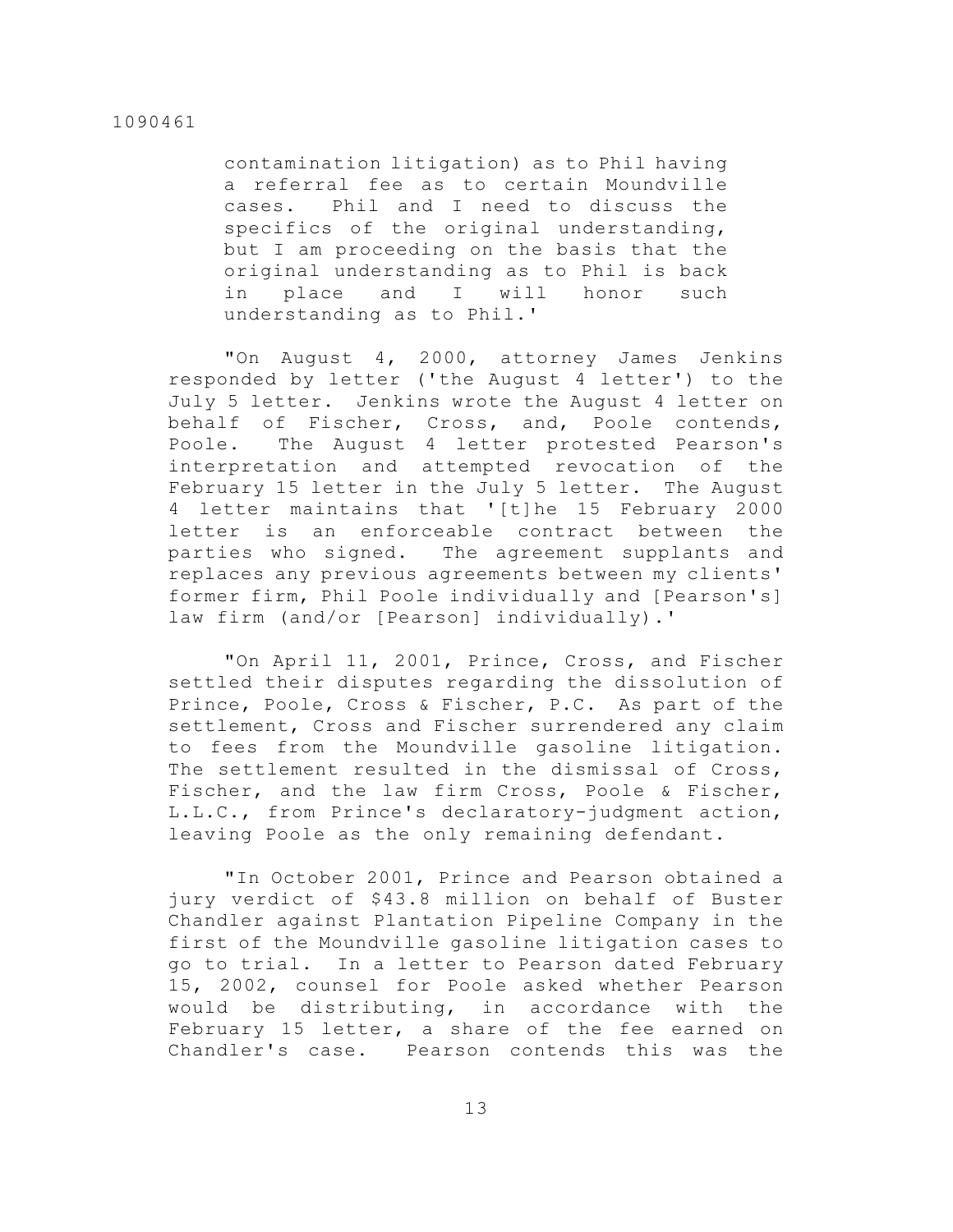first time since the July 5 letter he had been contacted by Poole regarding the Moundville gasoline litigation.

"On February 25, 2002, Pearson filed a motion to intervene in the dissolution litigation between Prince and Poole; the trial court later granted Pearson's motion. Pearson's complaint in intervention sought a declaratory judgment regarding the validity of the February 15 letter and the nature of his obligations to Poole under the February 15 letter.

"Poole answered Pearson's complaint in intervention and filed a counterclaim against Pearson and amended his counterclaim against Prince. Poole's counterclaims included breach-of-contract claims against Pearson and Prince.<sup>[2]</sup>

"In October 2002, the trial court ordered the parties to mediate the dispute, but the mediation efforts failed. Pearson and Prince contend that on October 14, during the mediation, Poole learned that confidential settlement negotiations were ongoing regarding the Moundville gasoline litigation. Poole testified at his deposition that on the evening of October 14, he, along with his father and brother, contacted 11 of the plaintiffs in the Moundville gasoline litigation. The Pooles attempted to obtain from those plaintiffs written consents stating that Poole was one of their attorneys in the Moundville gasoline litigation and giving Poole authority to file notices of appearance on their behalf.

"On October 15 and soon thereafter Poole filed notices of appearances on behalf of several of those plaintiffs. In some instances, however, Poole had not been a party to the discussions his father or

 $P$ Poole also asserted claims of promissory misrepresentation, suppression, conversion, and breach of fiduciary duty.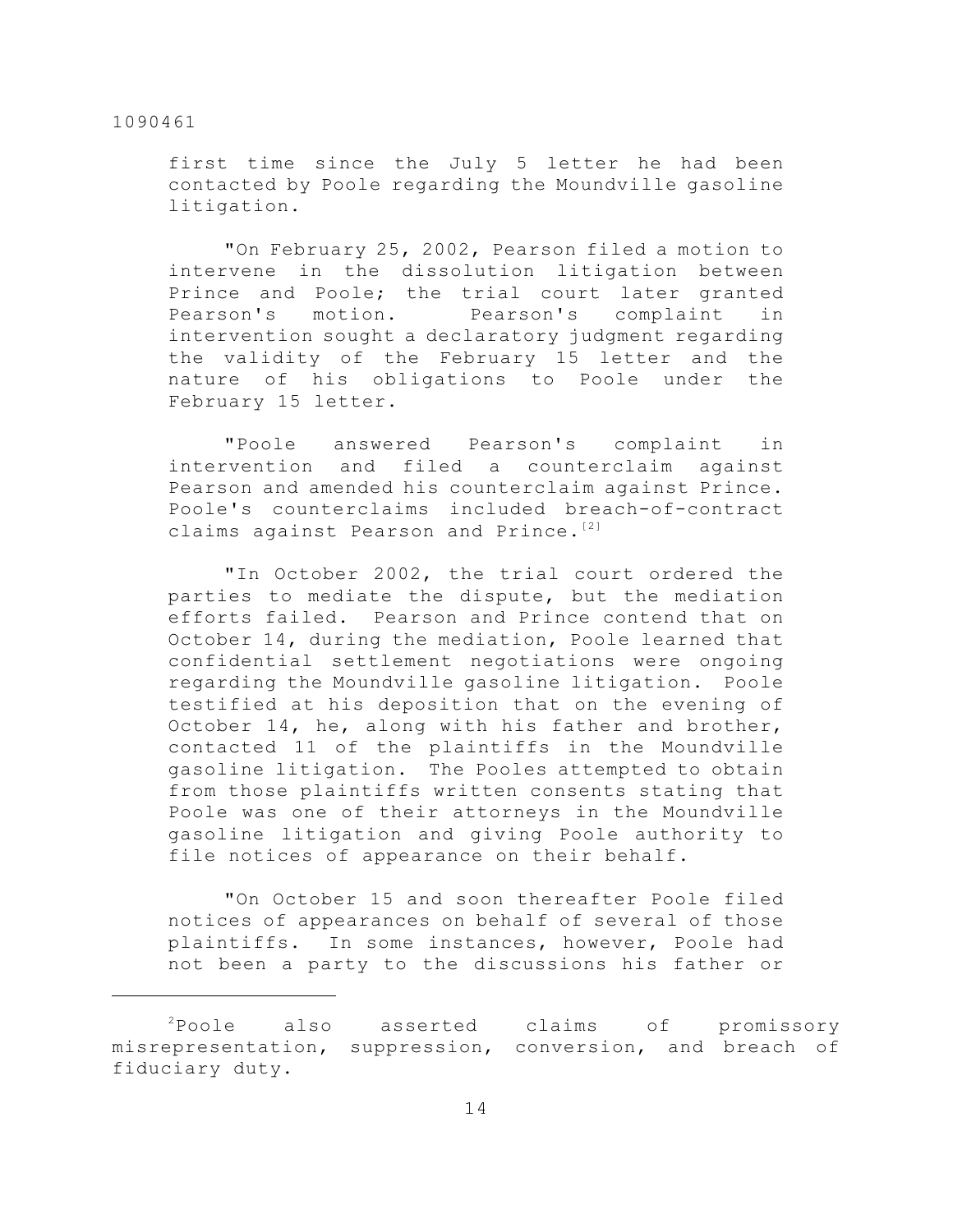brother had with the Moundville gasoline litigation plaintiffs, nor had Poole been present when some of the written consents were obtained from those plaintiffs.

"On October 15, 2002, five of the Moundville gasoline litigation plaintiffs who had been contacted by the Pooles signed notarized letters demanding that Poole destroy the written consents the Pooles had obtained on October 14.

"In January 2003, a settlement of the Moundville gasoline litigation was reached. As part of the settlement, each plaintiff signed a written statement that included the following acknowledgment: 'Robert Prince and Charles E. Pearson represent all Claimants who are Plaintiffs in connection with the Lawsuits and ... neither Phil Poole, Erby Fischer, nor Dell Cross represents any Claimants who are Plaintiffs in connection with the Lawsuits.' Pearson and Prince did not disburse to Poole any of the attorney fees from that settlement.

"In March 2003, seeking 27% of the fees from the Moundville gasoline litigation, Poole moved for a summary judgment as to his breach-of-contract counterclaim and submitted evidentiary materials in support of his motion. Pearson and Prince responded to Poole's summary-judgment motion and filed a motion and supporting materials for a partial summary judgment as to Poole's breach-of-contract counterclaim.[3]

"The trial court afforded the parties several opportunities to submit supplemental evidence in support of their respective motions, and the court held two hearings relating to the pending summaryjudgment motions.

 $3$ Also in March 2003, Pearson amended his intervenor complaint to assert a claim of tortious interference with business relations against Poole.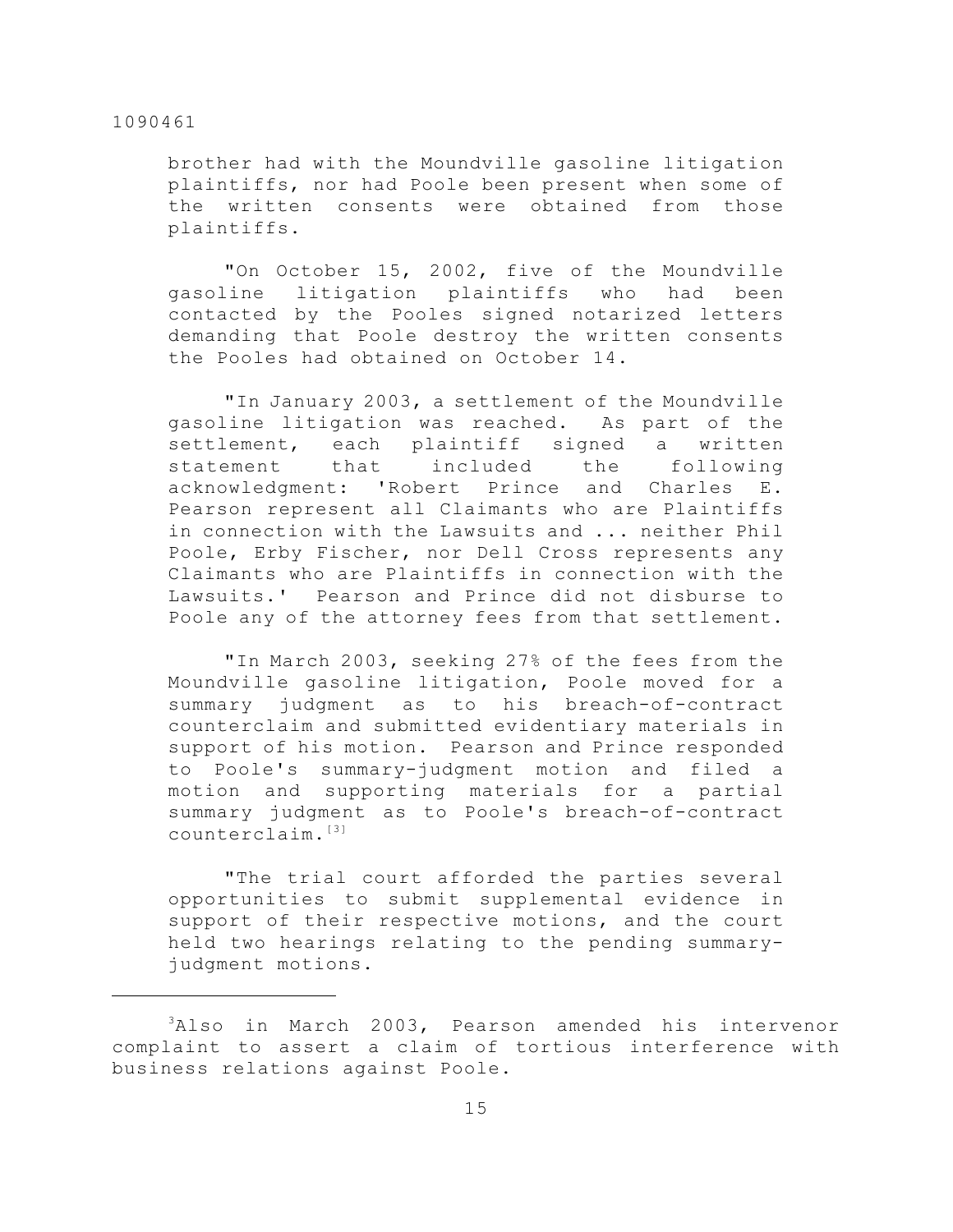"Following Prince's submission of an affidavit in opposition to Poole's motion for a summary judgment, Poole moved to strike two parts of the affidavit that, Poole contended, contradicted Prince's earlier sworn deposition testimony. Poole objected to a portion of Prince's affidavit in which Prince asserted that Poole had orally agreed to pay for various firm-related expenses. Poole also objected to those parts of the affidavit in which Prince asserted that Poole had assumed and had failed to perform obligations not mentioned in the February 15 letter. Prince filed a response to Poole's motion to strike, but the trial court granted Poole's motion.

"During the pendency of the parties' summaryjudgment motions, the trial court, at Poole's request, ordered Prince and Pearson to produce information regarding the total amount of attorney fees resulting from the settlement of the Moundville gasoline litigation. Following the trial court's granting of Poole's motion to compel the information, Prince and Pearson produced documents, which were placed under seal, showing the total amount of attorney fees.

"The trial court then granted, on January 5, 2004, Poole's motion for a summary judgment. In a three-page order, the trial court stated, in relevant part:

"'The Court has considered the relevant legal authorities, the parties' oral arguments, the evidence in the record, and the parties' written submissions .... Based on its review of these items, the Court finds that there is no genuine issue of material fact as to Poole's breach of contract count, and Poole is entitled to judgment in his favor on this count as a matter of law. ...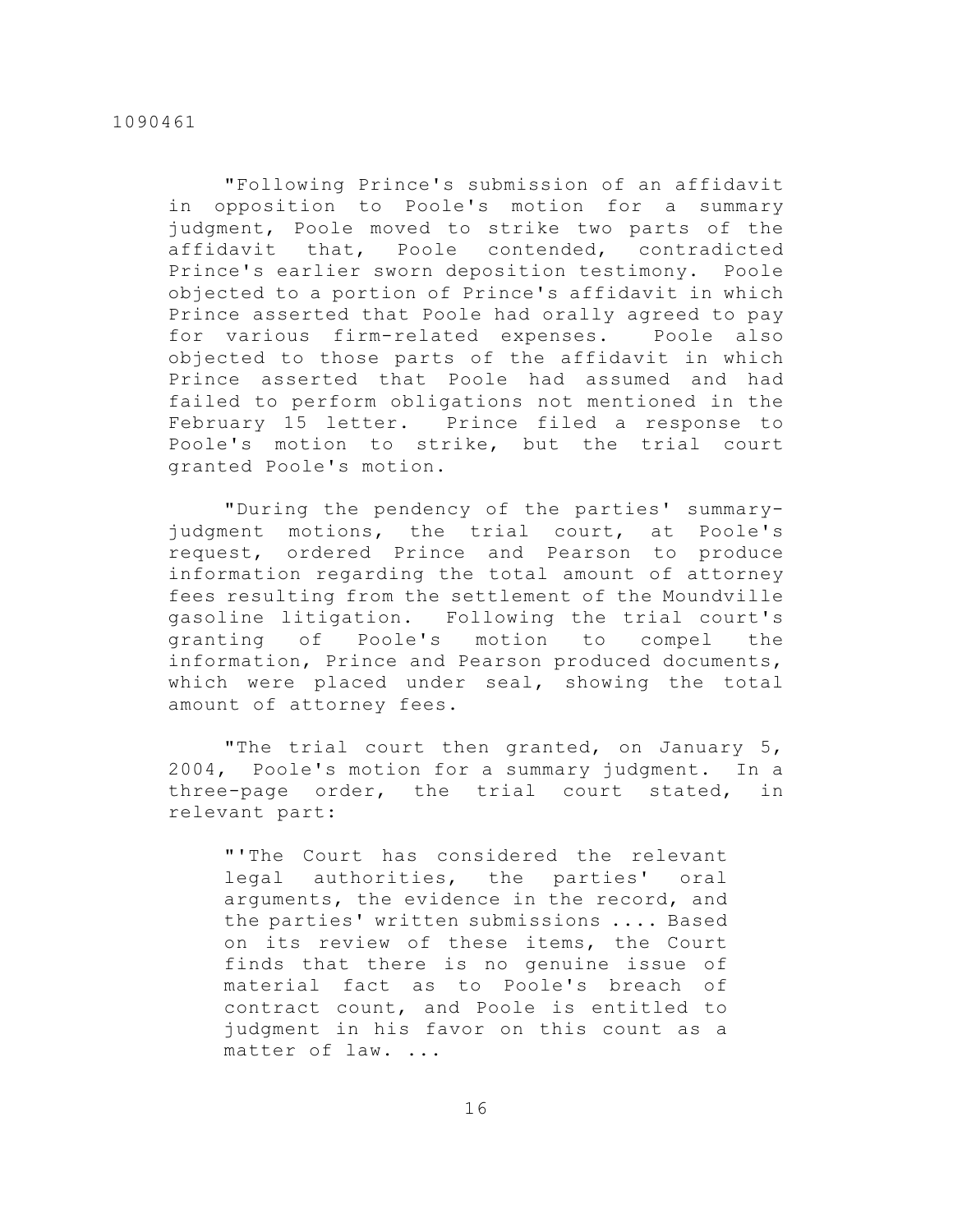"'It is therefore ORDERED, ADJUDGED, and DECREED that Poole's Motion for Summary Judgment as to His Breach of Contract Count is GRANTED; Pearson's Motion for Partial Summary Judgment is DENIED; and Prince's Motion for Partial Summary Judgment, insofar as it applies to Poole's breach of contract count, is DENIED. Summary judgment is entered in favor of Poole and against Charles E. Pearson, P.C., Charles E. Pearson, Robert F. Prince, The Prince Law Firm, P.C., and The Prince-Patterson Law Firm, P.C., on Poole's count for breach of contract in the amount of \$4,755,644.20 plus prejudgment interest ....'"

Prince I, 935 So. 2d at 433-42 (footnotes omitted).

Pearson and Prince argued on appeal that they were entitled to introduce parol evidence because, they said, the February 15 letter did not contain a merger clause and was not intended to be a complete integration of the parties' agreement. Pearson and Prince argued that the parties' agreement was partly oral and partly written and that the February 15 letter effected only a partial integration of the parties' agreement and was not intended to be the complete expression of the parties' agreement. Therefore, Pearson and Prince contended that parol evidence was admissible as to the oral terms of the parties' agreement. Prince I, 935 So. 2d at 433.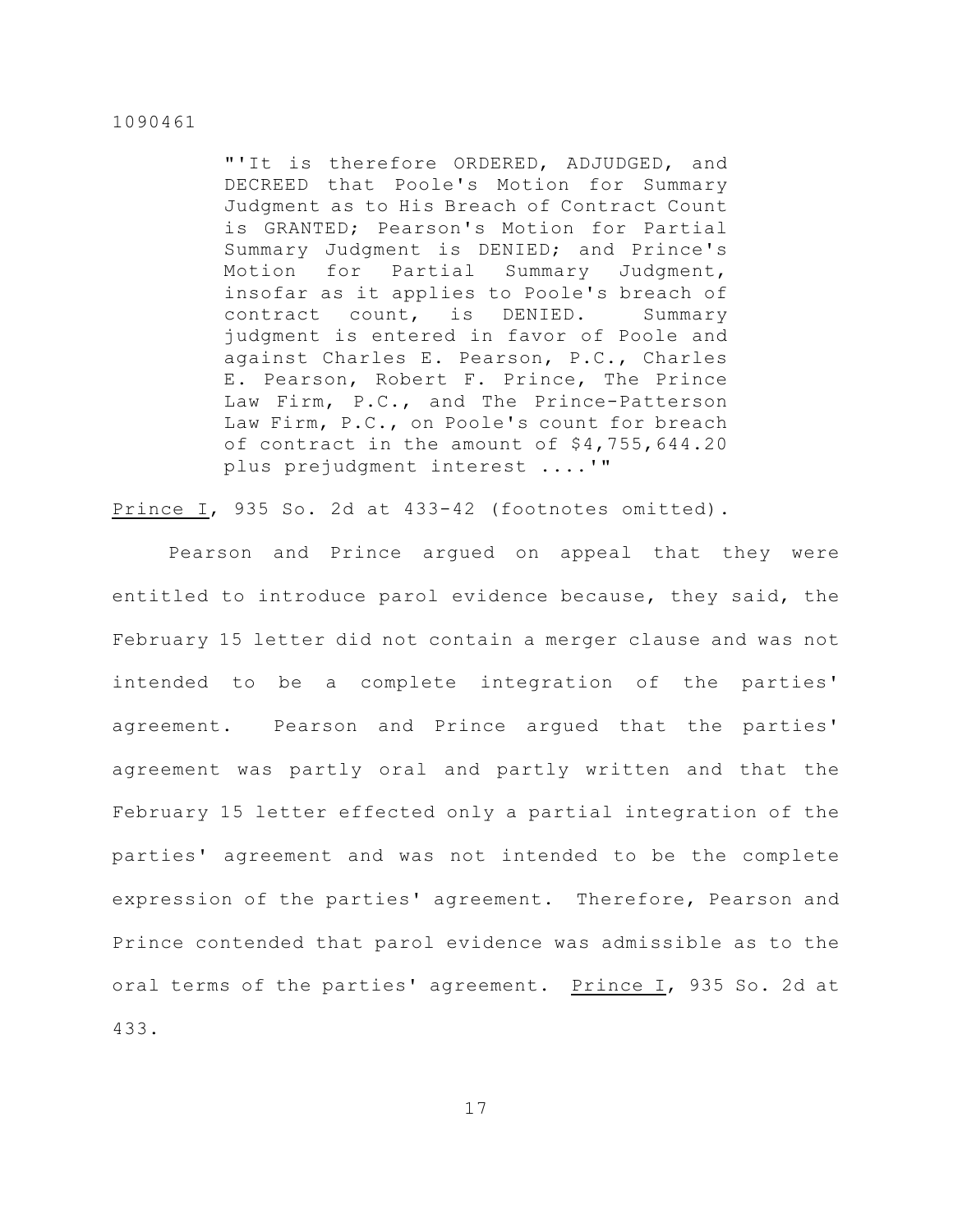Specifically, Pearson and Prince argued that the express terms of the February 15 letter did not place the obligation on anyone to actually prosecute the Moundville gasoline litigation. Thus, Pearson and Prince contended that the terms of the parties' respective obligations to prosecute the Moundville gasoline litigation were omitted from the February 15 letter and that they were entitled to produce parol evidence as to those terms. Poole responded by arguing that the February 15 letter was an unambiguous contract and, therefore, that parol evidence was inadmissible to vary or add to its terms. Prince I, 935 So. 2d at 433.

The parol evidence sought to be introduced by Pearson and Prince suggested that Poole had assumed certain obligations with regard to the prosecution of the Moundville gasoline litigation that were not mentioned in the February 15 letter and that he had failed to perform those obligations. Pearson argued that Poole had agreed to assist in working on the Moundville gasoline litigation and to work to end the dissolution dispute with Prince's former firm. However, Pearson contended that after the February 15 letter, Poole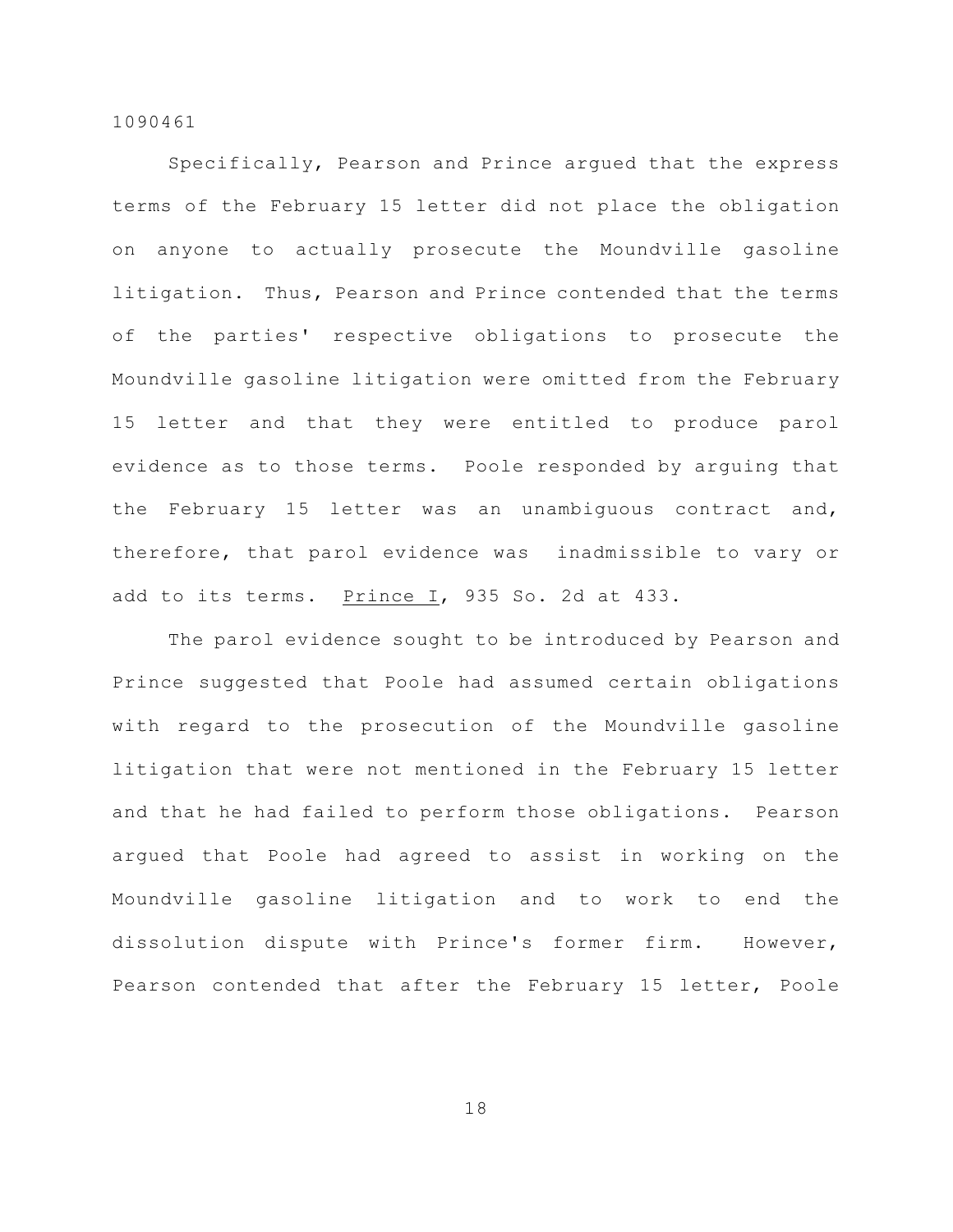neither worked on the Moundville gasoline litigation nor worked to end the dissolution dispute.

Prince testified in his affidavit that the February 15 letter was only a part of the parties' overall agreement and that Poole was to refer new cases in the Moundville gasoline litigation, assist with State agencies, and be available to assist with jury selection and at trial of the Moundville gasoline litigation.<sup>4</sup> However, Prince testified that Poole did not perform any of those obligations after the February 15 letter was written. Prince I, 935 So. 2d at 446.

Poole disputed Pearson and Prince's claims that he assumed obligations other than those expressed in the February 15 letter. Poole contended that he was obligated only to include in the pooled cases any Moundville gasoline litigation that happened to come his way and that there was no evidence

<sup>&</sup>lt;sup>4</sup>The trial court struck portions of Prince's affidavit containing his contentions that Poole had assumed certain obligations relative to the prosecution of the Moundville gasoline litigation not found in the express terms of the February 15 letter. However, in Prince I this Court reversed that portion of the trial court's order striking those portions of Prince's affidavit in which he claimed that Poole had assumed certain obligations not expressly stated in the February 15 letter.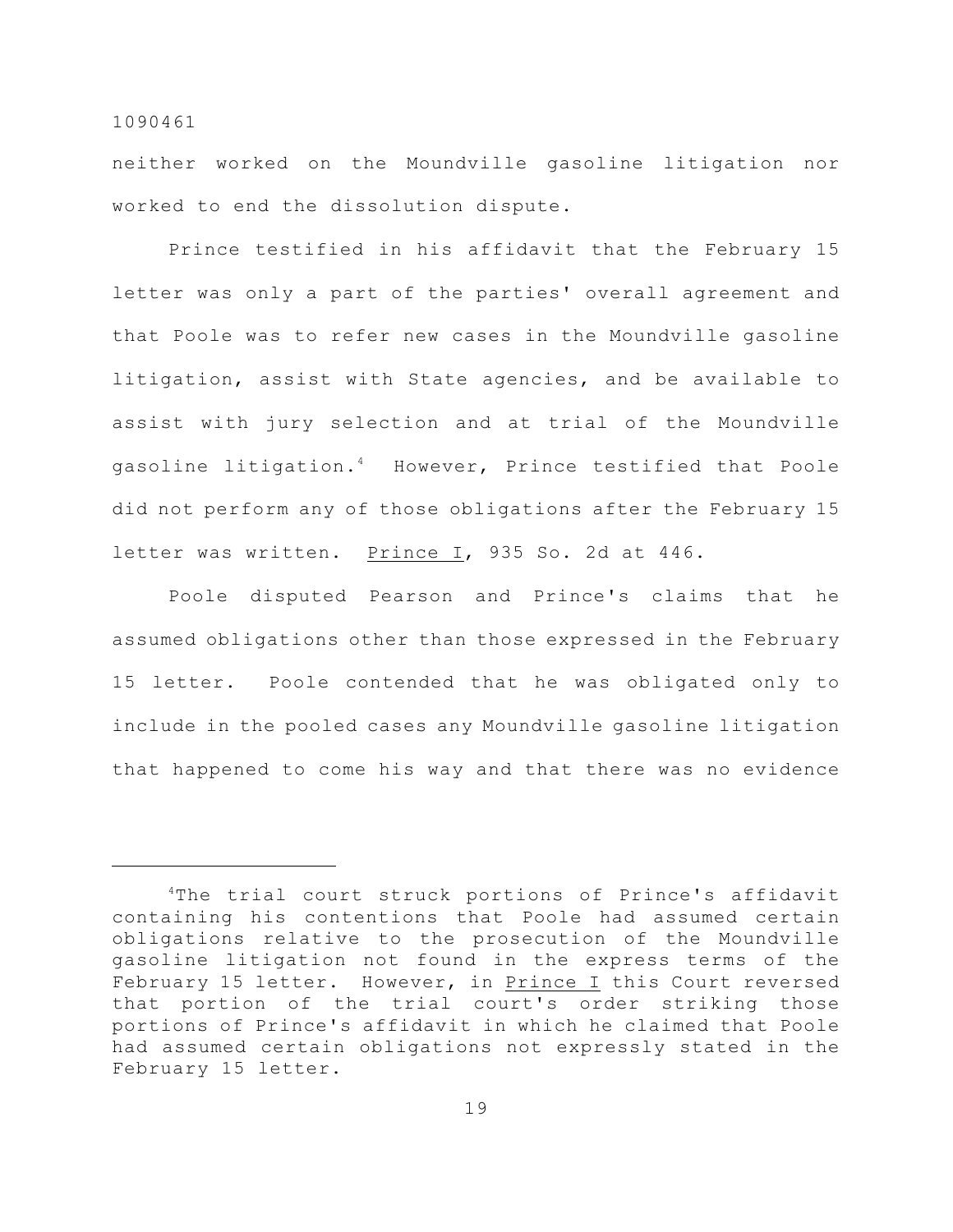indicating that he had breached that requirement. Prince I, 935 So. 2d at 446.

In reversing the summary judgment entered by the trial court in favor of Poole, this Court held that the February 15 letter was not a complete expression of the parties' agreement and did not completely integrate the parties' agreement because it omitted terms relative to the parties' obligations to prosecute the Moundville gasoline litigation. Thus, this Court held that Pearson and Prince were entitled to introduce parol evidence as to those omitted terms. Prince I, 935 So. 2d at 451.

As for the issue whether Poole had assumed obligations not expressed in the February 15 letter, this Court stated:

"To resolve Poole's argument regarding his obligations under the February 15 letter in Poole's favor would necessarily require us to find that the February 15 letter is a completely integrated agreement.

"We, however, have concluded otherwise. Pearson and Prince have presented evidence from which the fact-finder could conclude that the parties' agreement included Poole's assuming obligations other than what is expressed in the February 15 letter, such as agreeing to work on the Moundville gasoline litigation, to assist with state agencies in pursuing the Moundville gasoline litigation, or to work to end the dissolution dispute with Prince's former firm. If the fact-finder were to conclude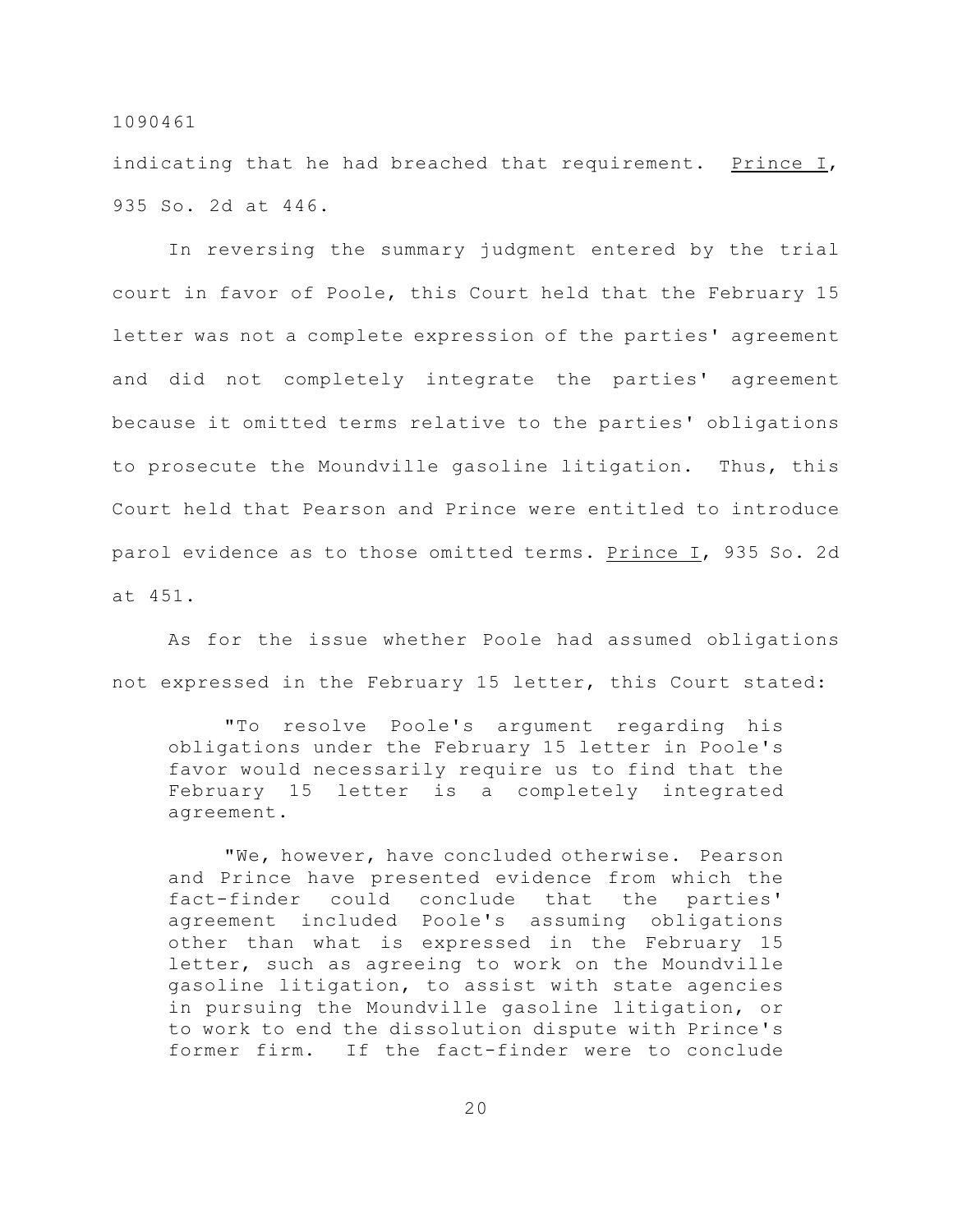that Poole had indeed assumed one or more of the additional obligations Pearson and Prince allege he assumed, the fact-finder could also conclude, based upon Poole's admission that he did 'nothing' after the parties executed the February 15 letter, that Poole failed to perform those obligations. A dispute of material fact therefore exists, and summary judgment was inappropriate."

Prince I, 935 So. 2d at 446-47 (footnote omitted). Additionally, this Court concluded that questions of fact existed as to whether the parties intended their agreement to be a referral arrangement or an association arrangement and, if Poole did assume obligations under the parties' agreement, whether the parties intended Poole's performance of those obligations to be a condition precedent to his entitlement to fees recovered in the Moundville gasoline litigation. This Court stated:

"Pearson and Prince were entitled to introduce parol evidence on the question whether and to what extent Poole had assumed obligations under the overall agreement between the parties. Finally, Poole's contention that all of the cases in the Moundville gasoline litigation were to be 'pooled,' when coupled with Pearson and Prince's assertions that Poole had assumed obligations to work on the Moundville gasoline litigation, creates a question of fact--which should be determined by the trier of fact--as to whether the parties' intended for their agreement to be a referral arrangement or an association arrangement. ...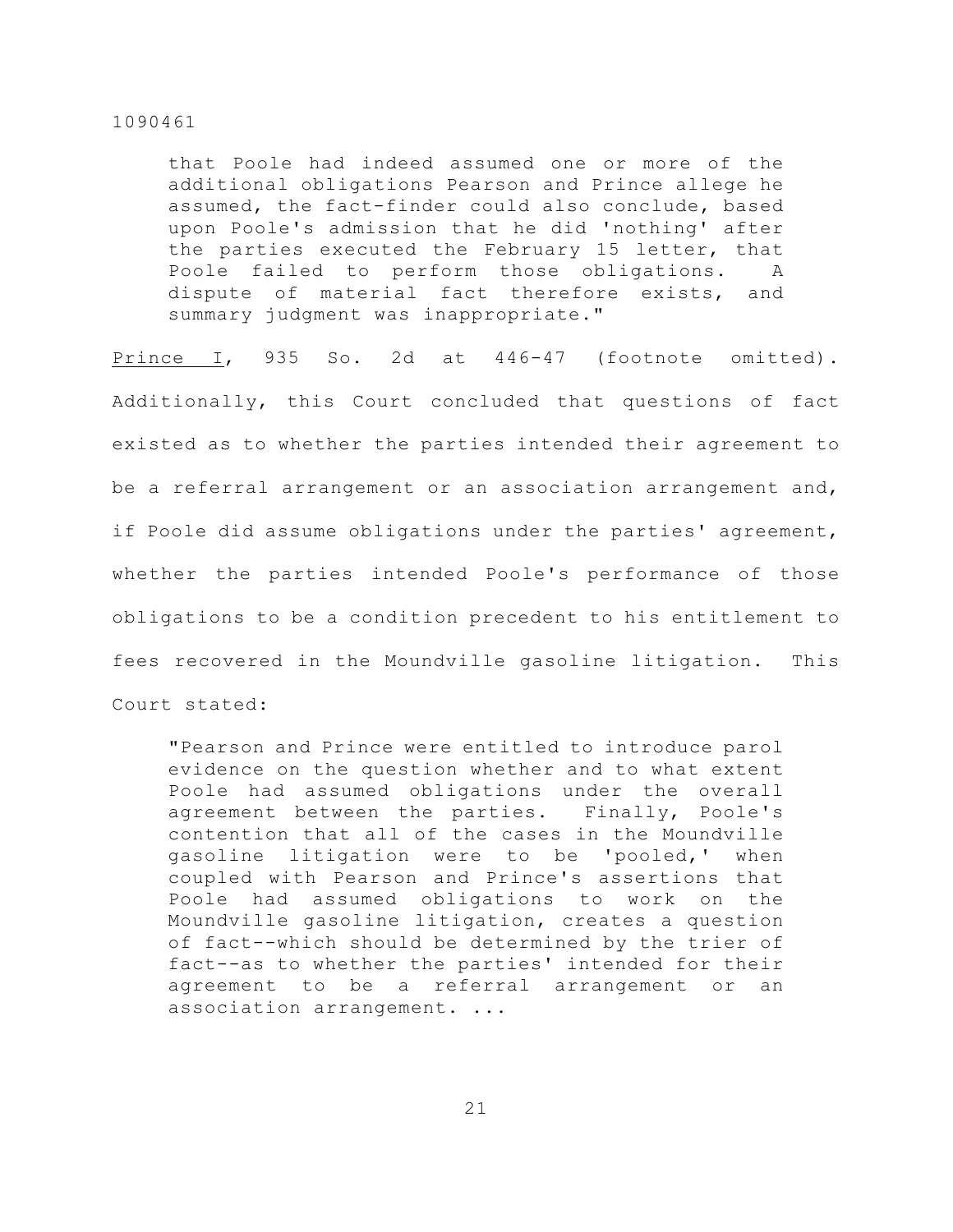"... In addition to whether the parties intended for their arrangement to be a referral or an association, there are disputed issues of fact in this case with respect to: (1) whether Poole assumed obligations under the overall agreement among the parties and, if so, what those obligations were; and (2) if Poole indeed assumed obligations under the parties' agreement, whether the parties intended Poole's performance of those obligations to be a condition precedent to his entitlement to a percentage of the fees obtained in the Moundville gasoline litigation."

Prince I, 935 So. 2d 451-52 (footnote omitted). On January 27, 2006, we reversed the summary judgment and remanded the case.

## On Remand

On March 14, 2007, Prince moved the trial court for a summary judgment as to Poole's counterclaims asserting breach of contract, fraud, suppression, breach of a fiduciary duty, and conversion. As to the breach-of-contract claim, Prince argued that Poole could not satisfy the elements of a contract because he could not establish his own performance under the agreement. Prince contended that Poole did no work in connection with the prosecution of the Moundville gasoline litigation after February 15, 2000, and that the Moundville plaintiffs had disavowed him as their counsel. Prince also argued that Rule 1.5(e), Alabama Rules Professional Conduct,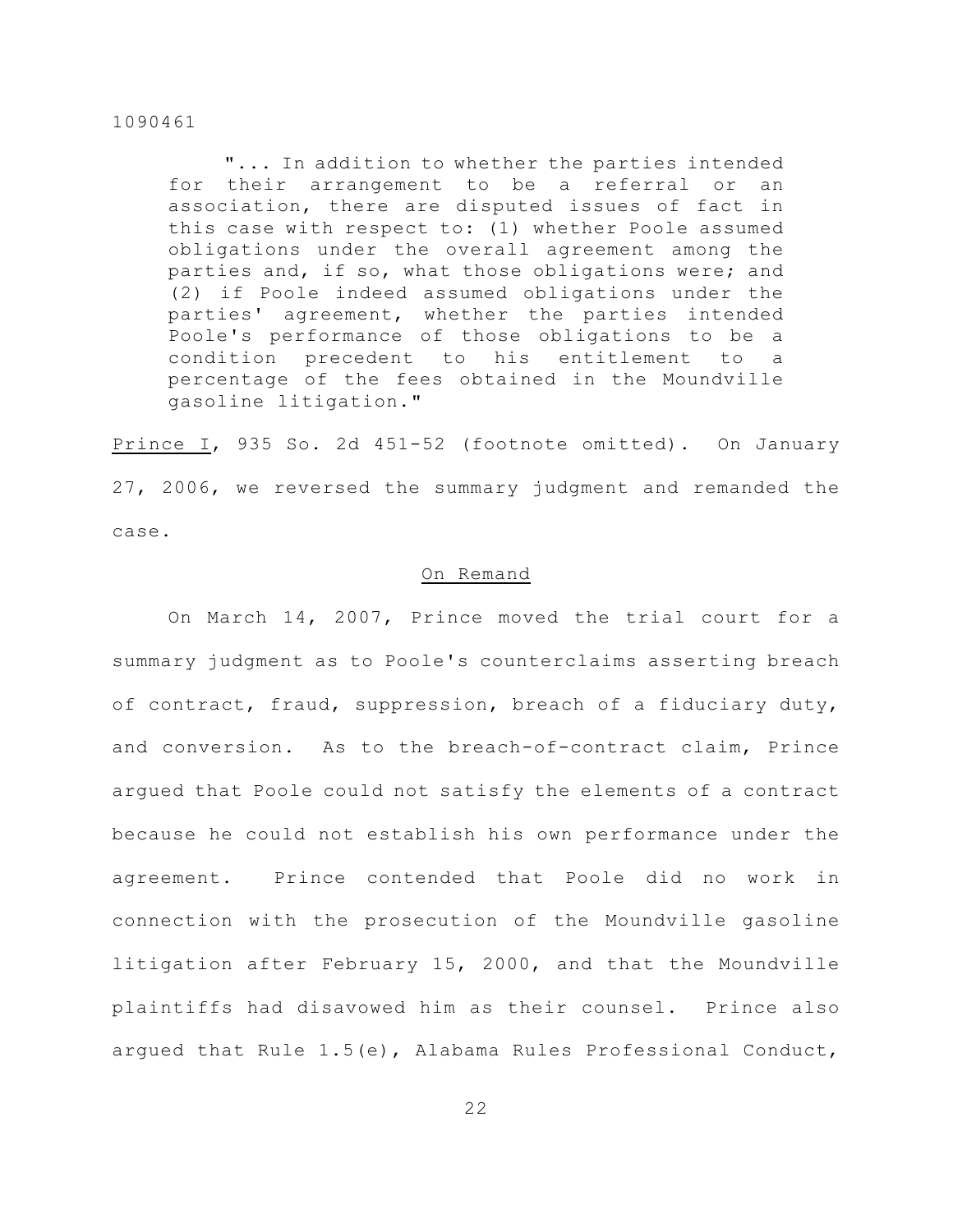prohibits Poole from receiving a fee on a case that he has not referred, has not done a proportionate amount of work on, and does not have the consent of the client to participate in. Prince contended that at most Poole was entitled to a quantum meruit recovery only for his contribution to the Moundville gasoline litigation.

On March 28, 2007, Pearson moved the trial court for a summary judgment as to Poole's counterclaims and also joined Prince's motion for a summary judgment. Pearson argued in his motion that he was entitled to rescind the alleged February 15 letter agreement based on a failure of consideration by Poole. Pearson also argued that he was entitled to terminate Poole's association based on the continued fighting between Prince and Poole because it was detrimental to the interests of Pearson and of his Moundville gasoline litigation clients.

On April 18, 2007, Poole responded to Prince's and Pearson's motions for a summary judgment. Poole argued, as to the breach-of-contract claim, that the February 15 letter was a valid and binding contract supported by consideration and that he met all of his obligations as to the Moundville gasoline litigation under the February 15 letter. Poole also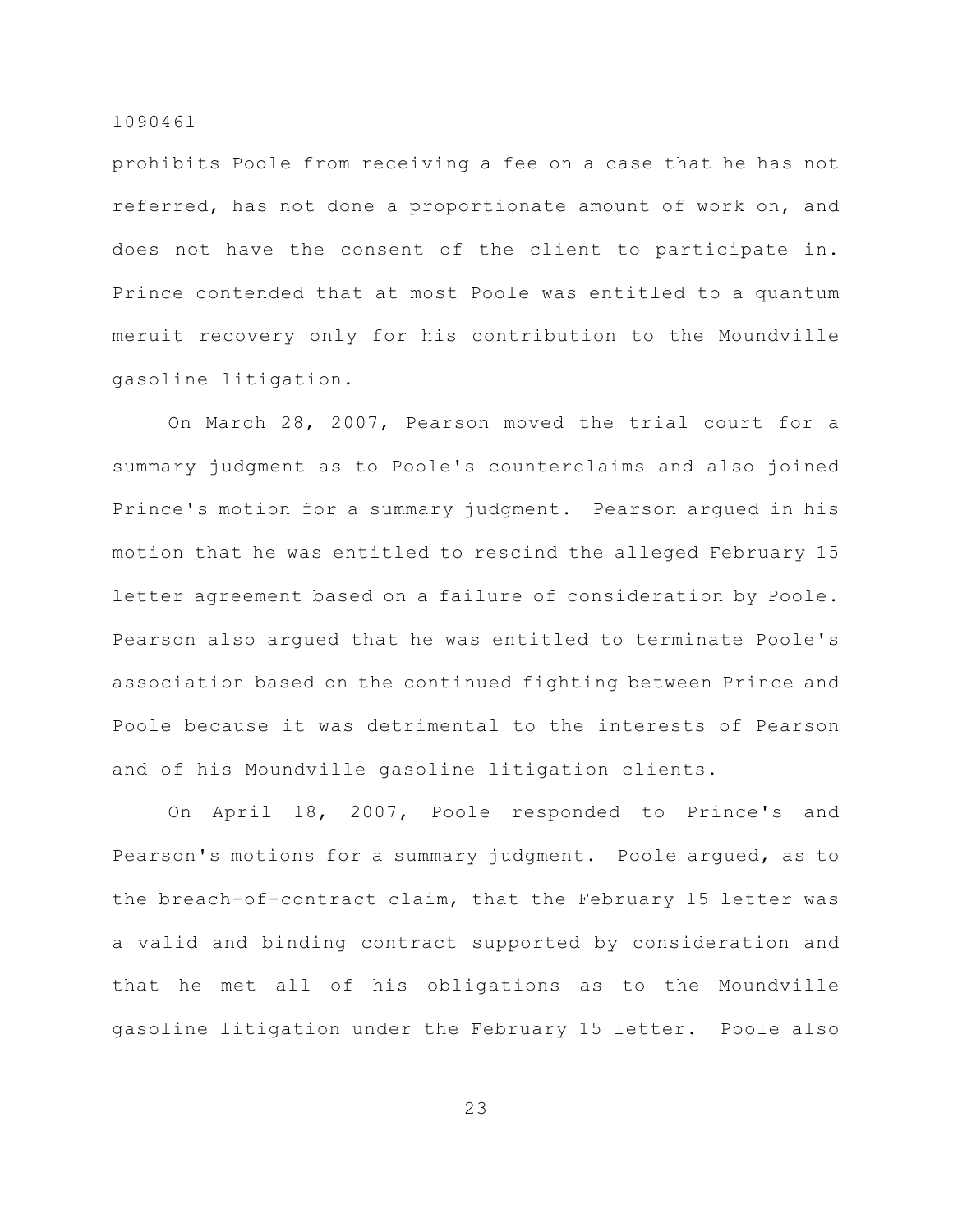argued that the February 15 letter did not violate Rule 1.5 of the Alabama Rules Professional Conduct.

Both Prince and Pearson replied to Poole's response in opposition to their motions for a summary judgment. Pearson also moved the trial court to strike portions of Poole's affidavit filed in support of his response in opposition to the motions for a summary judgment.

On June 28, 2007, the trial court entered an order granting Prince's and Pearson's motions for a summary judgment as to Poole's counterclaims of promissory fraud, fraudulent suppression, conversion, and breach of fiduciary duty. The trial court denied the motions for a summary judgment as to Poole's breach-of-contract counterclaim, finding that substantial evidence existed indicating that

"the parties entered into a binding agreement relative to the division of the legal fees generated by the cases in question and that the parties never expected Poole to be a litigator in the underlying action or to help in other unrelated matters which might result in 'freeing up' more time for the principal litigators to pursue the underlying claims as appears to have been the agreed upon practice in his association with Prince and others for many years as a 'non litigator' and/or a 'rainmaker.'"

On August 17, 2007, Poole moved the trial court for a summary judgment on Pearson's claim of tortious interference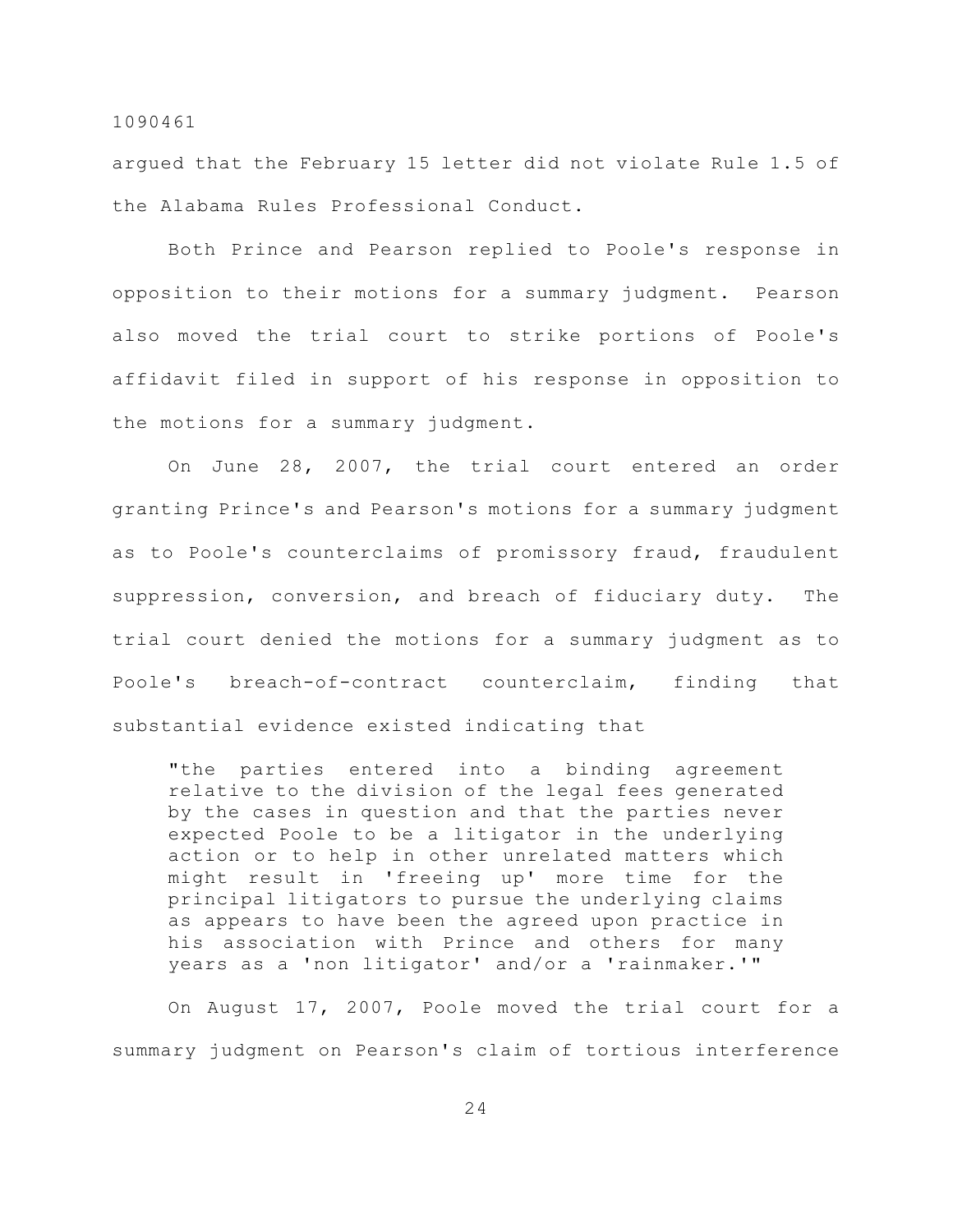with business relations. On August 31, 2007, Pearson filed a response in opposition to Poole's motion.

On February 4, 2008, Poole moved the trial court for a summary judgment on his breach-of-contract claim. Poole argued in support of his motion that he had fulfilled the contractual obligations regarding the Moundville gasoline litigation under the February 15 letter; that the February 15 letter is a valid contract supported by consideration; that the February 15 letter complies with Rule 1.5, Ala. R. Prof. Cond.; and that, because the February 15 agreement was an express agreement, any argument based on a quantum meruit recovery must fail. Both Pearson and Prince filed responses in opposition to Poole's motion for a summary judgment.

On March 31, 2008, Prince moved the trial court for a summary judgment on Poole's breach-of-contract claim. Prince argued that Poole could not satisfy the elements of a contract because he could not establish his own performance under the agreement. Prince also argued that Poole's interpretation of the February 15 letter violated the requirements of Rule 1.5(e), Ala. R. Prof. Cond., rendering the agreement unenforceable. Additionally, both Pearson and Prince moved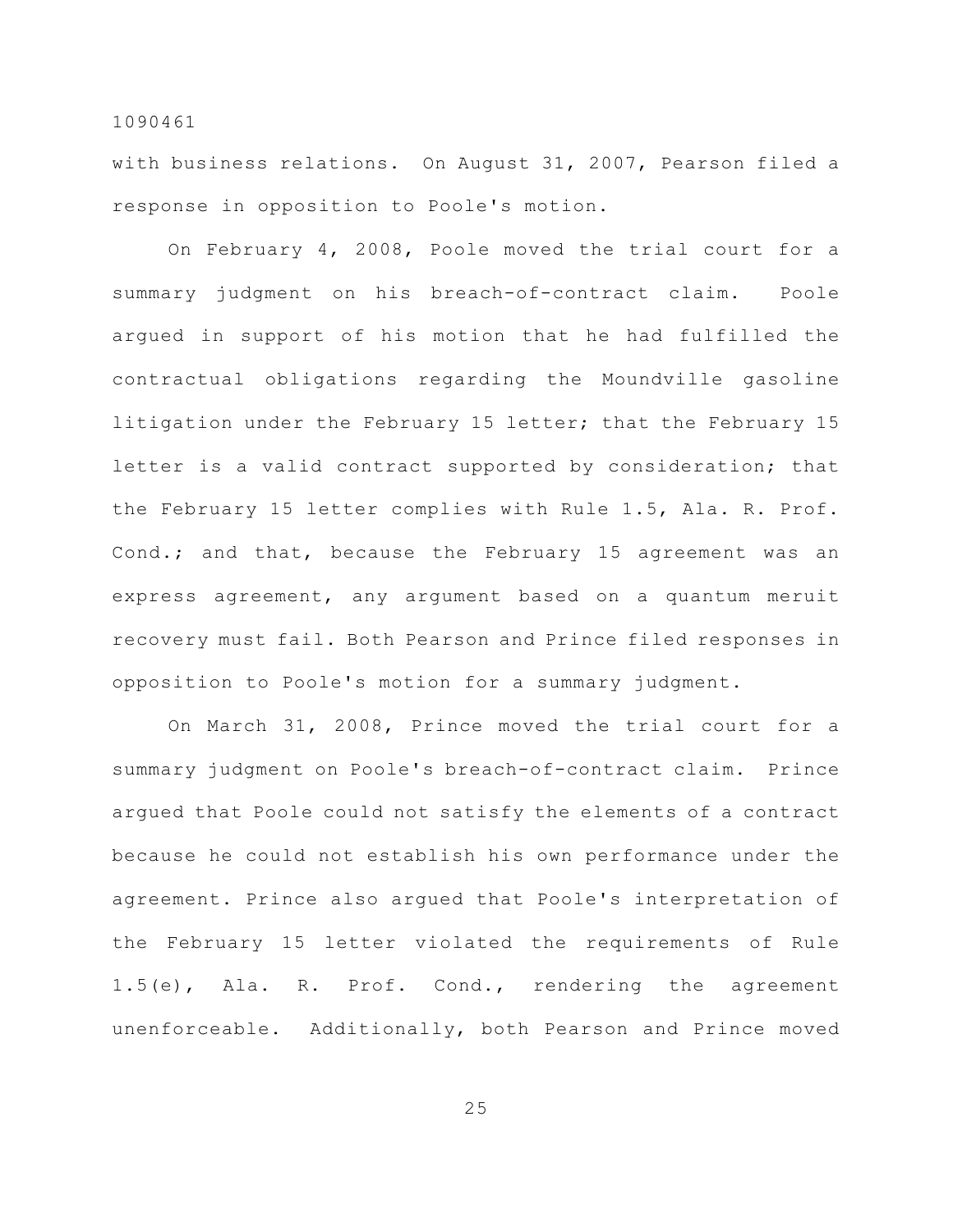the trial court to strike Poole's affidavit filed in support of his motion for a summary judgment.

On May 8, 2008, Prince supplemented his motion for a summary judgment with this Court's decision in White Sands Group, L.L.C. v. PRS II, LLC, 998 So. 2d 1042 (Ala. 2008), and argued that the terms of the February 15 letter were too indefinite because the letter failed to identify or specify the obligations of the parties with regard to who was to perform the work on the Moundville gasoline litigation.

Following a hearing on September 11, 2008,<sup>5</sup> the trial court, on October 8, 2008, entered a summary judgment in favor of Pearson and Prince on Poole's breach-of-contract claim and denied Pearson and Prince's motion to strike Poole's affidavit. Relying on this Court's decision in White Sands

 $5$ The record does not reflect that Pearson filed a second written motion for a summary judgment. However, Pearson did argue in favor of a summary judgment at the September 11, 2008, hearing. The trial court conducted the hearing and the parties argued as if each party had filed cross-motions for a summary judgment. Poole did not object at the hearing to the absence of a filed written motion and argued in response to Pearson's oral arguments in support of a summary judgment. Accordingly, we consider Poole to have waived any objection that he may have had to the absence of written notice of Pearson's motion for a summary judgment. See Holleman v. Elmwood Cemetery Corp., 295 Ala. 267, 327 So. 2d 716 (1976).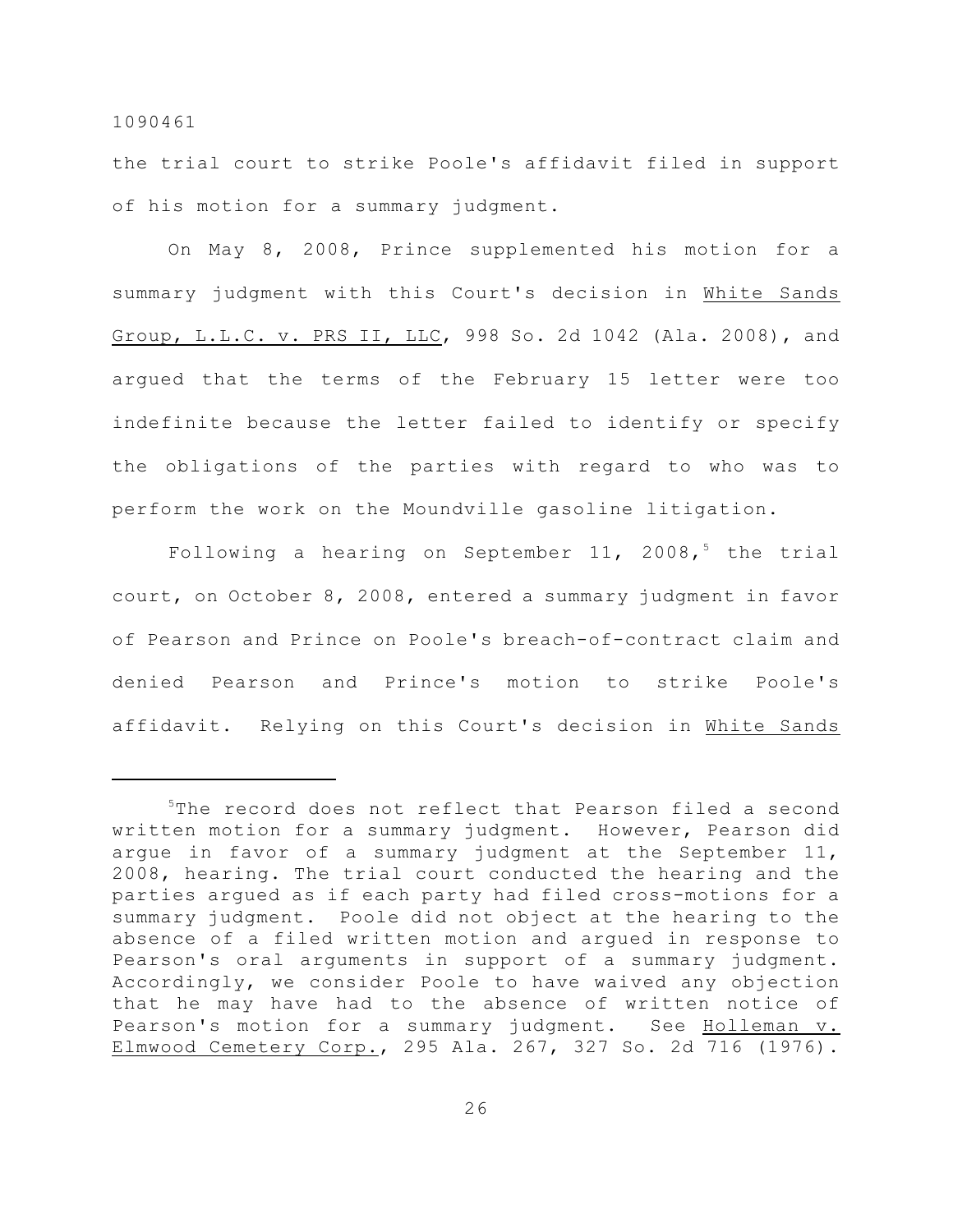Group, L.L.C., supra, the trial court concluded that Poole had failed to produce substantial evidence showing that an enforceable contract existed between the parties. As an alternative ground for entering a summary judgment in favor of Pearson and Prince, the trial court concluded that even if a contract existed between the parties, it would be unenforceable as violative of Rule 1.5, Ala. R. of Prof. Cond.

Poole appealed following the denial by operation of law of his postjudgment motion. On August 31, 2009, this Court dismissed the appeal as being from a nonfinal judgment and remanded the case to the trial court. $6$  On remand, the parties jointly moved the trial court to certify the October 8, 2008, judgment as final pursuant to Rule 54(b), Ala. R. Civ. P. On November 19, 2009, the trial court granted the joint motion and entered an order certifying the October 8, 2008, summary judgment as final pursuant to Rule 54(b), Ala. R. Civ. P. Poole timely filed his notice of appeal on December 22, 2009.

# Standard of Review

"'"This Court's review of a summary judgment is de novo. Williams v. State Farm Mut. Auto. Ins. Co., 886 So. 2d 72, 74

 ${}^6$ The trial court's judgment failed to adjudicate certain claims Prince and Pearson had asserted against Poole.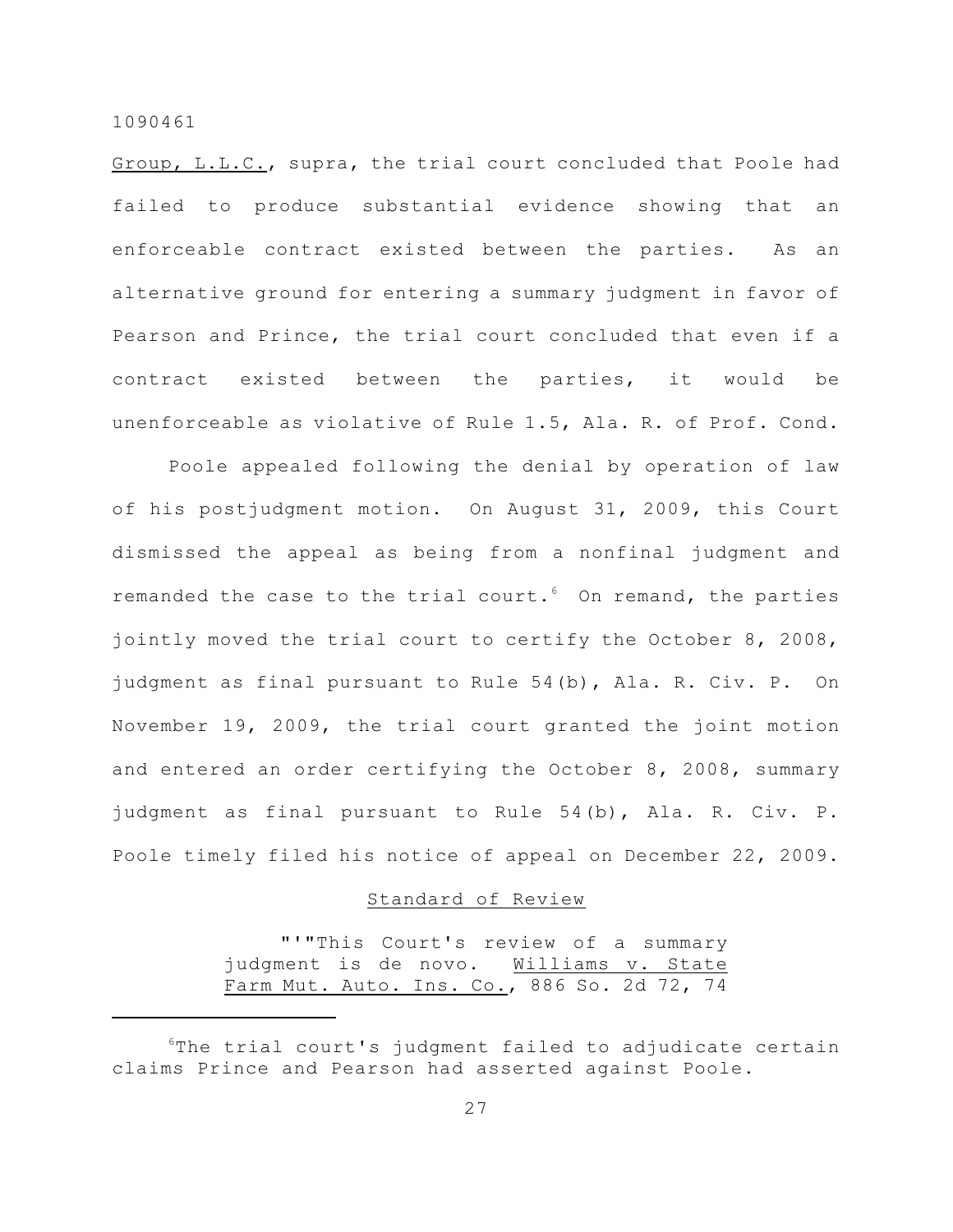(Ala. 2003). We apply the same standard of review as the trial court applied. Specifically, we must determine whether the movant has made a prima facie showing that no genuine issue of material fact exists and that the movant is entitled to a judgment as a matter of law. Rule 56(c), Ala. R. Civ. P.; Blue Cross & Blue Shield of Alabama v. Hodurski, 899 So. 2d 949, 952-53 (Ala.2004). In making such a determination, we must review the evidence in the light most favorable to the nonmovant. Wilson v. Brown, 496 So. 2d 756, 758 (Ala. 1986). Once the movant makes a prima facie showing that there is no genuine issue of material fact, the burden then shifts to the nonmovant to produce 'substantial evidence' as to the existence of a genuine issue of material fact. Bass v. SouthTrust Bank of Baldwin County, 538 So. 2d 794, 797-98 (Ala. 1989); Ala. Code 1975, § 12-21-12. '[S]ubstantial evidence is evidence of such weight and quality that fair-minded persons in the exercise of impartial judgment can reasonably infer the existence of the fact sought to be proved.' West v. Founders Life Assur. Co. of Fla., 547 So. 2d 870, 871 (Ala. 1989)."'"

Gooden v. City of Talladega, 966 So. 2d 232, 235 (Ala. 2007) (quoting Prince I, 935 So. 2d at 442, quoting in turn Dow v. Alabama Democratic Party, 897 So. 2d 1035, 1038-39 (Ala. 2004)).

## Discussion

1. Law-of-the-Case Doctrine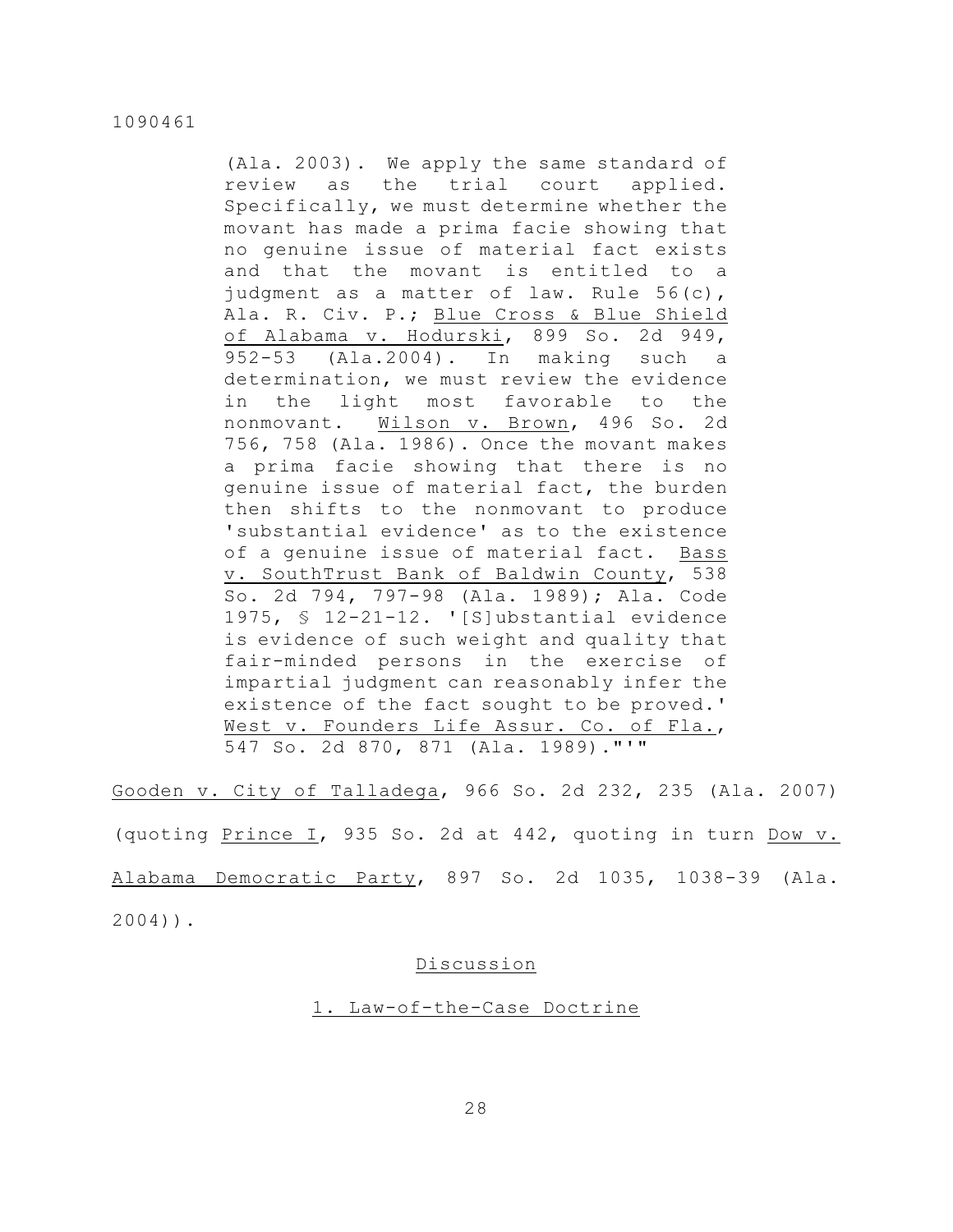Poole argues that the law-of-the-case doctrine precluded a determination by the trial court on remand that the parties' alleged February 15 letter agreement was void for indefiniteness of its terms because, he says, this Court had already determined in Prince I that there were "disputed issues of fact" concerning certain terms of "the parties' agreement." Prince I, 935 So. 2d at 452. Regarding the lawof-the-case doctrine, this Court has stated:

"We recently discussed the doctrine of the law of the case in Lyons v. Walker Regional Medical Center, Inc., 868 So. 2d 1071, 1077 (Ala. 2003):

"'"It is well established that on remand the issues decided by an appellate court become the 'law of the case,' and that the trial court must comply with the appellate court's mandate." Gray v. Reynolds, 553 So. 2d 79, 81 (Ala. 1989). If, however, an observation by the appellate court concerning an issue is premised on a particular set of facts, and the nature of the remand is such that it is permissible and appropriate to consider additional facts relevant to the issue, the law-of-the-case doctrine is inapplicable. Quimby v. Memorial Parks, Inc., 835 So. 2d 134 (Ala. 2002); United States Fid. & Guar. Co. v. Baldwin County Home Builders Ass'n, 823 So. 2d 637 (Ala. 2001); Blumberg v. Touche Ross & Co., 514 So. 2d 922 (Ala. 1987); Gonzalez v. Blue Cross & Blue Shield of Alabama, 760 So.2d 878 (Ala. Civ. App. 2000).'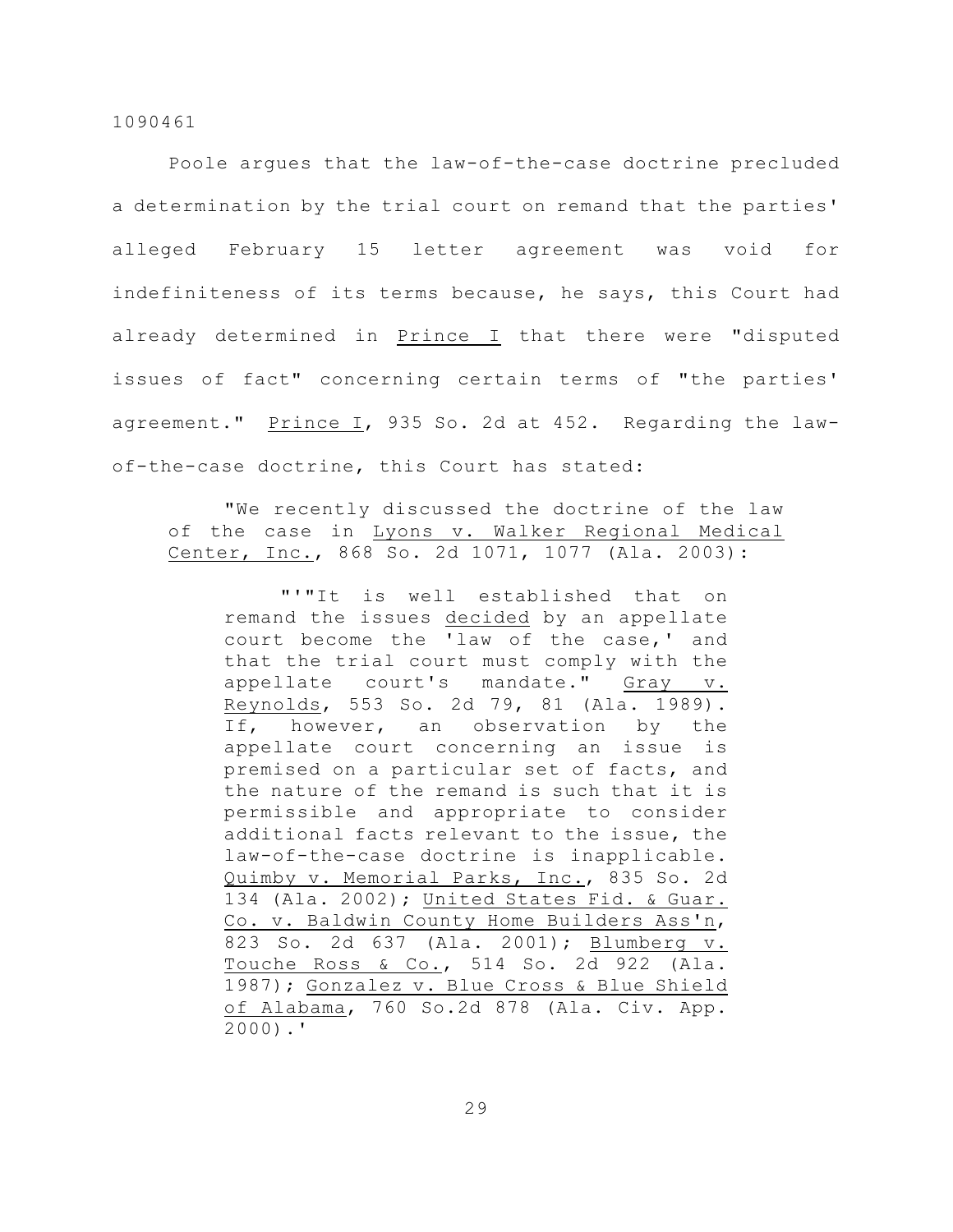"....

"'"Under the doctrine of the 'law of the case,' whatever is once established between the same parties in the same case continues to be the law of that case, whether or not correct on general principles, so long as the facts on which the decision was predicated continue to be the facts of the case." Blumberg v. Touche Ross & Co., 514 So. 2d 922, 924 (Ala. 1987). See also Titan Indem. Co. v. Riley, 679 So. 2d 701 (Ala. 1996). "It is well established that on remand the issues decided by an appellate court become the 'law of the case,' and that the trial court must comply with the appellate court's mandate." Gray v. Reynolds, 553 So. 2d 79, 81 (Ala.1989).'

"Southern United Fire Ins. Co. v. Purma, 792 So. 2d 1092, 1094 (Ala. 2001). In the words of Justice Holmes, the doctrine of the law of the case 'merely expresses the practice of courts generally to refuse to reopen what has been decided ....' Messinger v. Anderson, 225 U.S. 436, 444, 32 S.Ct. 739, 56 L.Ed. 1152 (1912)."

Bagley ex rel. Bagley v. Creekside Motors, Inc., 913 So. 2d 441, 445 (Ala. 2005).

In Prince I, Poole moved the trial court for a summary judgment as to his own breach-of-contract claim. The trial court entered a summary judgment in favor of Poole finding that there was no genuine issue of material fact as to Poole's breach-of-contract claim and that Poole was entitled to a judgment as a matter of law on that claim. Pearson and Prince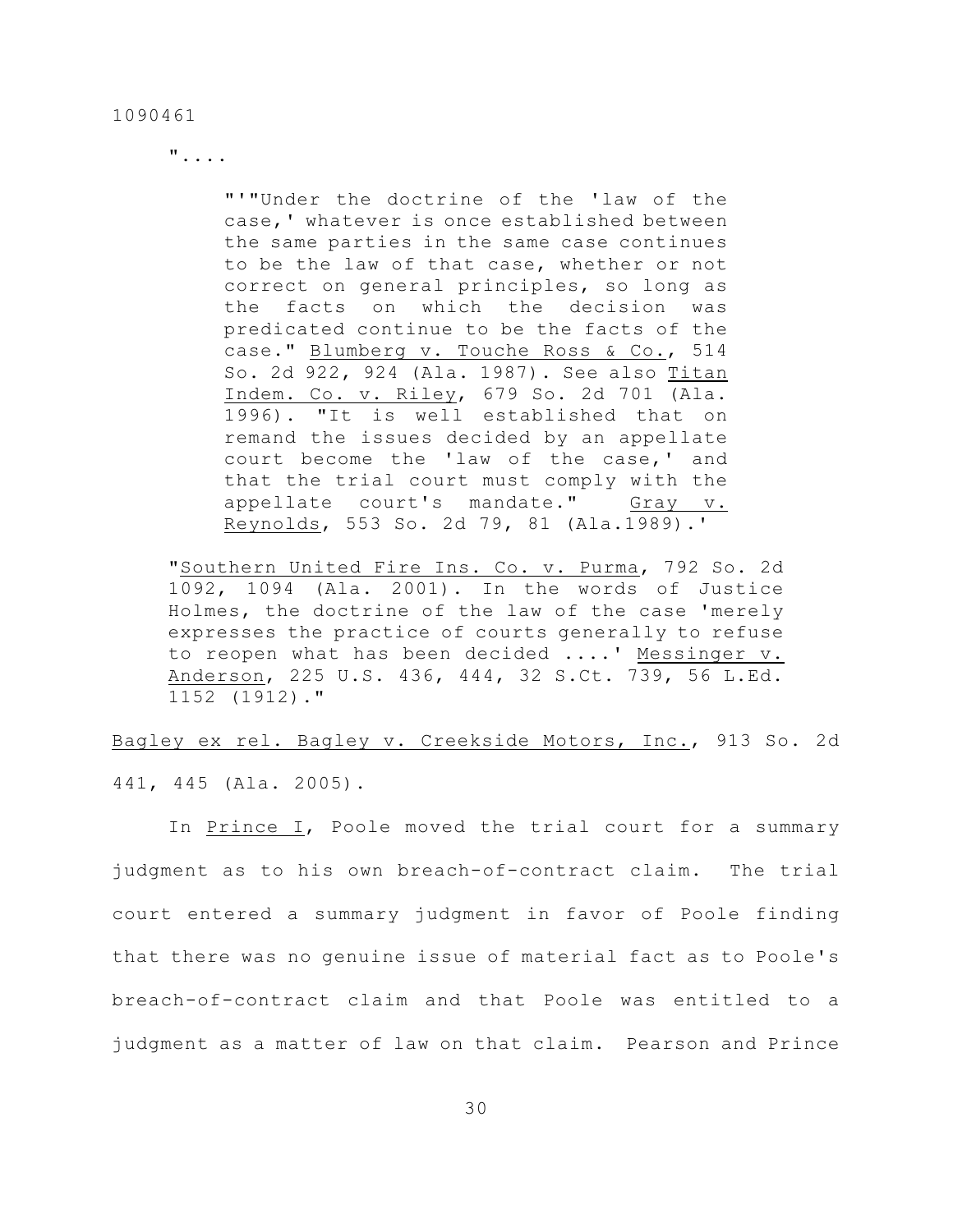appealed from the summary judgment in favor of Poole on the breach-of-contract claim.

In addressing the merits of the summary judgment in favor of Poole on his breach-of-contract claim, this Court stated that the summary judgment was appropriate only if there were no disputed issues of material facts relative to any of the elements necessary to establish a breach-of-contract claim, i.e., "'the existence of a valid contract binding the parties in the action, (2) [the plaintiff's] own performance under the contract, (3) the defendant's nonperformance, and (4) damages.'" Prince I, 935 So. 2d at 442-43 (quoting Southern Med. Health Sys., Inc. v. Vaughn, 669 So. 2d 98, 99 (Ala. 1995)). Pearson and Prince challenged the trial court's finding that an enforceable contract existed on the following grounds: (1) consideration and formation, (2) interpretation and parole evidence, (3) performance, (4) equitable issues, and (5) public policy. Pearson and Prince also challenged the summary judgment on two procedural grounds: (1) the denial of Pearson's motion to strike as untimely Poole's supplemental submissions in support of his summary-judgment motion, and (2) the trial court's order granting Poole's motion to strike portions of Prince's affidavit. Prince I, 935 So. 2d at 443.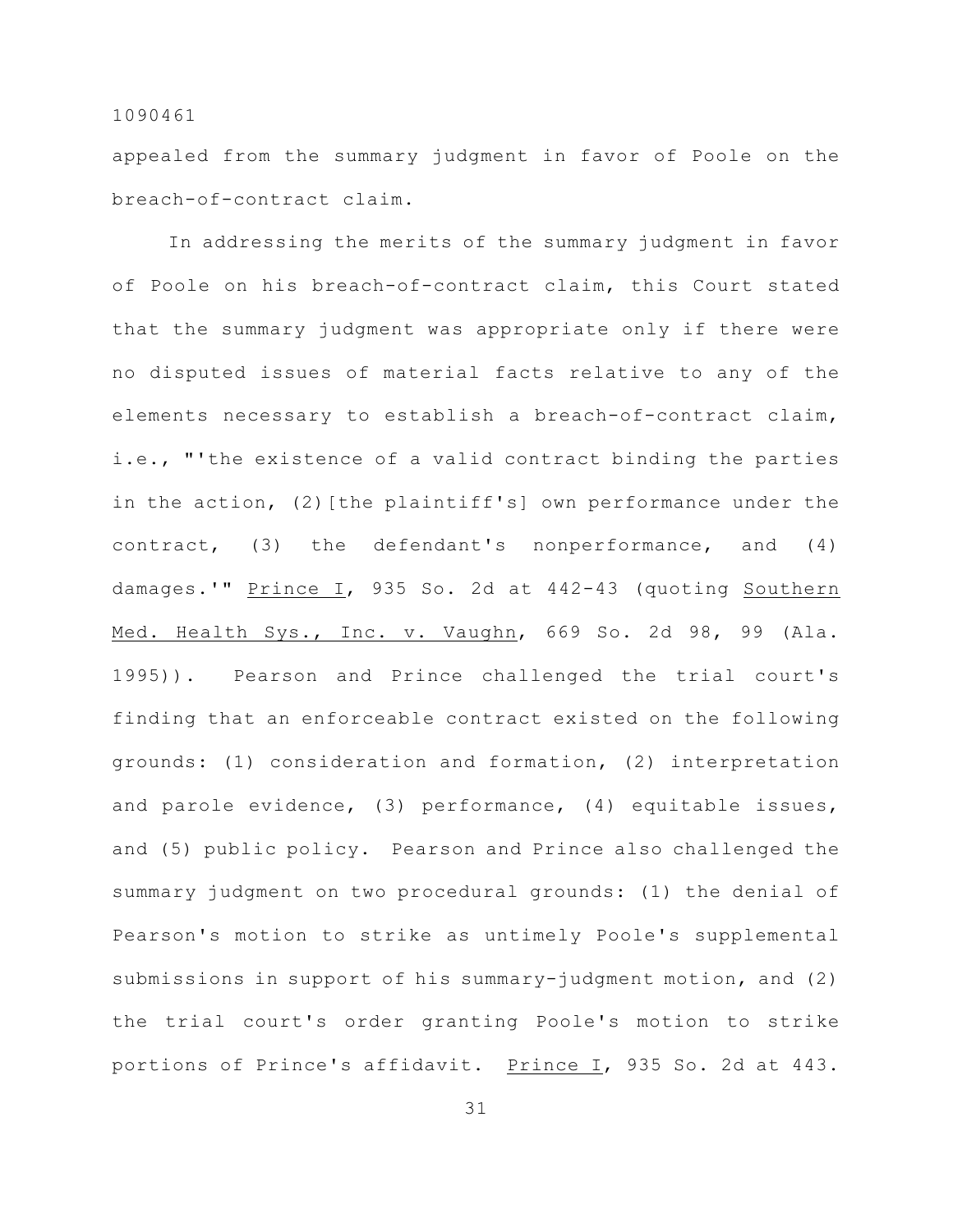In reversing the summary judgment entered in favor of Poole on his breach-of-contract claim, this Court stated:

"Although Pearson and Prince have raised a number of substantive and procedural challenges to the summary judgment in Poole's favor on the breach-of-contract claim, resolution of this case requires discussion of only two issues: the trial court's application of the parol-evidence rule and the trial court's striking of portions of Prince's affidavit. We conclude that the summary judgment was inappropriate because Pearson and Prince have presented substantial evidence creating a genuine issue of material fact as to the obligations Poole assumed under the parties' agreement regarding the Moundville gasoline litigation and whether Poole performed those obligations."

Prince I, 935 So. 2d at 443 (footnote omitted; emphasis added). In reaching its conclusion, this Court considered only Pearson's and Prince's challenges to the summary judgment based on interpretation, parole evidence, and performance under the contract in order to determine that a question of fact existed as to whether Poole had performed under the February 15 letter, as set out above, which is a necessary element of Poole's breach-of-contract claim. See Prince I, 935 So. 2d at 442. This Court's finding of the existence of a genuine question of material fact as to a single element of the breach-of-contract claim was sufficient to preclude the summary judgment on the breach-of-contract claim. See Ex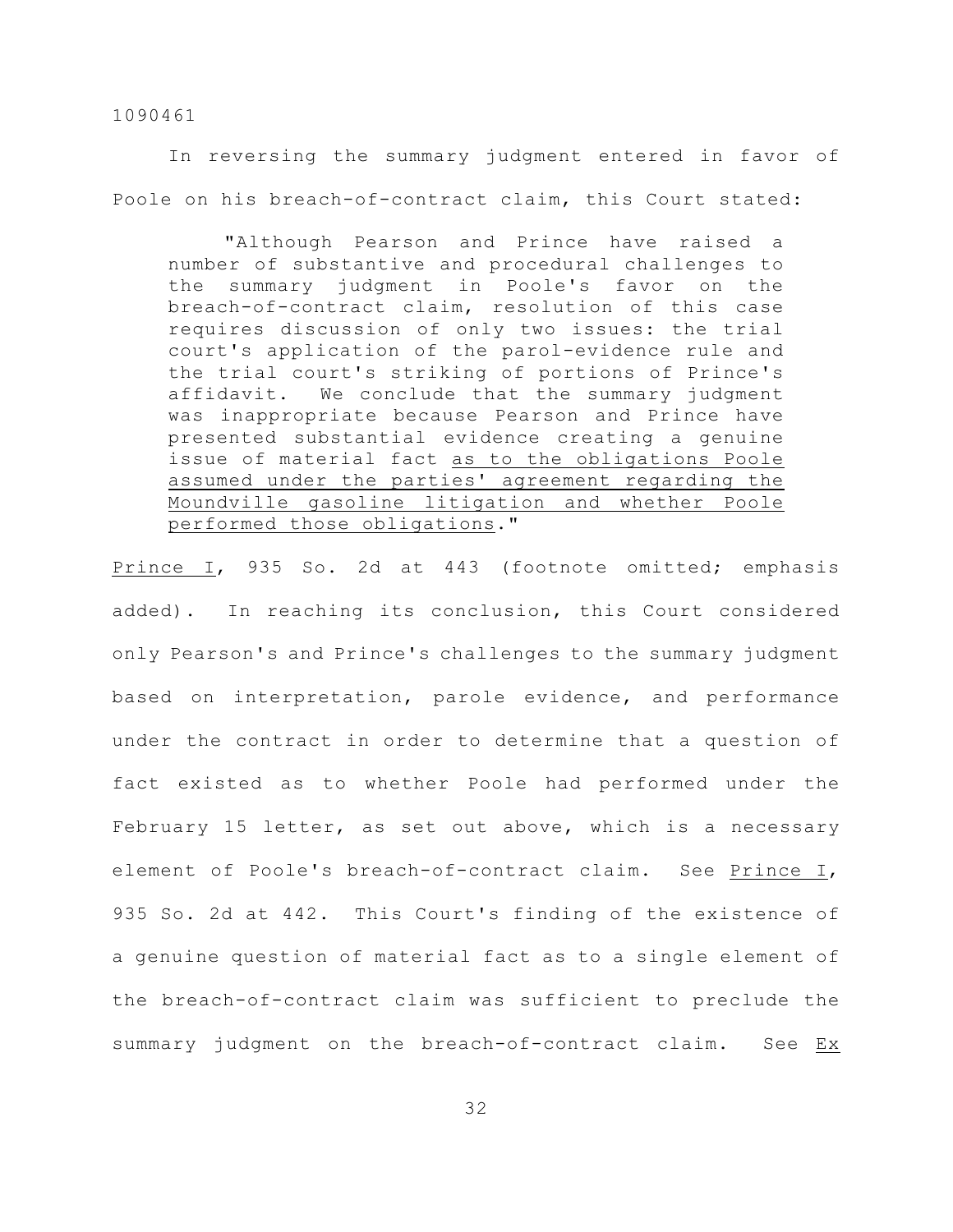parte General Motors Corp., 769 So. 2d 903, 909 (Ala. 1999). This Court expressly pretermitted discussion of Pearson's and Prince's remaining issues challenging the merits of the summary judgment entered on Poole's breach-of-contract claim, including their challenge based on formation of the contract, which directly relates to whether a valid and binding contract existed between the parties. Prince I, supra.

In its order on remand entering a summary judgment for Pearson and Prince, the trial court concluded that Poole failed to present substantial evidence showing that an enforceable contract existed. Because this Court did not definitively address in Prince I the issue whether a binding contract existed between the parties, the law-of-the-case doctrine does not preclude the trial court's determination of that issue on remand. Accordingly, we conclude that the trial court was entitled to consider the issue whether a binding and enforceable contract existed between the parties.

# 2. Indefiniteness of Contract Terms

We now must determine whether the parties' February 15 letter is void because of the indefiniteness of its terms. The trial court relied on White Sands Group, L.L.C., supra, in its order entering a summary judgment in favor of Pearson and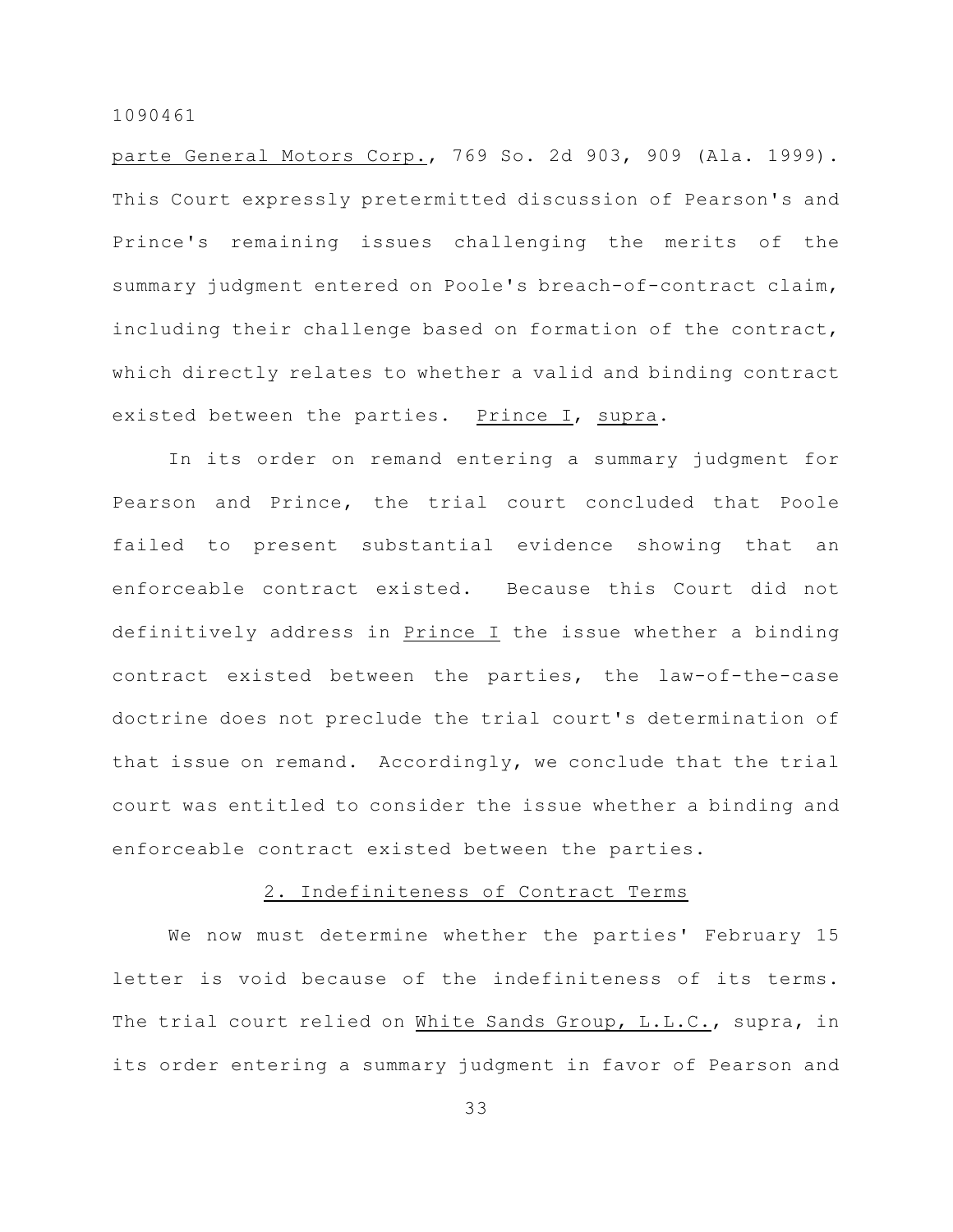Prince, finding that Poole had failed to present substantial evidence showing that an enforceable contract existed, because, it reasoned, the terms of the February 15 letter were indefinite. This Court has stated:

"'To be enforceable, the [essential] terms of a contract must be sufficiently definite and certain, Brooks v. Hackney, 329 N.C. 166, 170, 404 S.E. 2d 854, 857 (1991), and a contract that "'leav[es] material portions open for future agreement is nugatory and void for indefiniteness'" ....' Miller v. Rose, 138 N.C. App. 582, 587-88, 532 S.E.2d 228, 232 (2000) (quoting MCB Ltd. v. McGowan, 86 N.C.App. 607, 609, 359 S.E.2d 50, 51 (1987), quoting in turn Boyce v. McMahan, 285 N.C. 730, 734, 208 S.E. 2d 692, 695 (1974)). 'A lack of definiteness in an agreement may concern the time of performance, the price to be paid, work to be done, property to be transferred, or miscellaneous stipulations in the agreement.' 1 Richard A. Lord, Williston on Contracts § 4:21, at 644 (4th ed. 2007). 'In particular, a reservation in either party of a future unbridled right to determine the nature of the performance ... has often caused a promise to be too indefinite for enforcement.' Id. at 644-48 (emphasis added). See also Smith v. Chickamauga Cedar Co., 263 Ala. 245, 248-49, 82 So. 2d 200, 202 (1955) ('"A reservation to either party to a contract of an unlimited right to determine the nature and extent of his performance, renders his obligation too indefinite for legal enforcement."') (quoting 12 Am.Jur. Contracts § 66). Cf. Beraha v. Baxter Health Care Corp., 956 F.2d 1436, 1440 (7th Cir. 1992) (an indefinite term may 'render[] a contract void for lack of mutuality' of obligation).

"'Even though a manifestation of intention is intended to be understood as an offer, it cannot be accepted so as to form a contract unless the terms of the contract are reasonably certain.' 17A Am.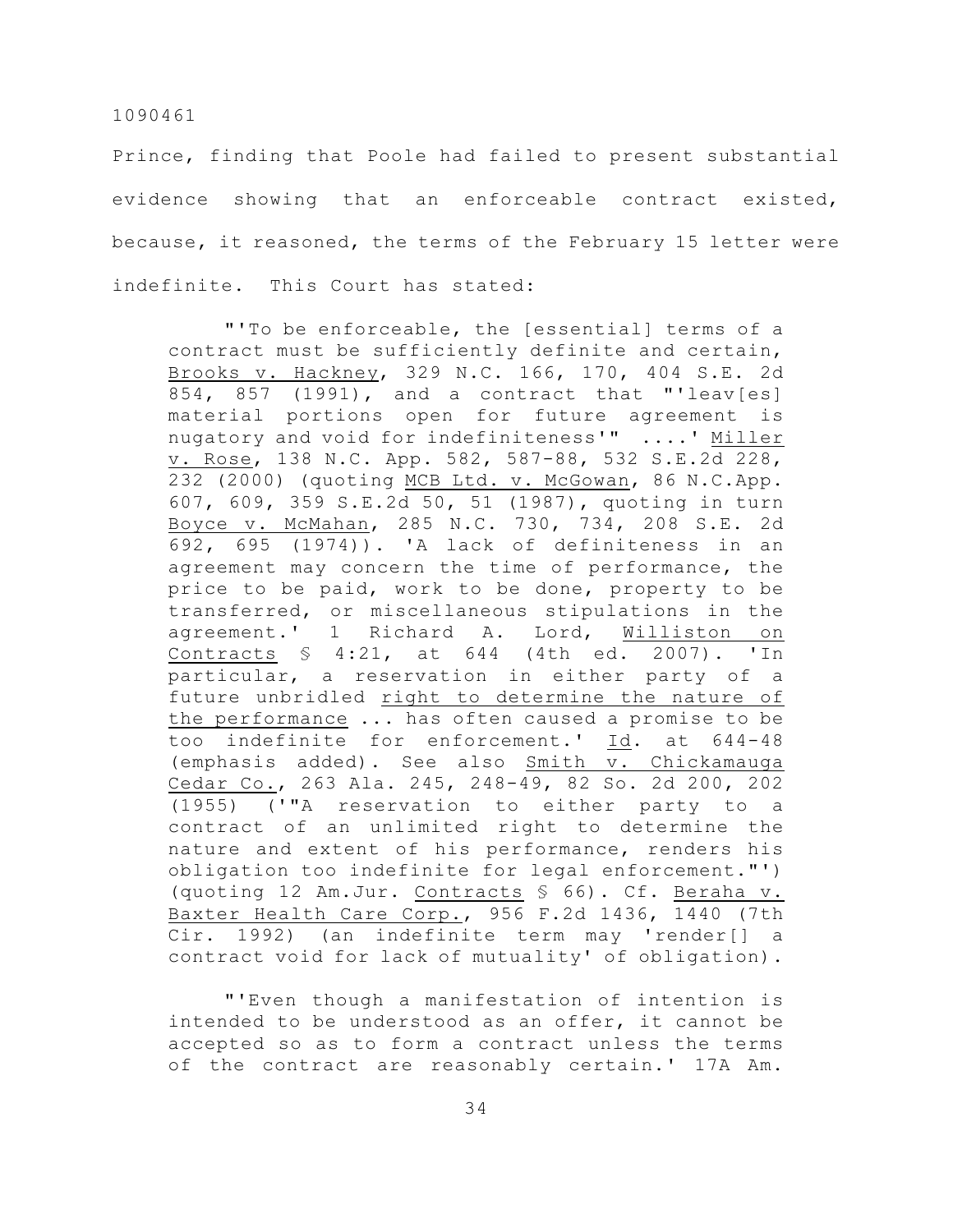Jur.2d Contracts § 183 (2004). 'The terms of a contract are reasonably certain if they provide a basis for determining the existence of a breach and for giving an appropriate remedy.' Id. (emphasis added). See also Smith, 263 Ala. at 249, 82 So. 2d at 203."

White Sands, 998 So. 2d at 1051. Additionally, in order for an alleged contract to be considered void based on the indefiniteness of its terms, the "'"[i]ndefiniteness must reach the point where construction becomes futile."'" Ex parte Conaway, 767 So. 2d 1117, 1119 (Ala. 2000) (quoting Conaway v. Nickles, 767 So. 2d 1116, 1117 (Ala. Civ. App. 1998)(Crawley, J., dissenting), quoting in turn Heyman Cohen & Sons, Inc. v. M. Lurie Woolen Co., 232 N.Y. 112, 114, 133 N.E. 370, 371 (1921)). "A court will, if possible, interpret doubtful agreements by attaching a sufficiently definite meaning to a bargain if the parties evidently intended to enter into a binding contract." 1 Richard A. Lord, Williston on Contracts § 4:21 (4th ed. 2007). See also Parr v. Godwin, 463 So. 2d 129, 132 (Ala. 1984)(holding that "the ambiguity created by the incompleteness is subject to clarification and being made certain by parole evidence" where there was obvious intent to enter into a contract).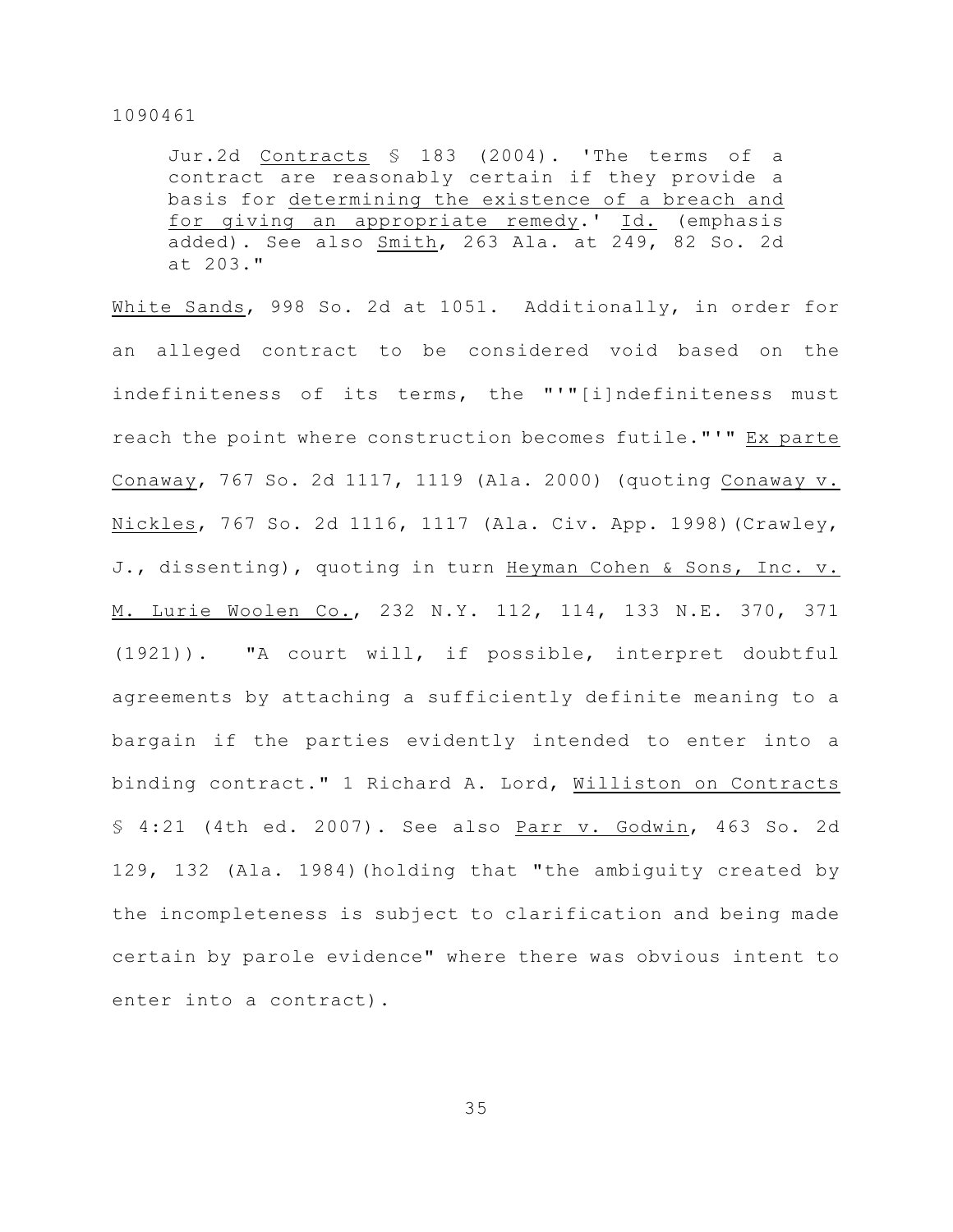In White Sands, a developer, White Sands, sought to purchase from Tommy Langan certain lots located in a development known as Pilot Town. Langan owned the property on which Pilot Town was to be developed. White Sands addressed the following letter to Langan:

"'I'm writing to make a formal offer on lots in the Pilot Town subdivision at mile marker 3 off hwy 180 in Fort Morgan.

"'We are making the offer thru our development company, White Sands Group, L.L.C. in the amount of \$85,000 cash on (5) lots 23-27. We are agreeable to making a deposit to show good faith in the project.

"'We are in contact with potential buyers of some of your waterfront lots as well. We propose a 5% compensation to White Sands Group for any successful purchasers of additional lots in the neighborhood.

"'This offer is contingent on amenities described and discussed previously. They are inclusive of but not limited to a swimming pool with waterfall, community entertainment area, community access to the bay front with a possible pier, neighborhood to be gated, etc.

"'The offer is also contingent on successful subdivision of lots and completion of roadways. It was also expressed that environmental, wetlands delineation, archeological, beach mouse, and all other issues have been addressed which will provide these lots to be buildable thru the normal permitting process. The offer is also subject to our ability to obtain reasonable financing at the completion of the neighborhood.

"'I look forward to hearing from you promptly. Please call me if you have any questions.'"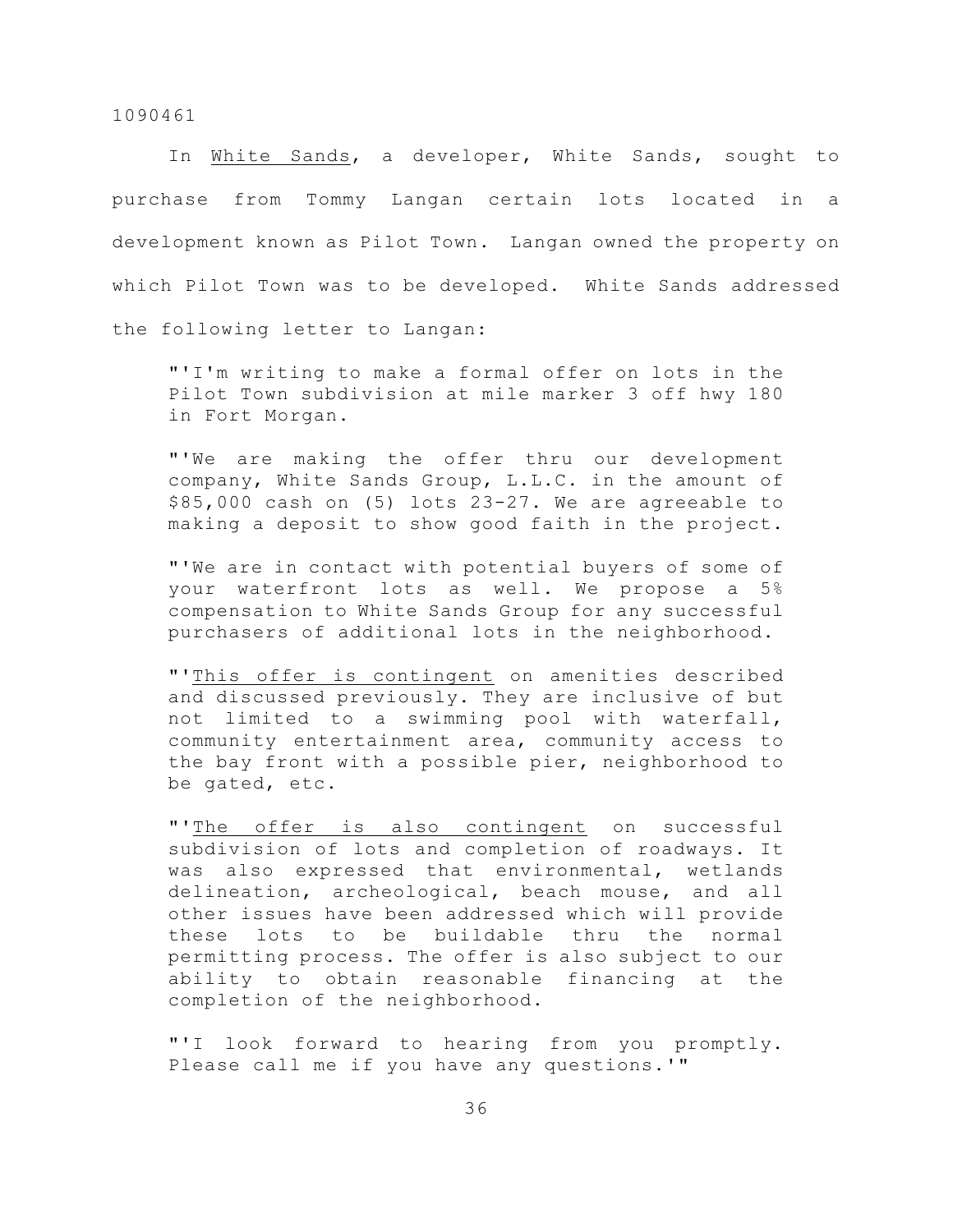998 So. 2d at 1045-46. Upon receipt, Langan penciled in some changes in the third paragraph and struck out the words "with waterfall" in the fourth paragraph. The letter was signed by White Sands' representative as the purchaser and initialed by Langan as the seller.

Subsequently, a third party, PRS II, submitted to Langan a proposal to purchase all the lots in Pilot Town, including the five lots purportedly contracted to White Sands. The proposal by PRS II came with the stipulation that Langan void the "unenforceable contract to White Sands" and that no lots would be carved out of Pilot Town and sold to other parties. Langan then returned White Sands' check for \$10,000 representing White Sands' deposit, and informed White Sands that he had decided not to pursue a subdivision for Pilot Town. Thereafter, PRS II received a warranty deed for Pilot Town from Langan that included the lots White Sands had sought to purchase.

PRS II sued White Sands seeking a judgment quieting title to Pilot Town in PRS II and declaring that White Sands had no interest in Pilot Town. White Sands counterclaimed, asserting various claims against various entities, including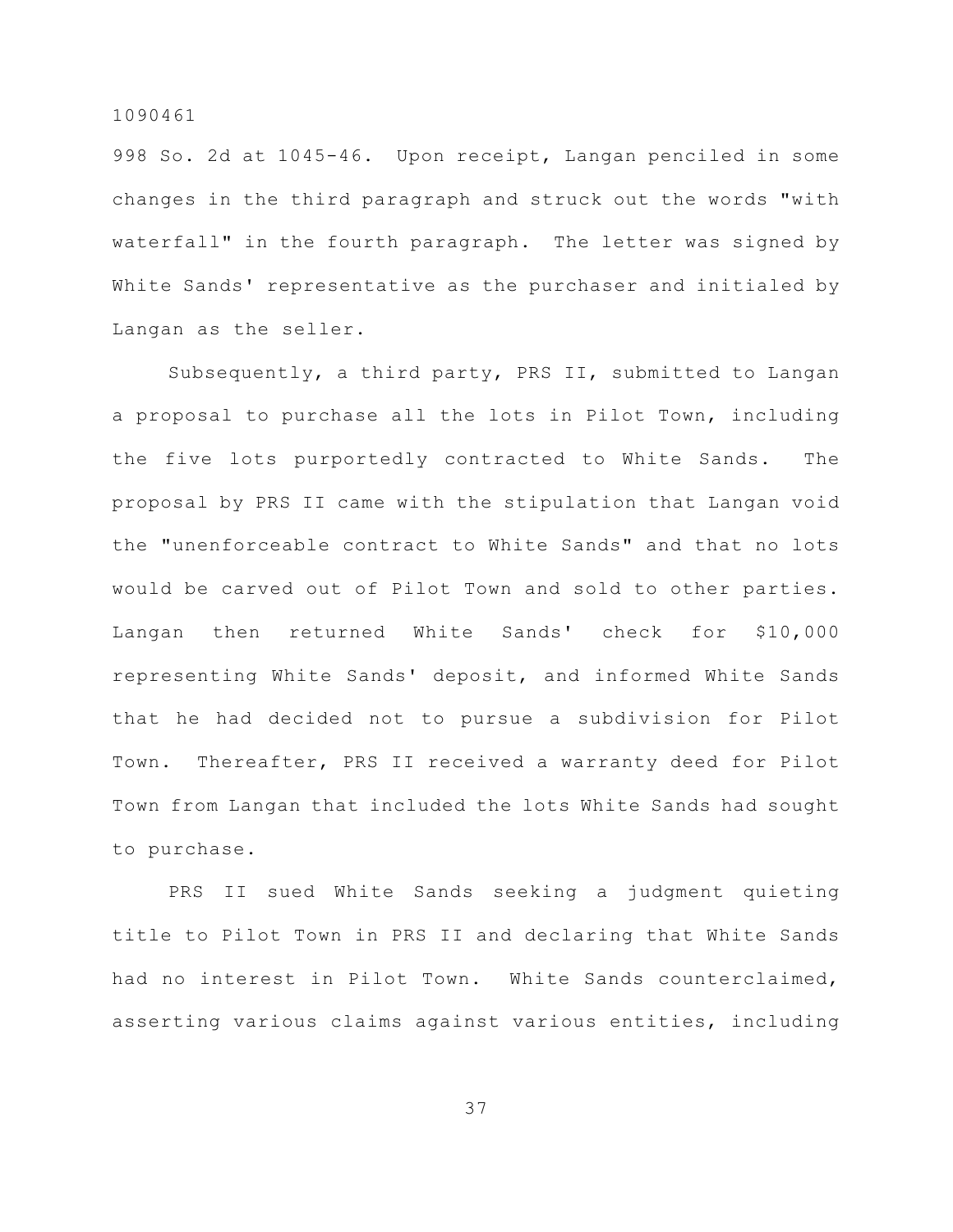a breach-of-contract claim against Langan. The trial court entered a summary judgment against White Sands on its breachof-contract claim and in favor of PRS II on its quiet-title action.

On appeal, this Court identified the dispositive issue, as framed by the parties, as whether White Sands' letter to Langan regarding the purchase of the lots located in Pilot Town constituted an enforceable contract. In determining that the letter was not an enforceable contract and affirming the summary judgment on the breach-of-contract claim and the quiet-title action, this Court stated:

"We may, therefore, state the dispositive question in this case as whether the parties have 'so [definitely] expressed their intentions [in the [White Sands] letter] that the court [can] enforce their agreement?' Beraha, 956 F. 2d at 1440-41. The plaintiff bears the burden on this question. State Farm Fire & Cas. Co. v. Williams, 926 So. 2d 1008, 1013 (Ala. 2005); DeVenney v. Hill, 918 So. 2d 106, 116 (Ala. 2005). We answer it in the negative.

"Indefiniteness infects the [White Sands] letter in at least two fundamental respects. The first uncertainty is the price ultimately to be paid for the five lots. Although the letter ostensibly offers \$85,000 per lot, it expressly leaves open the financial impact of the amenities on the offering price. The offer was made 'contingent on' the future construction of unspecified amenities, such as, 'but not limited to[,] a swimming pool, community entertainment area, community access to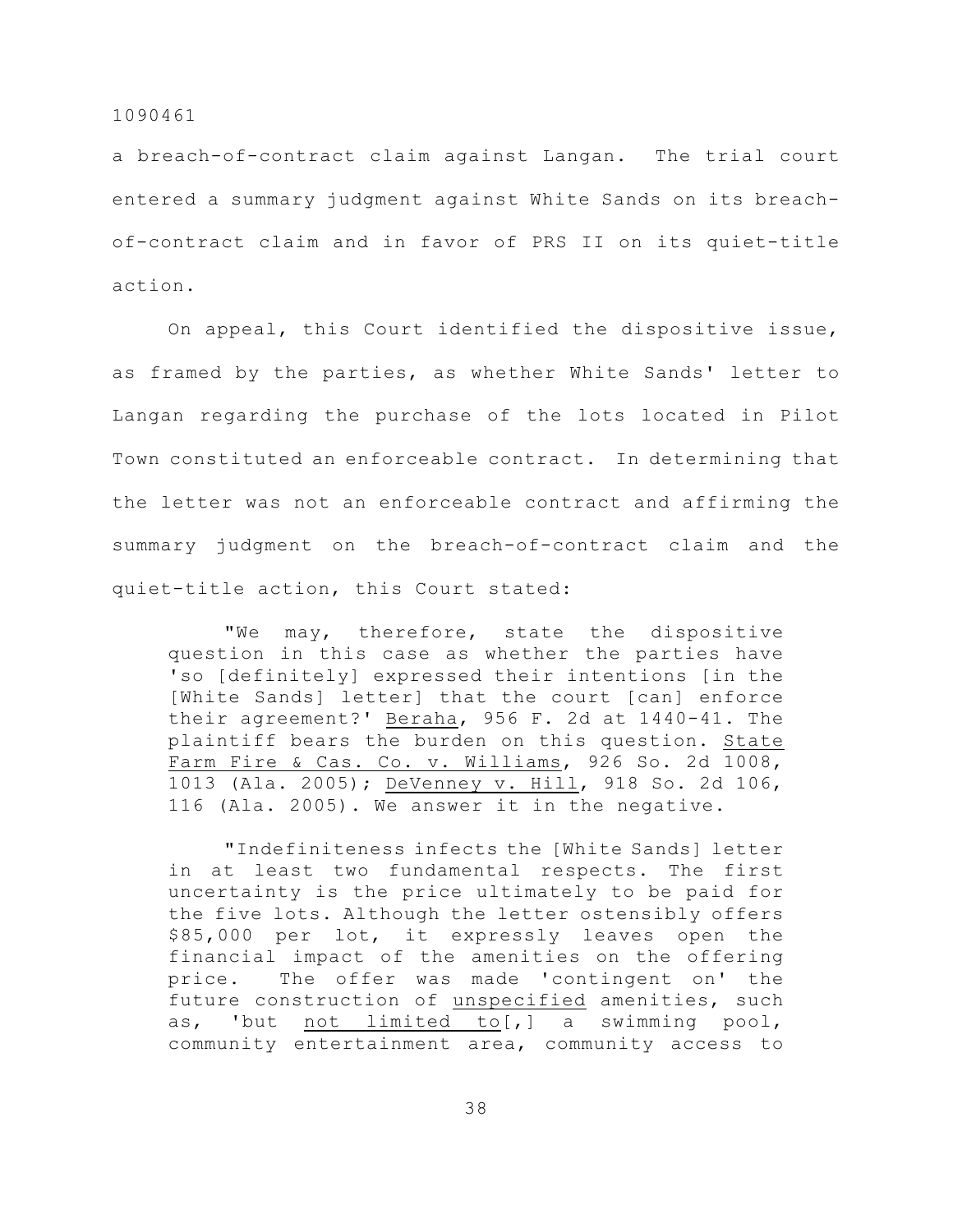the bay front with a possible pier, neighborhood to be gated, etc.' (Emphasis added.)

"Even were we to assume, as [White Sands] insists we do, that the entire catalog of amenities could properly be ascertained by parol evidence, more difficult questions remain, such as whether any of the amenities were to be constructed by the prospective buyers as part of White Sands' purchase price, or solely by the sellers, and, if by the sellers, whether the cost of such construction would be reflected in an adjustment of the base offering price of \$85,000. The difficulty is illustrated in the October 11, 2004, letter from the Langans to [White Sands], which expressly contemplated 'some additional cost to the lots' and an adjustment of the 'total lot cost,' due, in part, to the unexpected damage from Hurricane Ivan in September 2004. Thus, the total price for the lots is effectively left open in the [White Sands] letter.

"The second uncertainty presented by the [White Sands] letter is even more difficult and fundamental. The problem is that no party involved in this transaction has, at any time, unequivocally committed--in writing or otherwise--to perform any of its essential terms. White Sands agreed to pay only after the construction of various amenities and after the 'successful subdivision of lots and completion of roadways.' However, the letter contains no commitment by anyone to build any amenities or roadways. It is undisputed that the Langans never submitted a final subdivision plat to the Baldwin County Planning and Zoning Commission for approval, but the [White Sands] letter contains no commitment by the Langans to do so or to proceed at all with plans to subdivide Pilot Town. Because the [White Sands] letter left essential aspects of the transaction 'open for future agreement' and negotiation, Miller [v. Rose], 138 N.C.App. [582,] at 588, 532 S.E. [228,] 2d at 232 [(2000)], and left to the Langans an 'unbridled right to determine the nature of [their] performance,' it was 'too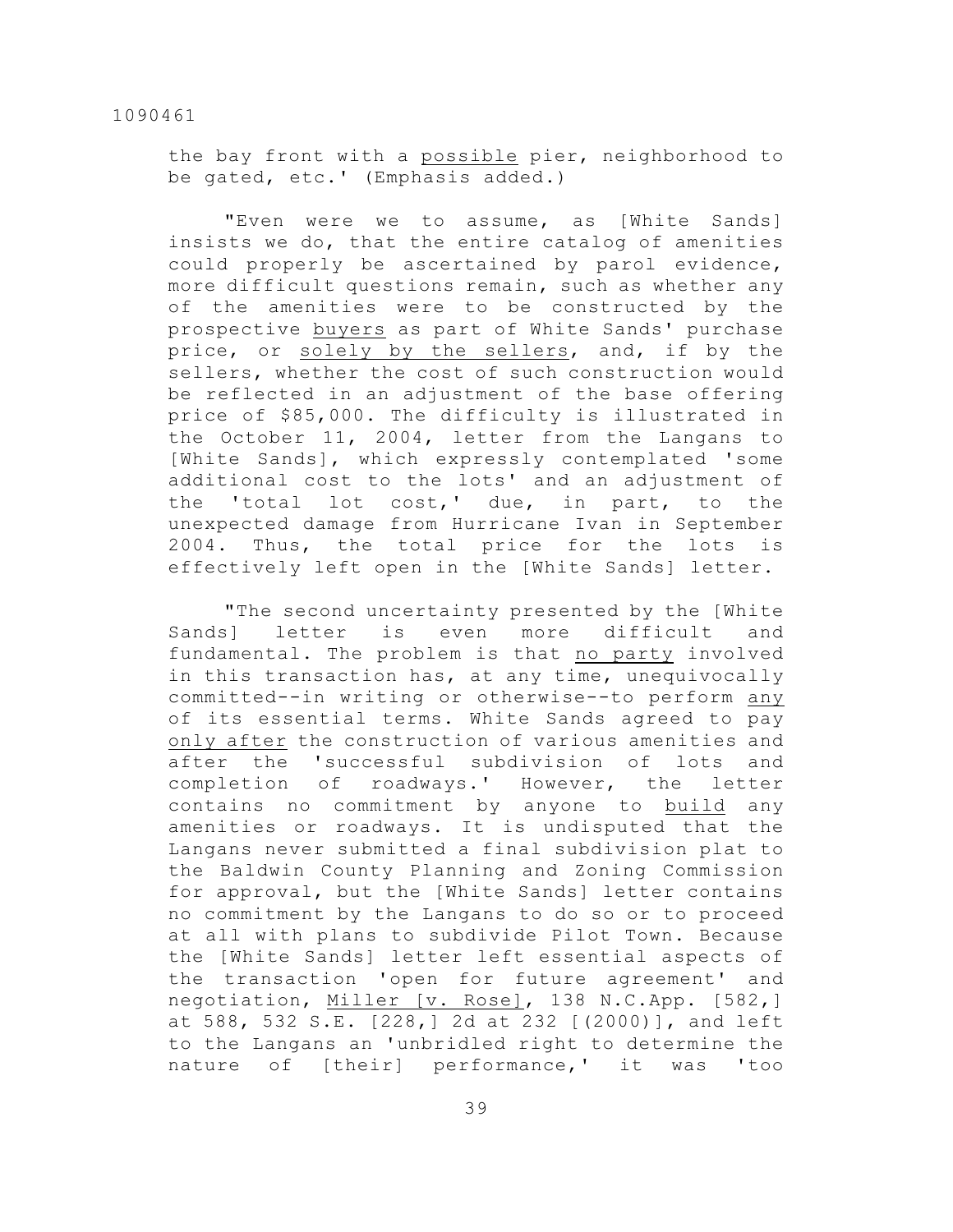indefinite for enforcement.' [1 Richard A. Lord,] Williston [on Contracts  $\frac{1}{2}$  421], at 647-48 [(4th ed. 2007)].

"The proposals penciled into the initial offer by Tommy Langan, whether or not they are considered a 'counteroffer' as [White Sands] contends, did not transform the [White Sands] letter into an enforceable contract. Even if the proposals were intended to be a counteroffer, they could not have formed the basis for an enforceable contract. This is so because simply proposing modifications to the largely immaterial third paragraph and deleting the words 'with waterfall' from the fourth paragraph did nothing to eliminate the indefiniteness that is fatal to the [White Sands] letter. 17A Am.Jur.2d Contracts § 183 (2008) ('Even though a manifestation of intention is intended to be understood as an offer, it cannot be accepted so as to form a contract unless the terms of the contract are reasonably certain.'). More specifically, they did nothing to resolve issues surrounding the financial impact of the amenities on the offering price and certainly did not amount to a definite commitment by the Langans to proceed with plans to subdivide Pilot Town. We hold, therefore, that the [White Sands] letter is unenforceable for lack of definiteness."

# White Sands, 998 So. 2d at 1051-53.

As discussed in detail above, Pearson and Prince argued in Prince I that the February 15 letter was not intended to be a complete integration of the parties' agreement. This Court noted that the February 15 letter accomplished only a partial integration of the parties' agreement because it reduced to writing the parties' agreement as to the only four issues it addressed: (1) fee-split percentages for the Moundville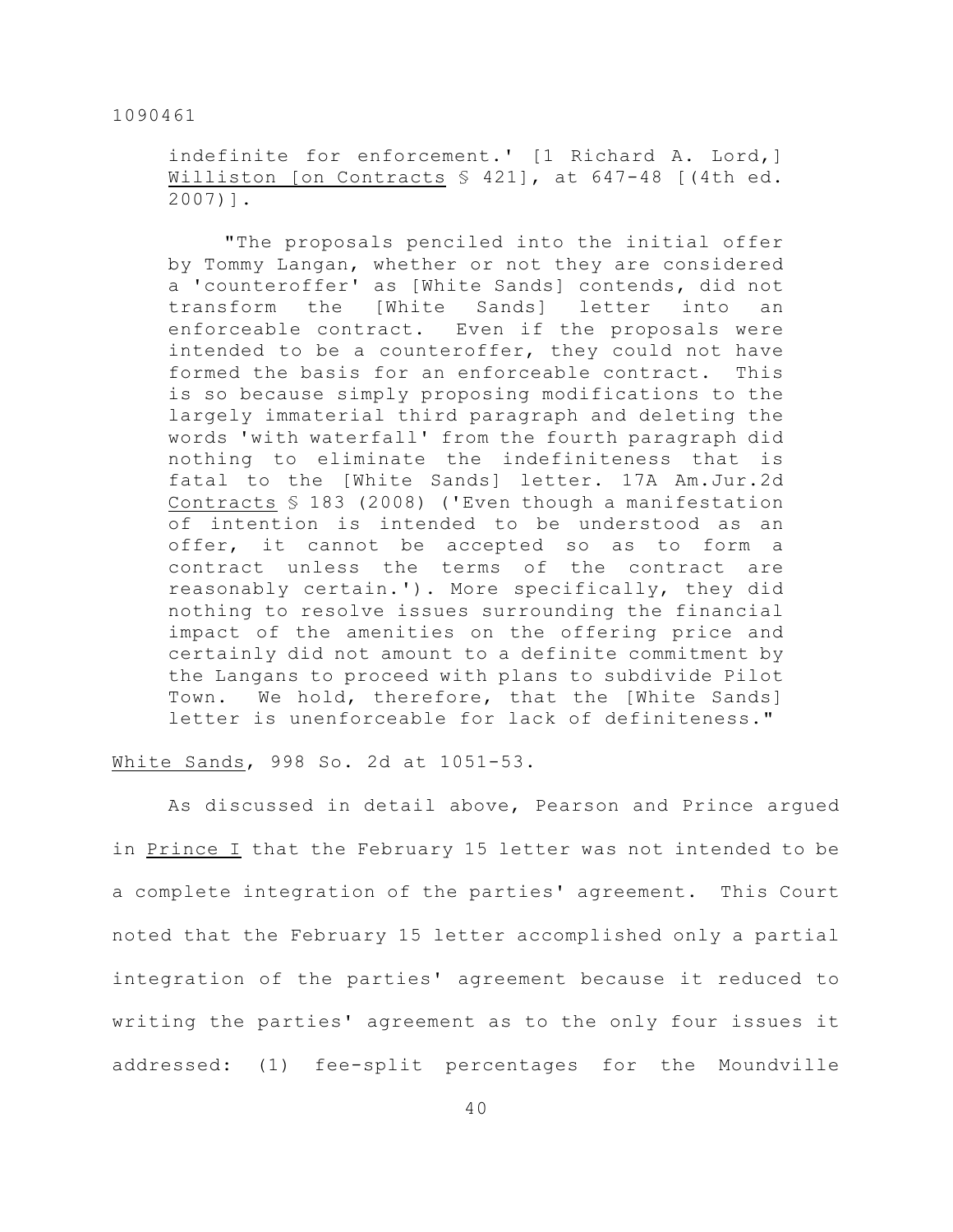gasoline litigation, (2) funding for the costs associated with prosecuting the Moundville gasoline litigation, (3) division of the potential fees and expenses from the "Gordo Aquifer Class Action," and (4) those cases that explicitly were not subject to the "Fee Splits" and "Funding for Costs" provisions of the February 15 letter. 935 So. 2d at 445. As argued by Pearson and Prince, this Court noted that the February 15 letter, by its express terms, failed to place an obligation on anyone to prosecute the Moundville gasoline litigation. Pearson and Prince argued, and this Court agreed, that the terms of the parties' respective obligations to prosecute the Moundville gasoline litigation were omitted from the February 15 letter and that Pearson and Prince were entitled to introduce parole evidence as to those terms. Prince I, 935 So. 2d at 445-46. In determining that Pearson and Prince were entitled to introduce parol evidence as to the parties' obligations to prosecute the Moundville gasoline litigation, this Court stated:

> "'The applicability of the parol evidence rule necessarily rests upon the existence of a valid written instrument that completely and accurately expresses the obligations assumed by or imposed upon the parties. The very purpose of the parol evidence rule is to protect the verity of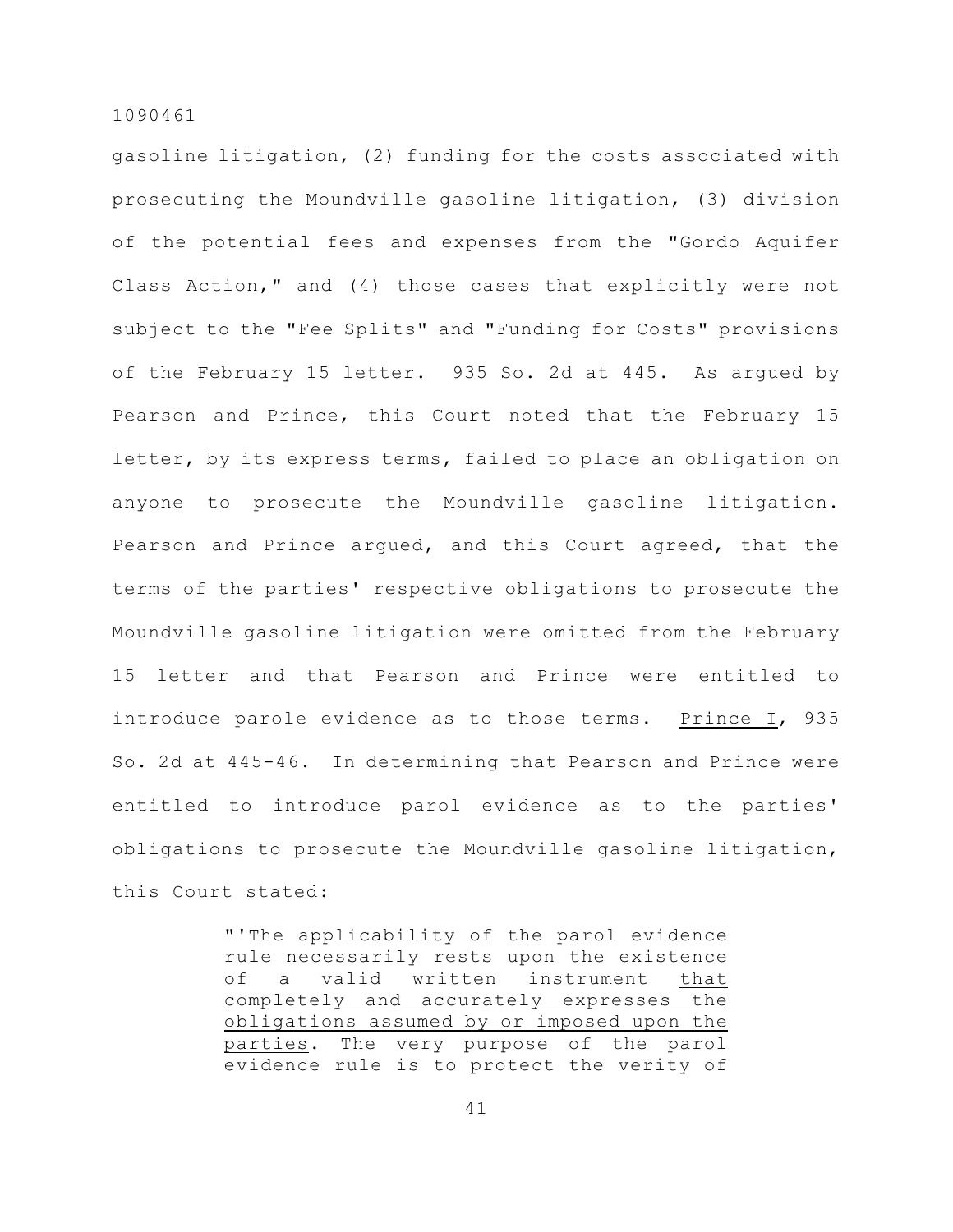such an instrument. As noted by this Court in Hibbett Sporting Goods, Inc. v. Biernbaum, 375 So. 2d 431, 434 (Ala. 1979), quoting Sellers v. Dickert, 185 Ala. 206, 213, 64 So. 40, 43 (1913), "[t]he implication, at least, is that the executed writing contains all stipulations, engagements and promises the parties intend to make or to assume, and that all previous negotiations, conversations, and parol agreements are merged in the terms of the instrument." In other words, the parol evidence rule does not apply to every contract of which there exists written evidence; it applies, instead, only when the parties to an agreement reduce it to writing, and agree or intend that the writing shall be their complete agreement. Biernbaum, supra at 434, citing 3 Williston, Contracts, § 633.'

"First Commercial Bank v. Spivey, 694 So. 2d 1316, 1326-27 (Ala. 1997).

"....

"... [W]here it is clear that a written instrument was not intended to reflect the full agreement of the parties, the [parol-evidence] rule allows parties to present additional facts not contained in the instrument for the purpose of supplementing the terms set out in the writing. The case for parol evidence is most clear-cut where the document, on its face, indicates an omission of terms. Thus, .... clear and obvious omissions in deeds have been the basis for allowing parol evidence where an instrument contained an 'indefinite' description of real property, or where 'valuable consideration' was recited, but not a specific consideration."

Prince I, 935 So. 2d at 444-46.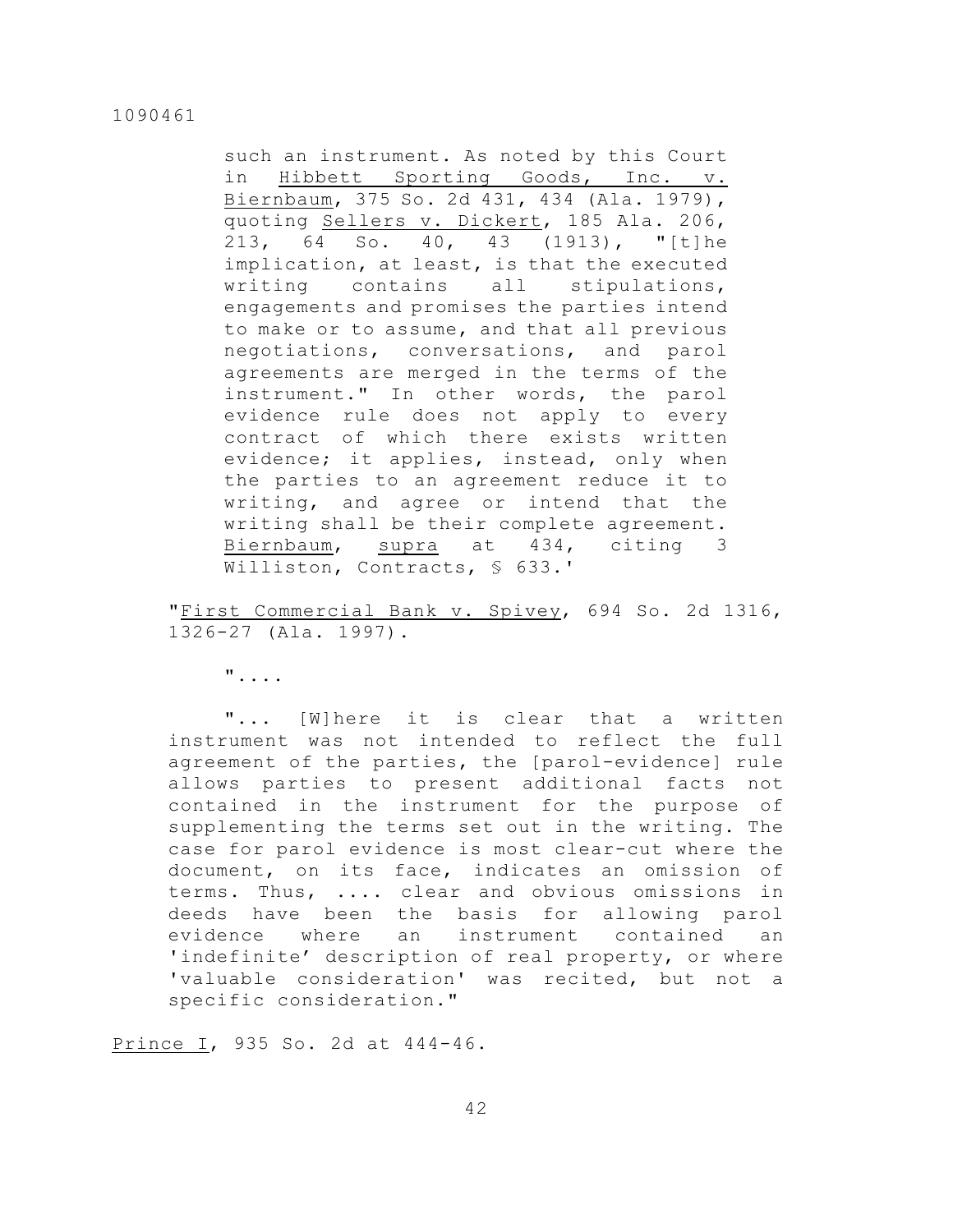As noted in Prince I, Pearson testified in his deposition that Poole agreed to assist in working on the Moundville gasoline litigation and to work to end the dissolution dispute with Prince's former firm. Prince testified in his affidavit that "Poole was expected to refer new cases relating to the Moundville gasoline spill, assist with state agencies, and be available to assist with jury selection and at trial" of the Moundville gasoline litigation cases. Poole disputed Pearson's and Prince's contention that he had assumed obligations other than "to include in the pooled cases any Moundville gasoline cases that came his way."

On remand, Pearson presented parol evidence in the form of his affidavit, in which he testified:

"It was my understanding that all associated attorney's [sic] who were receiving shares of the contingency fees would each do their full share of the remaining legal work that was necessary....

"[T]he February 15 letter was only a part of the association agreement. The February 15 letter did not address Poole's (or any of the attorneys') work obligations that was an essential part of the overall association agreement. Prior to and at the time of the February 15 letter, it was my understanding from (a) my prior discussions with Poole, (b) from Poole's course of conduct in actually having done previous work on the cases while employed at the Prince law firm, and (c) from communications made to me by his new partners that they and Poole would continue to work on the cases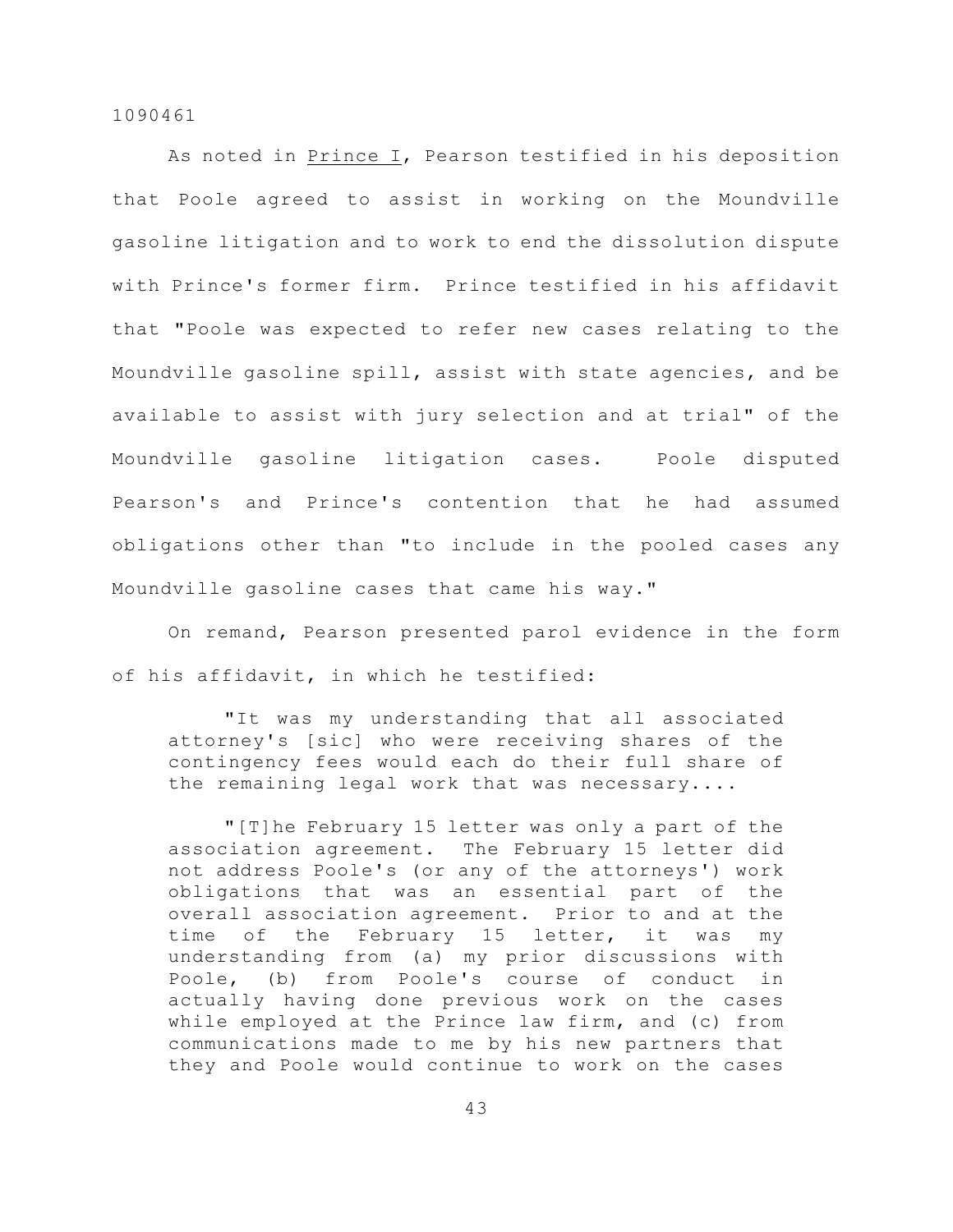he was being associated on just like all the other attorneys were expected to do. Poole had furthermore told me and agreed in previous discussions that he would work on the Moundville cases, that he would work in helping handle clients, that he would assist with state agencies (notably the Alabama Department of Environmental Management) in pursuing the Moundville cases, and that he would be present and assist at trial in regard to jury selection and the clients."<sup>7</sup>

Poole also presented parol evidence by way of his

affidavit, in which he testified:

"At the time of, and following execution of, the February 15, 2000, letter agreement, I agreed to continue to meet all of my duties and responsibilities relative to the 'Moundville gasoline cases': (a) I had earlier agreed that whatever Moundville contamination cases came to me I would bring into the firm and place in the 'pool' of cases with which we were all associated. I renewed that pledge and obligation for the period following the execution of the February 15, 2000, agreement; (b) I had earlier agreed that I would assist, in any way I was asked, with contact and communication with Alabama state agencies in Montgomery, such as 'ADEM' or the Oil and Gas Board, and based on my familiarity with State government and agencies. I renewed that pledge and obligation for the period following the execution of the February 15, 2000, agreement; and (c) I had earlier agreed, as Bob Prince has said, to 'be available to assist with jury selection and at trial.' I renewed that pledge and obligation for the period following

 ${}^{7}$ It does not appear that Prince presented any additional testimony on remand. His prior affidavit was discussed at length in Prince I.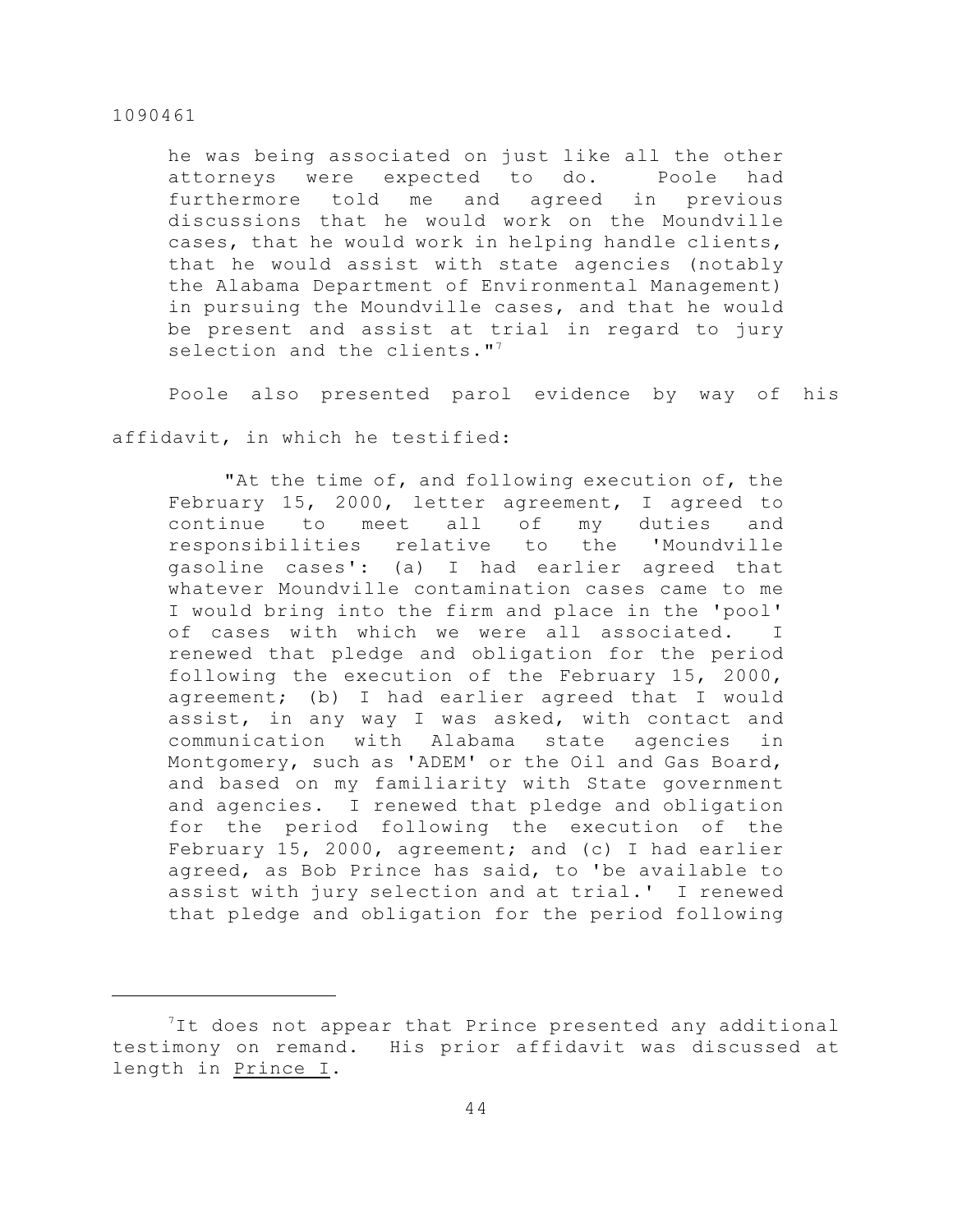the execution of the February 15, 2000, agreement..."<sup>8</sup>

We find the facts of White Sands to be distinguishable from the facts in this case. In this case the evidence clearly indicates that the parties intended to enter into a contract with regard to the Moundville gasoline litigation and that the February 15 letter memorialized part of that agreement. Although the February 15 letter is silent as to the parties' obligations with regard to prosecuting the Moundville gasoline litigation, Pearson and Prince have contended, and the evidence indicates, that the parties had reached an oral agreement as to the terms of the parties' obligations to prosecute the Moundville gasoline litigation. Because the parties have indicated an intention to contract, parol evidence is admissible to clarify the omitted terms. Parr, supra. Although the parties have presented disputed evidence as to what the actual terms regarding their obligations to prosecute the Moundville gasoline litigation are, that dispute does not render the terms of the February 15

 $P$ earson and Prince moved the trial court to strike portions of this affidavit because those portions were inconsistent with prior sworn testimony. It does not appear from the record that the trial court ever ruled on that motion.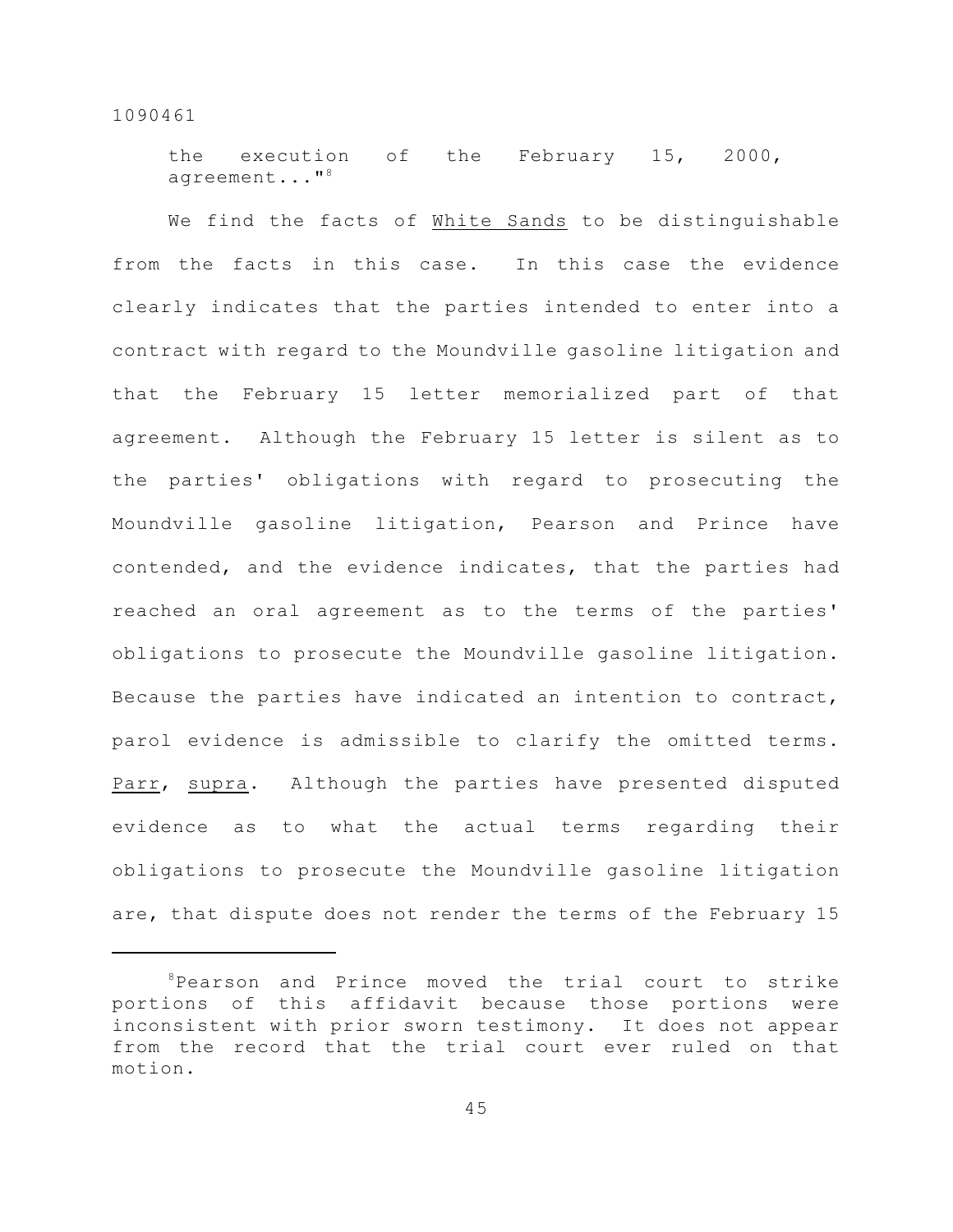letter so indefinite "that construction becomes futile." Ex parte Conaway, 767 So. 2d at 1119. Rather, it simply creates a question of fact for a jury to determine.

Further, unlike the parties in White Sands, it does not appear from the evidence that the parties left essential terms "open for future agreement." White Sands, 998 So. 2d at 1052. The evidence indicates that here the parties did not leave open for future agreement the parties' obligations with regard to prosecuting the Moundville gasoline litigation; they simply disagree as to the terms of those obligations. Additionally, unlike the circumstances in White Sands, there is no evidence indicating that the February 15 letter or any other agreement of the parties left Poole with the "unbridled right to determine the nature of his performance." It appears from the evidence that Poole had certain obligations with regard to the Moundville gasoline litigation; however, the parties are in dispute as to the terms of those obligations.

Accordingly, we conclude that the terms of the parties' agreement as to Poole's obligations regarding the Moundville gasoline litigation are not so indefinite as to render the parties' agreement void and unenforceable. The trial court erred in entering a summary judgment in favor of Pearson and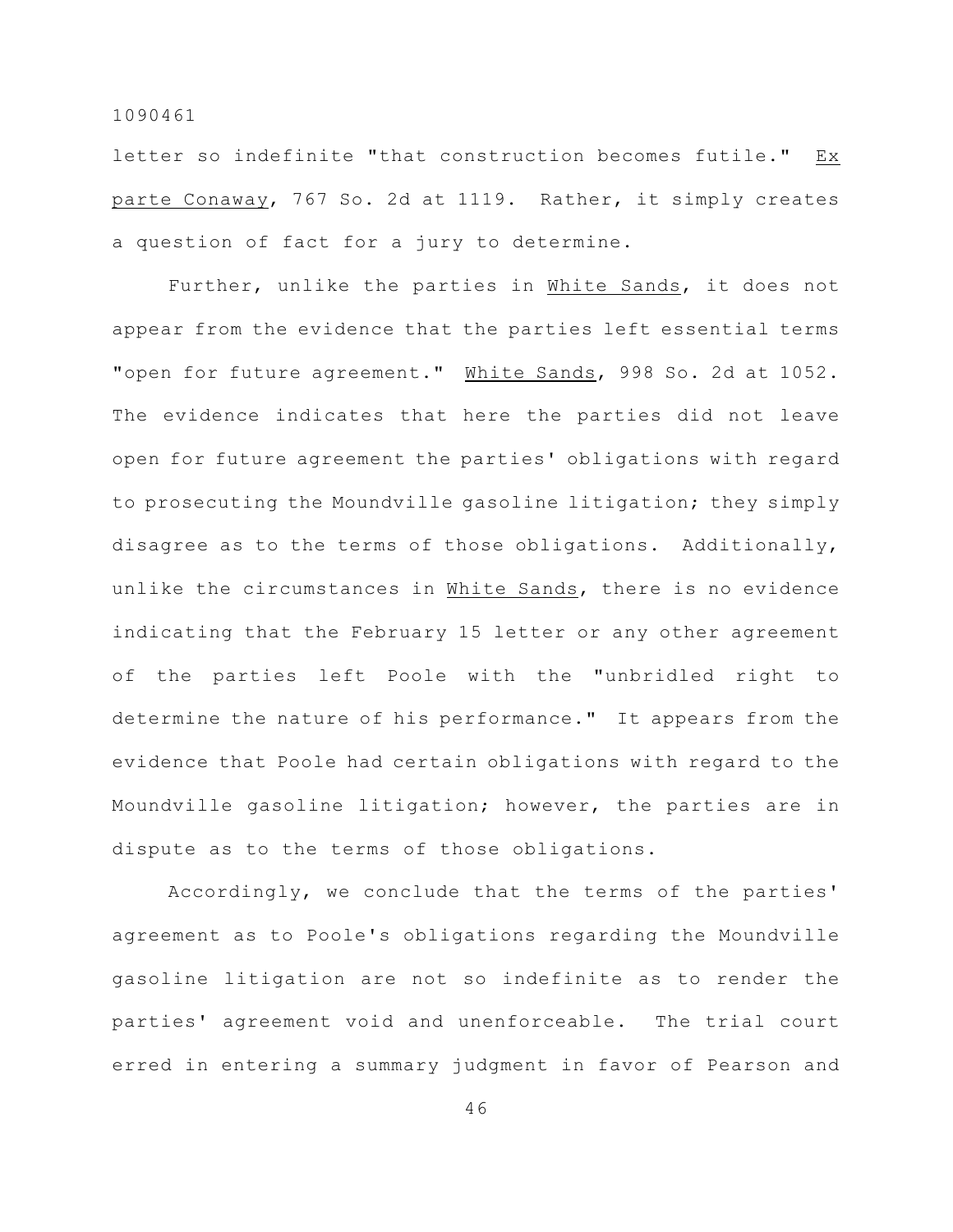Prince on Poole's breach-of-contract claim based on indefiniteness of the contract terms.

# 3. Rule 1.5(e), Alabama Rules Professional Conduct

Poole next argues that the trial court erred in finding the parties' agreement unenforceable based on an alleged violation of Rule 1.5(e), Ala. R. Prof. Cond. Rule 1.5(e) addresses the division of a fee between lawyers who are not in the same firm. The rule provides:

"(e) A division of fee between lawyers who are not in the same firm, including a division of fees with a referring lawyer, may be made only if:

"(1) either (a) the division is in proportion to the services performed by each lawyer, or (b) by written agreement with the client, each lawyer assumes joint responsibility for the representation, or (c) in a contingency fee case, the division is between the referring or forwarding lawyer and the receiving lawyer;

"(2) the client is advised of and does not object to the participation of all the lawyers involved;

"(3) the client is advised that a division of fee will occur; and

"(4) the total fee is not clearly excessive."

The Scope to the Rules of Professional Conduct states, in

part:

"Violation of a Rule should not give rise to a cause of action nor should it create any presumption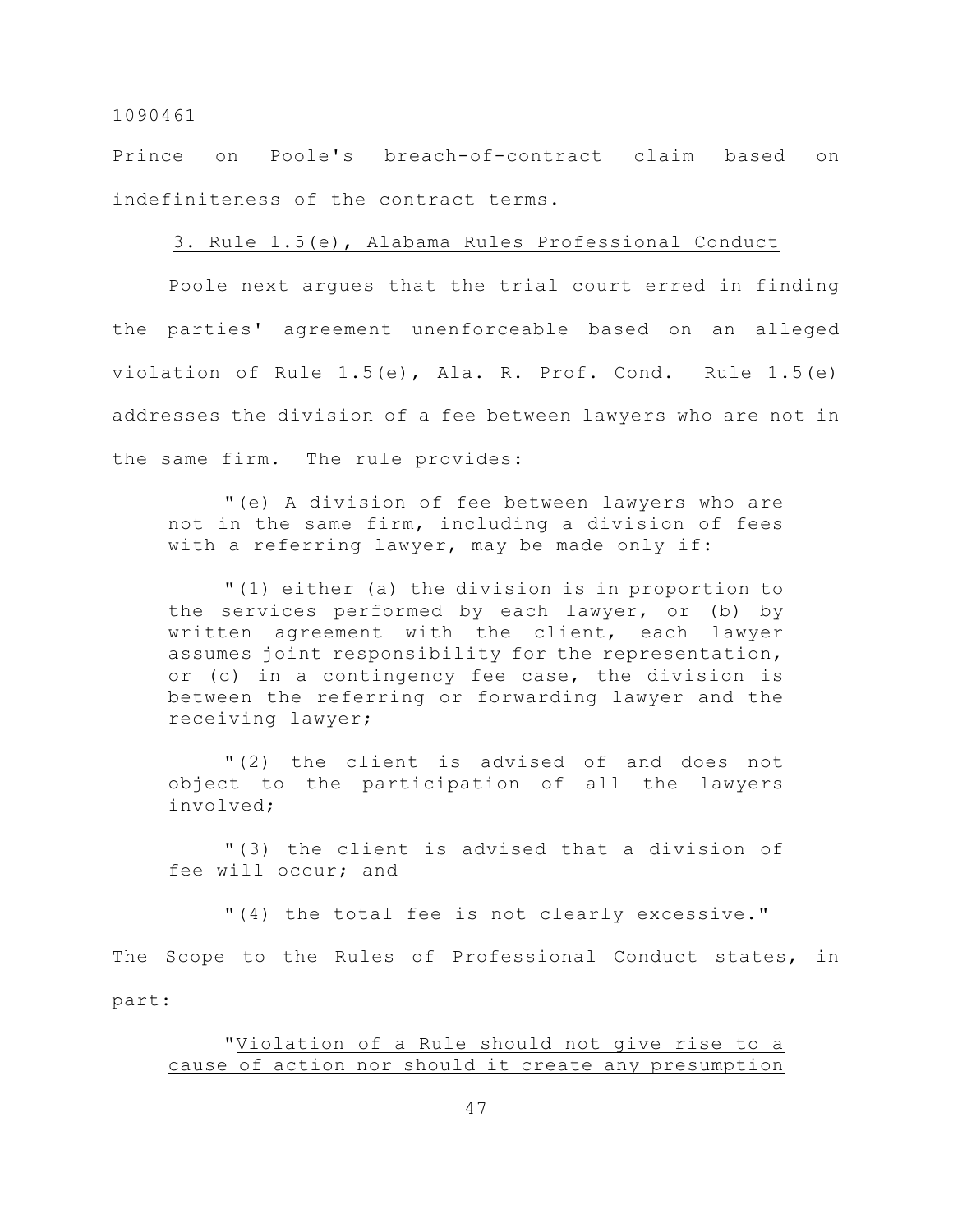that a legal duty has been breached. The Rules are designed to provide guidance to lawyers and to provide a structure for regulating conduct through disciplinary agencies. They are not designed to be a basis for civil liability. Furthermore, the purpose of the Rules can be subverted when they are invoked by opposing parties as procedural weapons. The fact that a Rule is a just basis for a lawyer's self-assessment, or for sanctioning a lawyer under the administration of a disciplinary authority, does not imply that an antagonist in a collateral proceeding or transaction has standing to seek enforcement of the Rule. Accordingly, nothing in the Rules should be deemed to augment any substantive legal duty of lawyers or the extradisciplinary consequences of violating such a duty."

(Emphasis added.) The power to declare a contract void based on a violation of public policy "'is a very delicate and undefined power and, like the power to declare a statute unconstitutional, should be exercised only in cases free from doubt.'" Milton Constr. Co. v. State Highway Dep't, 568 So. 2d 784, 788 (Ala. 1990) (quoting 17 Am Jur. 2d Contracts § 178 (1964) "'The courts are averse to holding contracts unenforceable on the ground of public policy unless their illegality is clear and certain. ... [T]he courts will not declare an agreement void on the ground of public policy unless it clearly appears to be in violation of the public policy of the state.'" Id. (emphasis omitted).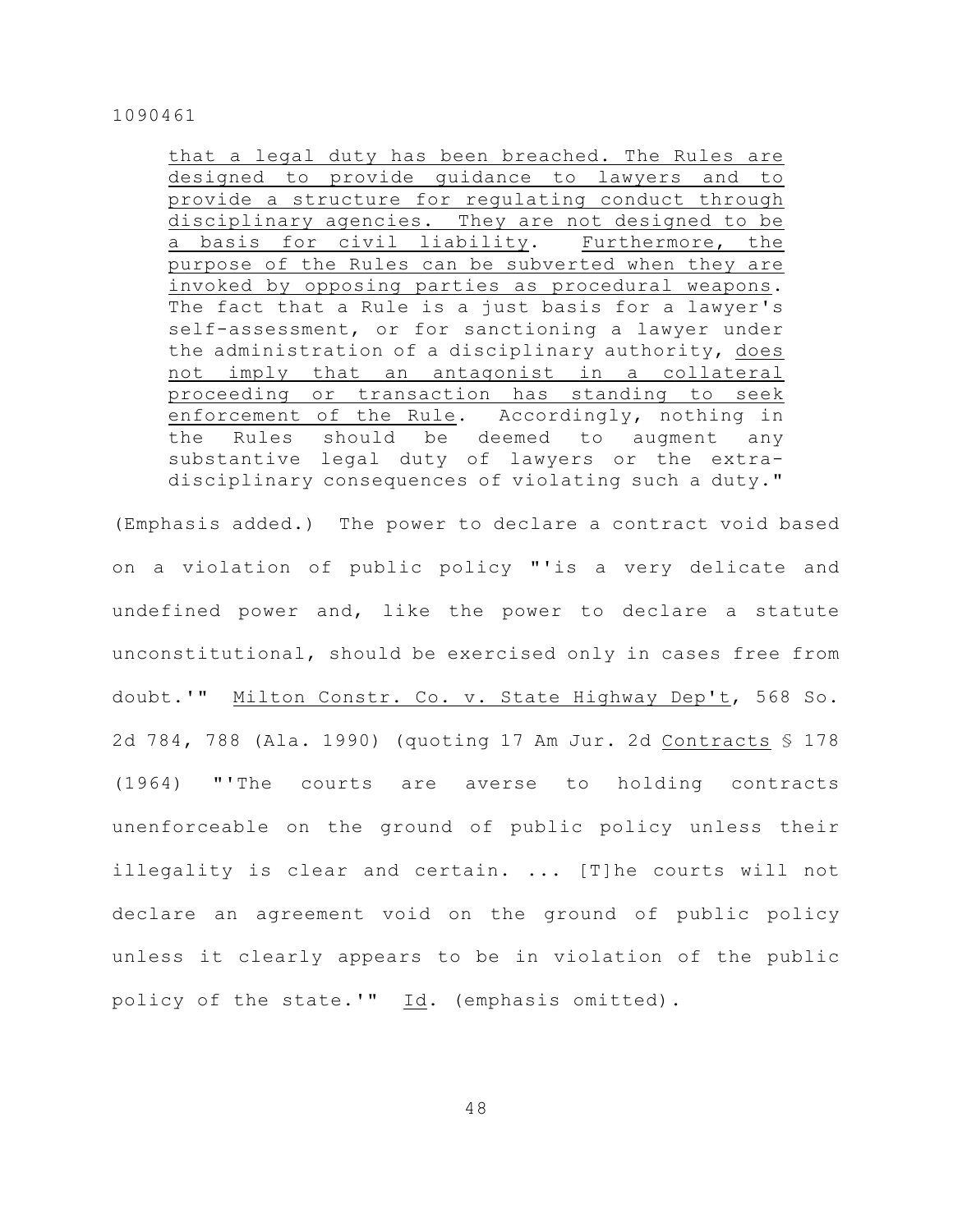In Terry Cove North, Inc. v. Marr & Friedlander, P.C., 521 So. 2d 22 (Ala. 1988), the plaintiffs sued a law firm and its two attorneys, alleging, among other things, breaches of certain Disciplinary Rules (the predecessor to the Alabama Rules of Professional Conduct). The trial court entered a summary judgment in favor of the defendant attorneys on the counts premised on the alleged breach of the Disciplinary Rules. In affirming the summary judgment, this Court stated:

"The Alabama courts, state and federal, have never addressed the issue of whether a breach of a Disciplinary Rule under the Code of Professional Responsibility provides the basis for a private cause of action. However, courts in other jurisdictions which have confronted this issue have expressly held that a violation of a Disciplinary Rule does not create a private cause of action. Tew v. Arky, Freed, Stearns, Watson, Greer, Weaver, & Harris, P.A., 655 F. Supp 1573 (S.D. Fla. 1987); Bickel v. Mackie, 447 F. Supp. 1376 (N.D. Iowa 1978), aff'd mem., 590 F.2d 341 (8th Cir. 1978); Noble v. Sears, Roebuck & Co., 33 Cal. App.3d 654, 109 Cal. Rptr. 269 (1973); Spencer v. Burglass, 337 So. 2d 596 (La. App. 1976), writ denied, 340 So. 2d 990 (La. 1977); Martin v. Trevino, 578 S.W. 2d 763 (Tex. Civ. App. 1978); Bob Godfrey Pontiac, Inc. v. Roloff, 291 Or. 318, 630 P. 2d 840 (1981); Tingle v. Arnold, Cate, & Allen, 129 Ga. App. 134, 199 S.E. 2d 260 (1973); Brainard v. Brown, 91 A.D.2d 287, 458 N.Y.S. 2d 735 (1983). We find these cases to be dispositive in deciding the case at bar. The Code of Professional Responsibility is designed not to create a private cause of action for infractions of disciplinary rules, but to establish a remedy solely disciplinary in nature. Bob Godfrey Pontiac, Inc. v. Roloff, supra."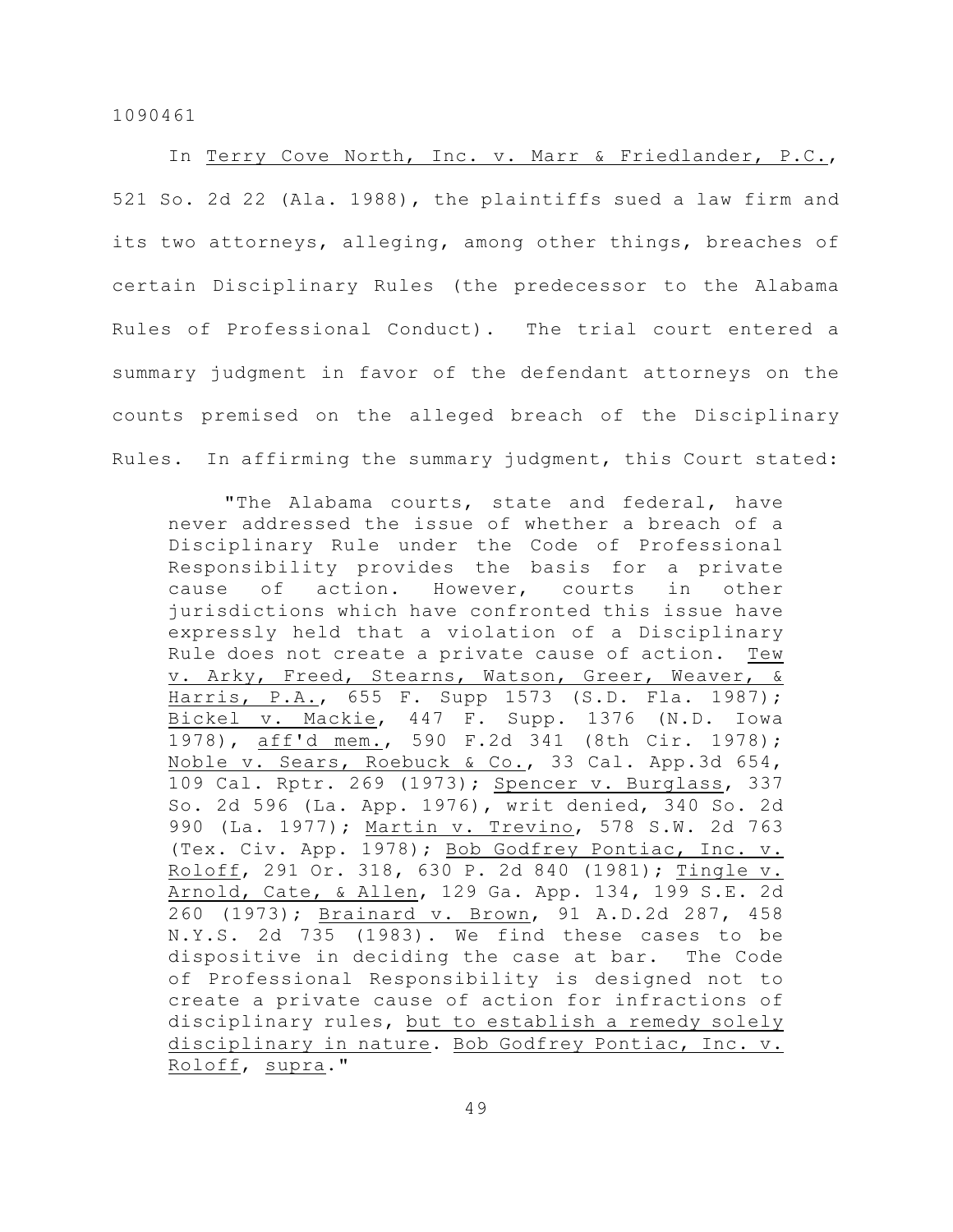521 So. 2d at 23. See also Ex parte Toler, 710 So. 2d 415 (Ala. 1998)(holding that a violation of the Rules of Professional Conduct may not be used as evidence and citing Terry Cove North for the proposition that the sole remedy for a violation of the Rules of Professional Conduct was the imposition of disciplinary measures); Gaylard v. Homemakers of Montgomery, Inc., 675 So. 2d 363, 367 (Ala. 1996) (holding that the "Rules of Professional Conduct are 'self-imposed internal regulations' and do not play a role in determining the admissibility of evidence" and citing Terry Cove North for the proposition that the sole remedy for a violation of the Rules of Professional Conduct was the imposition of disciplinary measures); Baker v. Baker, 862 So. 2d 659, 663 (Ala. Civ. App. 2003) (holding that a breach of the Rules of Professional Conduct would not justify setting aside a divorce judgment and citing Terry Cove North for the proposition that the sole remedy for a violation of the Rules of Professional Conduct was the imposition of disciplinary measures), and B.W.T. v. Haynes & Haynes, P.C., 20 So. 3d 815 (Ala. Civ. App. 2009)(recognizing that the legislature has committed to the State Bar the sole authority to enforce Rule 1.5, Ala. R. Prof. Cond. and holding that the trial court lacked subject-